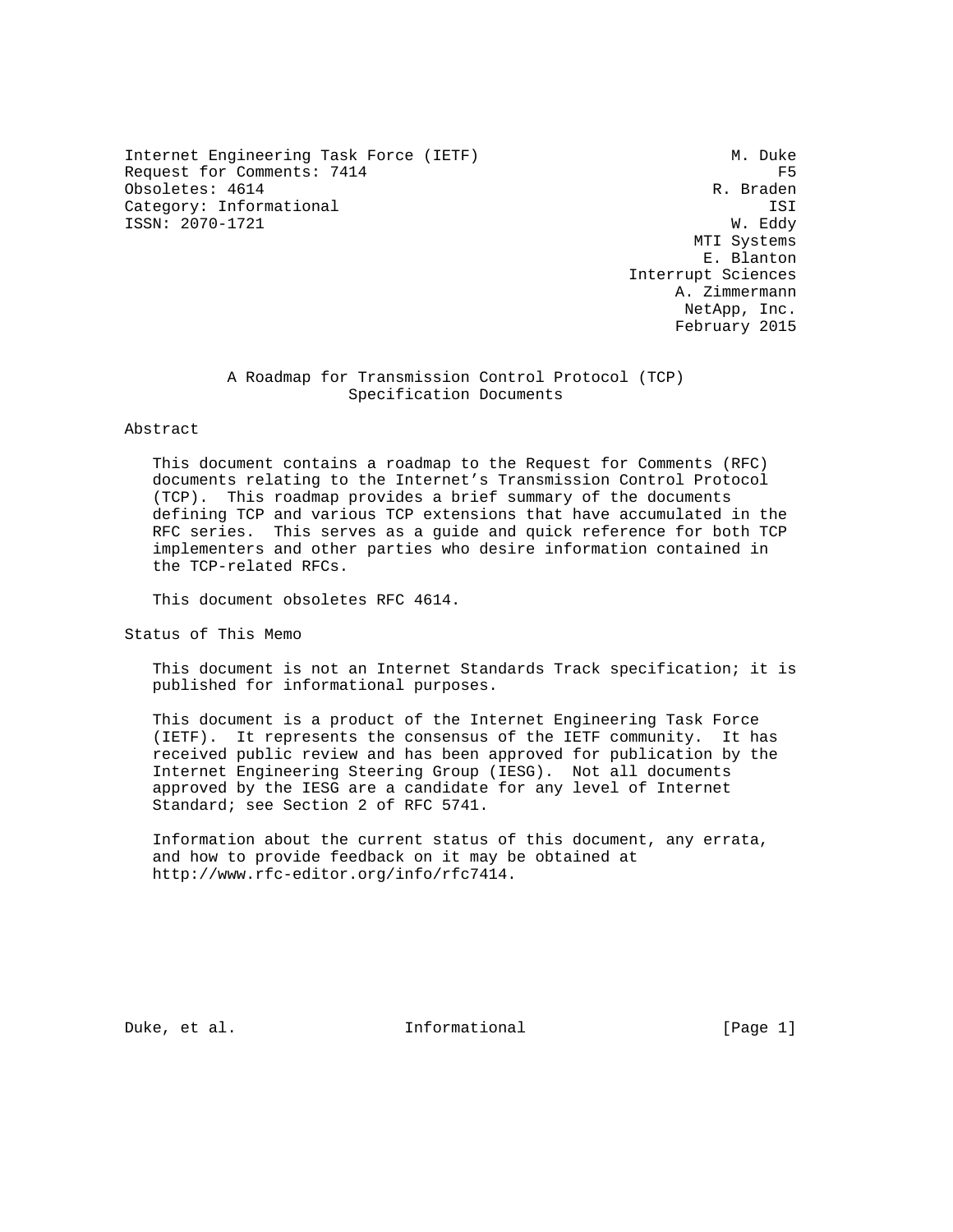Copyright Notice

 Copyright (c) 2015 IETF Trust and the persons identified as the document authors. All rights reserved.

 This document is subject to BCP 78 and the IETF Trust's Legal Provisions Relating to IETF Documents

 (http://trustee.ietf.org/license-info) in effect on the date of publication of this document. Please review these documents carefully, as they describe your rights and restrictions with respect to this document. Code Components extracted from this document must include Simplified BSD License text as described in Section 4.e of the Trust Legal Provisions and are provided without warranty as described in the Simplified BSD License.

Duke, et al. 10 mm informational 11 mm informational [Page 2]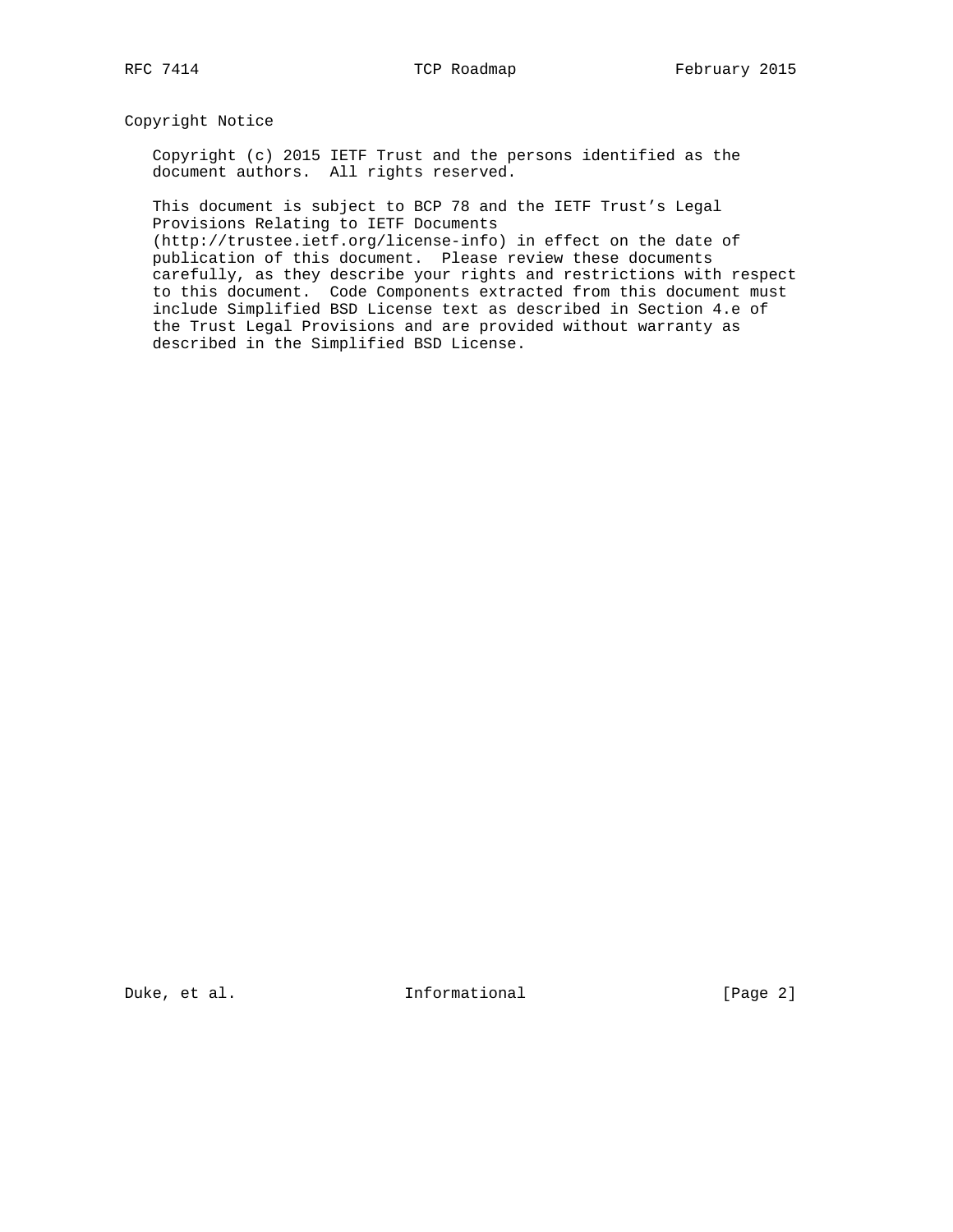| Table of Contents |  |
|-------------------|--|
|-------------------|--|

|    | 3.4. Detection and Prevention of Spurious Retransmissions 13   |  |
|----|----------------------------------------------------------------|--|
|    |                                                                |  |
|    |                                                                |  |
|    | 3.7. Defending Spoofing and Flooding Attacks 15                |  |
|    |                                                                |  |
|    |                                                                |  |
|    |                                                                |  |
|    | 4.3. Congestion Control Extensions 19                          |  |
|    |                                                                |  |
|    | 4.5. Detection and Prevention of Spurious Retransmissions 21   |  |
|    |                                                                |  |
|    |                                                                |  |
| 5. |                                                                |  |
| 7. | 6. Historic and Undeployed Extensions 24                       |  |
|    |                                                                |  |
|    |                                                                |  |
|    | 7.3. Difficult Network Environments 30                         |  |
|    | 7.4. Guidance for Developing, Analyzing, and Evaluating TCP 33 |  |
|    |                                                                |  |
|    |                                                                |  |
|    |                                                                |  |
|    |                                                                |  |
|    |                                                                |  |
|    |                                                                |  |
|    |                                                                |  |
|    |                                                                |  |
|    |                                                                |  |
|    |                                                                |  |
|    |                                                                |  |

Duke, et al. 1nformational [Page 3]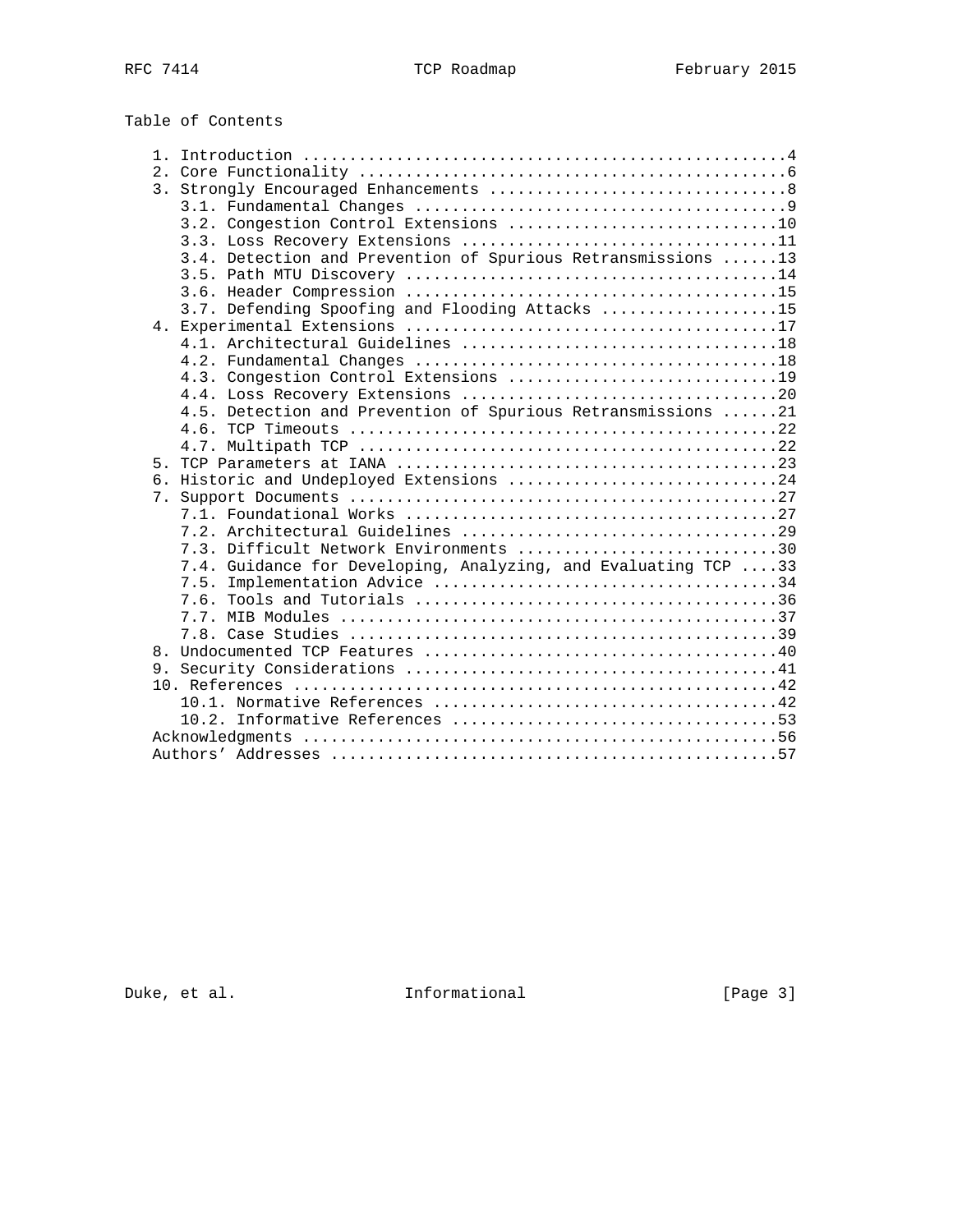## 1. Introduction

 A correct and efficient implementation of the Transmission Control Protocol (TCP) is a critical part of the software of most Internet hosts. As TCP has evolved over the years, many distinct documents have become part of the accepted standard for TCP. At the same time, a large number of experimental modifications to TCP have also been published in the RFC series, along with informational notes, case studies, and other advice.

 As an introduction to newcomers and an attempt to organize the plethora of information for old hands, this document contains a roadmap to the TCP-related RFCs. It provides a brief summary of the RFC documents that define TCP. This should provide guidance to implementers on the relevance and significance of the standards-track extensions, informational notes, and best current practices that relate to TCP.

 This document is not an update of RFC 1122 [RFC1122] and is not a rigorous standard for what needs to be implemented in TCP. This document is merely an informational roadmap that captures, organizes, and summarizes most of the RFC documents that a TCP implementer, experimenter, or student should be aware of. Particular comments or broad categorizations that this document makes about individual mechanisms and behaviors are not to be taken as definitive, nor should the content of this document alone influence implementation decisions.

 This roadmap includes a brief description of the contents of each TCP-related RFC. In some cases, we simply supply the abstract or a key summary sentence from the text as a terse description. In addition, a letter code after an RFC number indicates its category in the RFC series (see BCP 9 [RFC2026] for explanation of these categories):

- S Standards Track (Proposed Standard, Draft Standard, or Internet Standard)
- E Experimental
- I Informational
- H Historic
- B Best Current Practice
- U Unknown (not formally defined)

Duke, et al. 100 and 100 and 111 and 100 and 100 and 100 and 100 and 100 and 100 and 100 and 100 and 100 and 1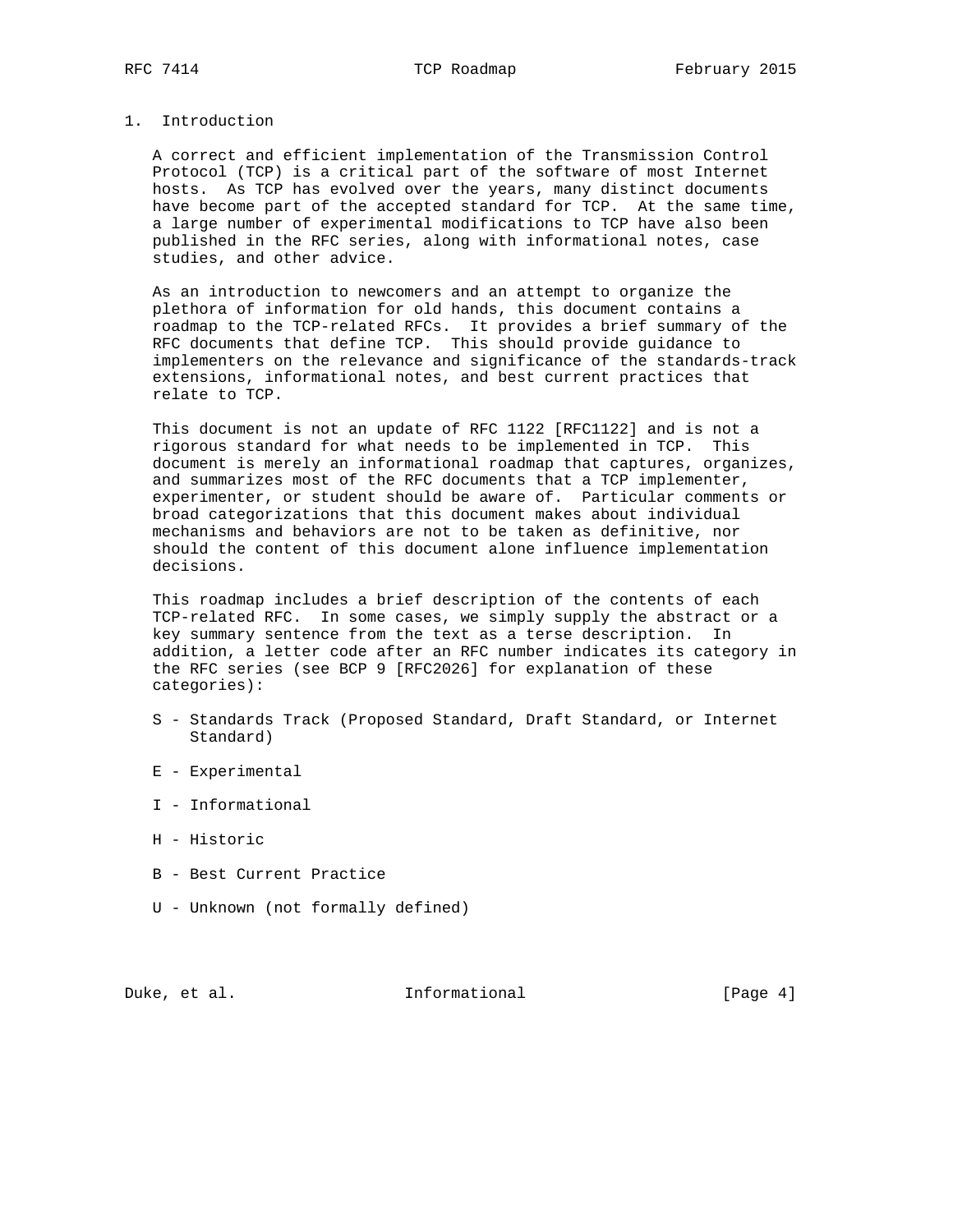Note that the category of an RFC does not necessarily reflect its current relevance. For instance, RFC 5681 [RFC5681] is considered part of the required core functionality of TCP, although the RFC is only a Draft Standard. Similarly, some Informational RFCs contain significant technical proposals for changing TCP.

 Finally, if an error in the technical content has been found after publication of an RFC (at the time of this writing), this fact is indicated by the term "(Errata)" in the headline of the RFC's description. The contents of the errata can be found through the RFC Errata page [Errata].

 This roadmap is divided into three main sections. Section 2 lists the RFCs that describe absolutely required TCP behaviors for proper functioning and interoperability. Further RFCs that describe strongly encouraged, but nonessential, behaviors are listed in Section 3. Experimental extensions that are not yet standard practices, but that potentially could be in the future, are described in Section 4.

 The reader will probably notice that these three sections are broadly equivalent to MUST/SHOULD/MAY specifications (per RFC 2119 [RFC2119]), and although the authors support this intuition, this document is merely descriptive; it does not represent a binding Standards Track position. Individual implementers still need to examine the Standards Track RFCs themselves to evaluate specific requirement levels.

 Section 5 describes both the procedures that the Internet Assigned Numbers Authority (IANA) uses and an RFC author should follow when new TCP parameters are requested and finally assigned.

 A small number of older experimental extensions that have not been widely implemented, deployed, and used are noted in Section 6. Many other supporting documents that are relevant to the development, implementation, and deployment of TCP are described in Section 7.

 A small number of fairly ubiquitous important implementation practices that are not currently documented in the RFC series are listed in Section 8.

 Within each section, RFCs are listed in the chronological order of their publication dates.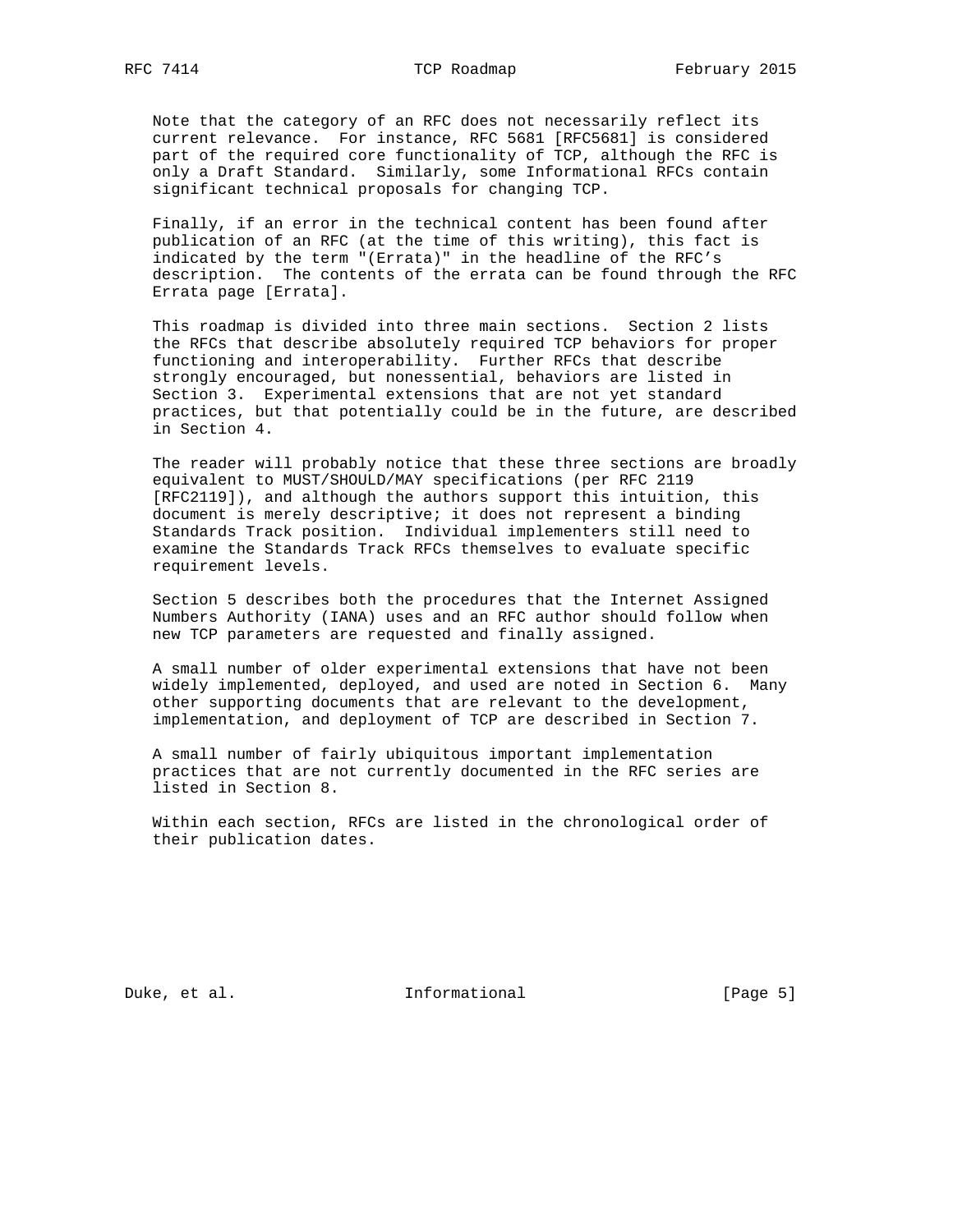2. Core Functionality

 A small number of documents compose the core specification of TCP. These define the required core functionalities of TCP's header parsing, state machine, congestion control, and retransmission timeout computation. These base specifications must be correctly followed for interoperability.

 RFC 793 S: "Transmission Control Protocol", STD 7 (September 1981) (Errata)

 This is the fundamental TCP specification document [RFC793]. Written by Jon Postel as part of the Internet protocol suite's core, it describes the TCP packet format, the TCP state machine and event processing, and TCP's semantics for data transmission, reliability, flow control, multiplexing, and acknowledgment.

 Section 3.6 of RFC 793, describing TCP's handling of the IP precedence and security compartment, is mostly irrelevant today. RFC 2873 (discussed later in Section 2 below) changed the IP precedence handling, and the security compartment portion of the API is no longer implemented or used. In addition, RFC 793 did not describe any congestion control mechanism. Otherwise, however, the majority of this document still accurately describes modern TCPs. RFC 793 is the last of a series of developmental TCP specifications, starting in the Internet Experimental Notes (IENs) and continuing in the RFC series.

 RFC 1122 S: "Requirements for Internet Hosts - Communication Layers" (October 1989)

 This document [RFC1122] updates and clarifies RFC 793 (see above in Section 2), fixing some specification bugs and oversights. It also explains some features such as keep-alives and Karn's and Jacobson's RTO estimation algorithms [KP87][Jac88][JK92]. ICMP interactions are mentioned, and some tips are given for efficient implementation. RFC 1122 is an Applicability Statement, listing the various features that MUST, SHOULD, MAY, SHOULD NOT, and MUST NOT be present in standards-conforming TCP implementations. Unlike a purely informational roadmap, this Applicability Statement is a standards document and gives formal rules for implementation.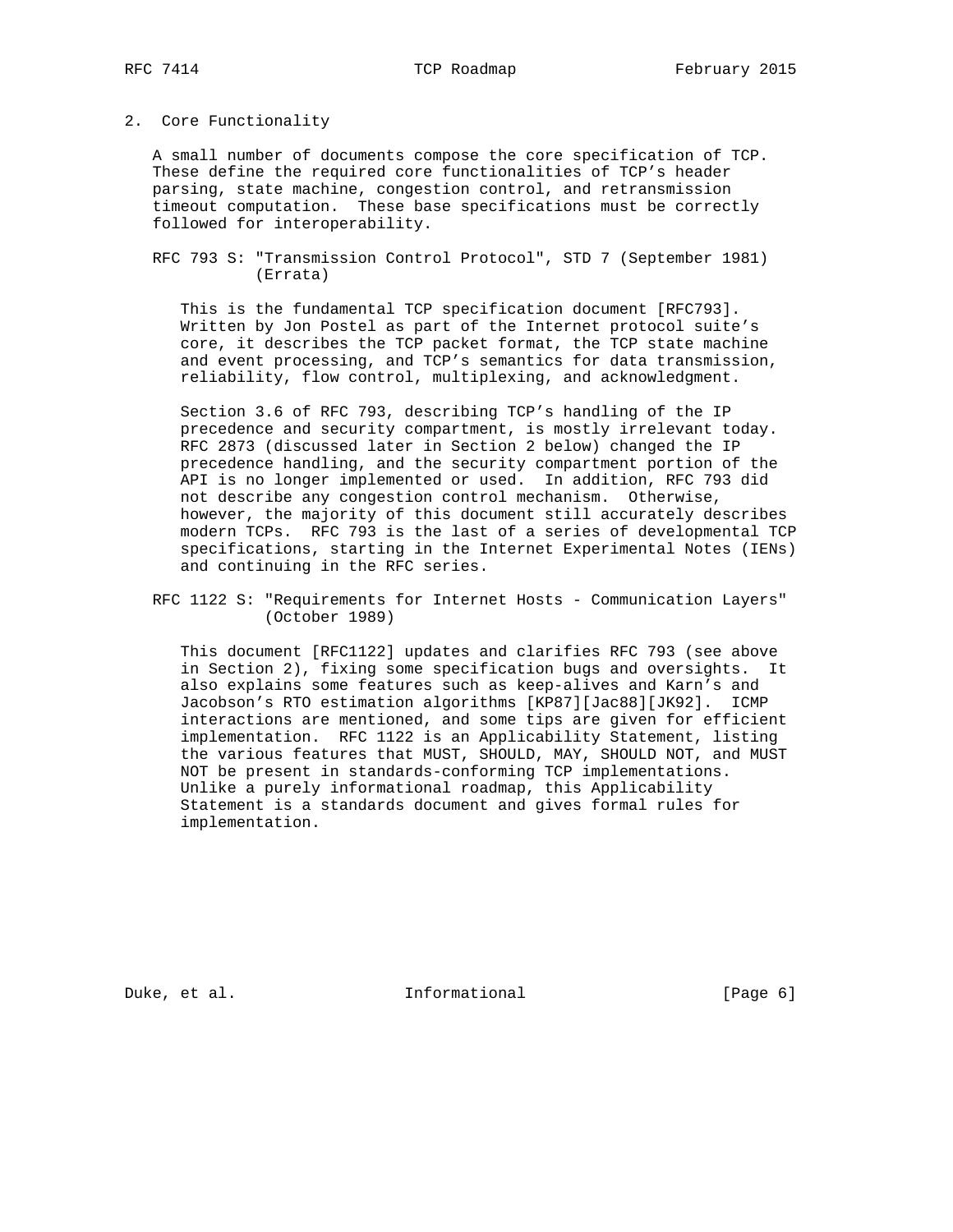RFC 2460 S: "Internet Protocol, Version 6 (IPv6) Specification" (December 1998) (Errata)

 This document [RFC2460] is of relevance to TCP because it defines how the pseudo-header for TCP's checksum computation is derived when 128-bit IPv6 addresses are used instead of 32-bit IPv4 addresses. Additionally, RFC 2675 (see Section 3.1 of this document) describes TCP changes required to support IPv6 jumbograms.

 RFC 2873 S: "TCP Processing of the IPv4 Precedence Field" (June 2000) (Errata)

 This document [RFC2873] removes from the TCP specification all processing of the precedence bits of the TOS byte of the IP header. This resolves a conflict over the use of these bits between RFC 793 (see above in Section 2) and Differentiated Services [RFC2474].

RFC 5681 S: "TCP Congestion Control" (August 2009)

 Although RFC 793 (see above in Section 2) did not contain any congestion control mechanisms, today congestion control is a required component of TCP implementations. This document [RFC5681] defines congestion avoidance and control mechanism for TCP, based on Van Jacobson's 1988 SIGCOMM paper [Jac88].

 A number of behaviors that together constitute what the community refers to as "Reno TCP" is described in RFC 5681. The name "Reno" comes from the Net/2 release of the 4.3 BSD operating system. This is generally regarded as the least common denominator among TCP flavors currently found running on Internet hosts. Reno TCP includes the congestion control features of slow start, congestion avoidance, fast retransmit, and fast recovery.

 RFC 5681 details the currently accepted congestion control mechanism, while RFC 1122, (see above in Section 2) mandates that such a congestion control mechanism must be implemented. RFC 5681 differs slightly from the other documents listed in this section, as it does not affect the ability of two TCP endpoints to communicate; however, congestion control remains a critical component of any widely deployed TCP implementation and is required for the avoidance of congestion collapse and to ensure fairness among competing flows.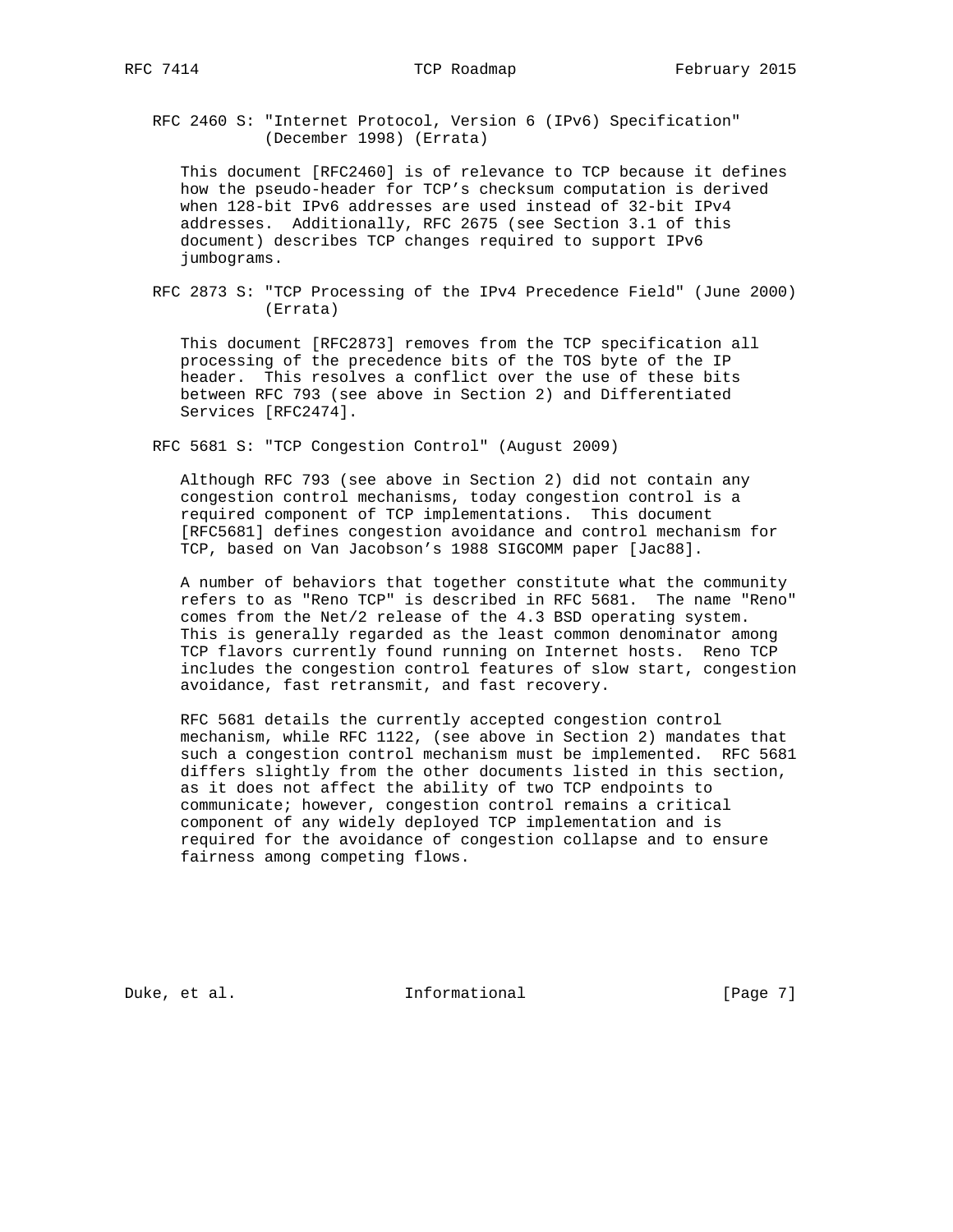RFCs 2001 and 2581 are the conceptual precursors of RFC 5681. The most important changes relative to RFC 2581 are:

- (a) The initial window requirements were changed to allow larger Initial Windows as standardized in [RFC3390] (see Section 3.2 of this document).
- (b) During slow start and congestion avoidance, the usage of Appropriate Byte Counting [RFC3465] (see Section 3.2 of this document) is explicitly recommended.
- (c) The use of Limited Transmit [RFC3042] (see Section 3.3 of this document) is now recommended.
- RFC 6093 S: "On the Implementation of the TCP Urgent Mechanism" (January 2011)

 This document [RFC6093] analyzes how current TCP stacks process TCP urgent indications, and how the behavior of widely deployed middleboxes affects the urgent indications processing. The document updates the relevant specifications such that it accommodates current practice in processing TCP urgent indications. Finally, the document raises awareness about the reliability of TCP urgent indications in the Internet, and recommends against the use of urgent mechanism.

RFC 6298 S: "Computing TCP's Retransmission Timer" (June 2011)

 Abstract of RFC 6298 [RFC6298]: "This document defines the standard algorithm that Transmission Control Protocol (TCP) senders are required to use to compute and manage their retransmission timer. It expands on the discussion in Section 4.2.3.1 of RFC 1122 and upgrades the requirement of supporting the algorithm from a SHOULD to a MUST." RFC 6298 updates RFC 2988 by changing the initial RTO from 3s to 1s.

RFC 6691 I: "TCP Options and Maximum Segment Size (MSS)" (July 2012)

 This document [RFC6691] clarifies what value to use with the TCP Maximum Segment Size (MSS) option when IP and TCP options are in use.

### 3. Strongly Encouraged Enhancements

 This section describes recommended TCP modifications that improve performance and security. Section 3.1 represents fundamental changes to the protocol. Sections 3.2 and 3.3 list improvements over the congestion control and loss recovery mechanisms as specified in RFC 5681 (see Section 2). Section 3.4 describes algorithms that allow a TCP sender to detect whether it has entered loss recovery spuriously.

Duke, et al. The informational and the same set of  $[Page 8]$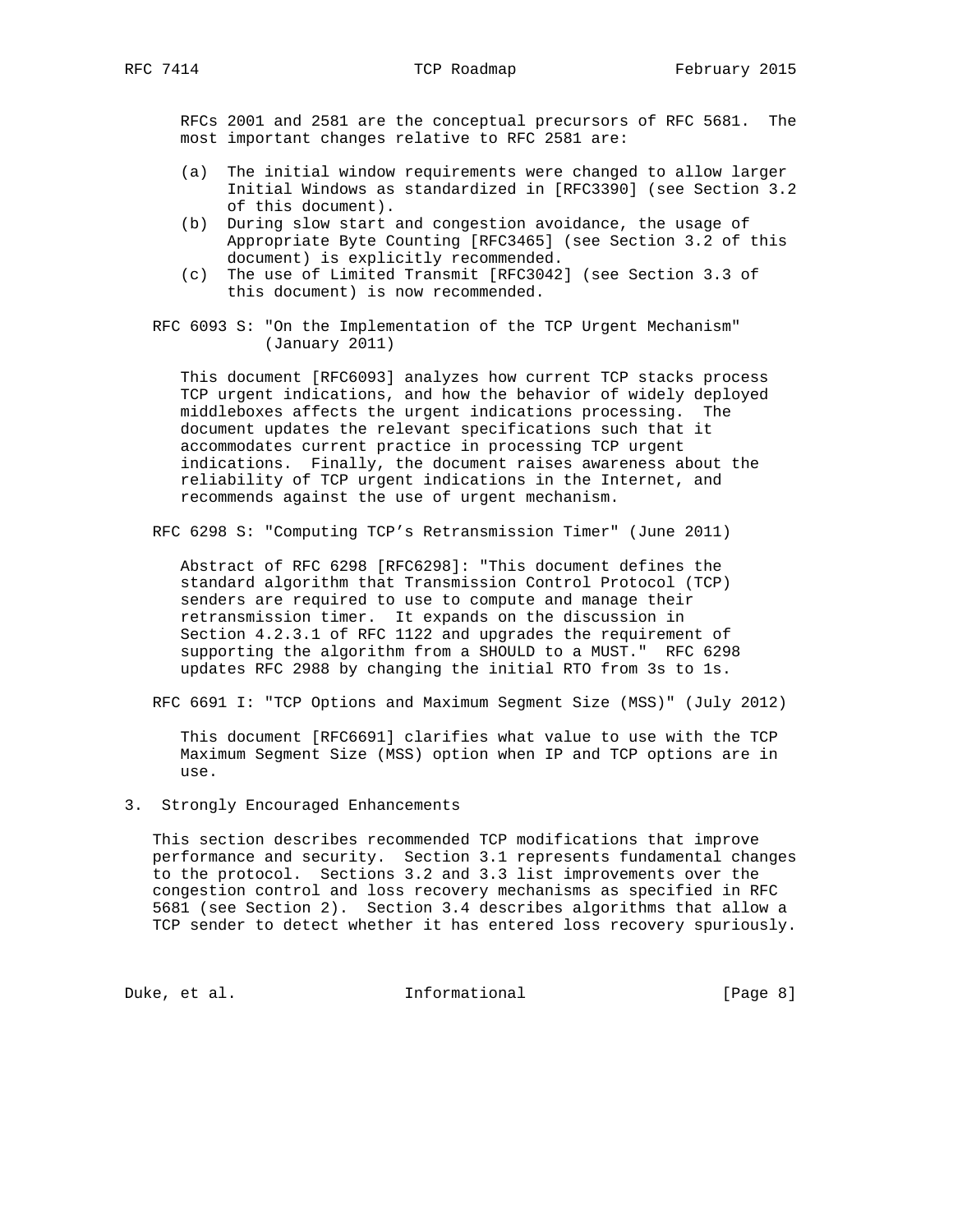Section 3.5 comprises Path MTU Discovery mechanisms. Schemes for TCP/IP header compression are listed in Section 3.6. Finally, Section 3.7 deals with the problem of preventing acceptance of forged segments and flooding attacks.

## 3.1. Fundamental Changes

 RFCs 2675 and 7323 represent fundamental changes to TCP by redefining how parts of the basic TCP header and options are interpreted. RFC 7323 defines the Window Scale option, which reinterprets the advertised receive window. RFC 2675 specifies that MSS option and urgent pointer fields with a value of 65,535 are to be treated specially.

RFC 2675 S: "IPv6 Jumbograms" (August 1999) (Errata)

 IPv6 supports longer datagrams than were allowed in IPv4. These are known as jumbograms, and use with TCP has necessitated changes to the handling of TCP's MSS and Urgent fields (both 16 bits). This document [RFC2675] explains those changes. Although it describes changes to basic header semantics, these changes should only affect the use of very large segments, such as IPv6 jumbograms, which are currently rarely used in the general Internet.

 Supporting the behavior described in this document does not affect interoperability with other TCP implementations when IPv4 or non jumbogram IPv6 is used. This document states that jumbograms are to only be used when it can be guaranteed that all receiving nodes, including each router in the end-to-end path, will support jumbograms. If even a single node that does not support jumbograms is attached to a local network, then no host on that network may use jumbograms. This explains why jumbogram use has been rare, and why this document is considered a performance optimization and not part of TCP over IPv6's basic functionality.

RFC 7323 S: "TCP Extensions for High Performance" (September 2014)

 This document [RFC7323] defines TCP extensions for window scaling, timestamps, and protection against wrapped sequence numbers, for efficient and safe operation over paths with large bandwidth-delay products. These extensions are commonly found in currently used systems. The predecessor of this document, RFC 1323, was published in 1992, and is deployed in most TCP implementations. This document includes fixes and clarifications based on the gained deployment experience. One specific issued addressed in

Duke, et al. 100 and 100 and 111 and 100 and 100 and 100 and 100 and 100 and 100 and 100 and 100 and 100 and 1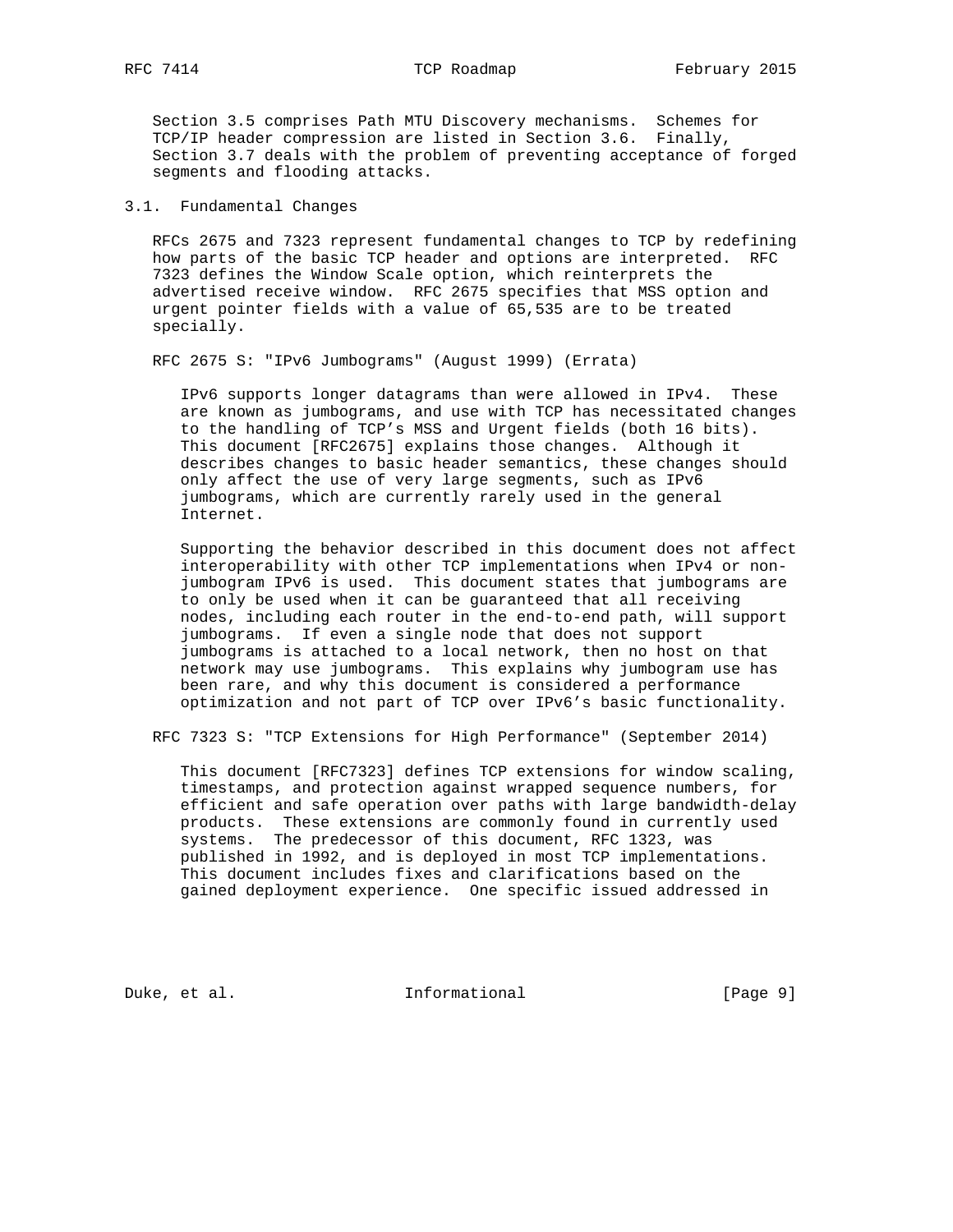this specification is a recommendation how to modify the algorithm for estimating the mean RTT when timestamps are used. RFCs 1072, 1185, and 1323 are the conceptual precursors of RFC 7323.

3.2. Congestion Control Extensions

 Two of the most important aspects of TCP are its congestion control and loss recovery features. TCP treats lost packets as indicating congestion-related loss and cannot distinguish between congestion related loss and loss due to transmission errors. Even when ECN is in use, there is a rather intimate coupling between congestion control and loss recovery mechanisms. There are several extensions to both features, and more often than not, a particular extension applies to both. In these two subsections, we group enhancements to TCP's congestion control, while the next subsection focus on TCP's loss recovery.

 RFC 3168 S: "The Addition of Explicit Congestion Notification (ECN) to IP" (September 2001)

 This document [RFC3168] defines a means for end hosts to detect congestion before congested routers are forced to discard packets. Although congestion notification takes place at the IP level, ECN requires support at the transport level (e.g., in TCP) to echo the bits and adapt the sending rate. This document updates RFC 793 (see Section 2 of this document) to define two previously unused flag bits in the TCP header for ECN support. RFC 3540 (see Section 4.3 of this document) provides a supplementary (experimental) means for more secure use of ECN, and RFC 2884 (see Section 7.8 of this document) provides some sample results from using ECN.

RFC 3390 S: "Increasing TCP's Initial Window" (October 2002)

 This document [RFC3390] specifies an increase in the permitted initial window for TCP from one segment to three or four segments during the slow start phase, depending on the segment size.

 RFC 3465 E: "TCP Congestion Control with Appropriate Byte Counting (ABC)" (February 2003)

 This document [RFC3465] suggests that congestion control use the number of bytes acknowledged instead of the number of acknowledgments received. This change improves the performance of TCP in situations where there is no one-to-one relationship between data segments and acknowledgments (e.g., delayed ACKs or ACK loss) and closes a security hole TCP receivers can use to

Duke, et al. 10 mm informational [Page 10]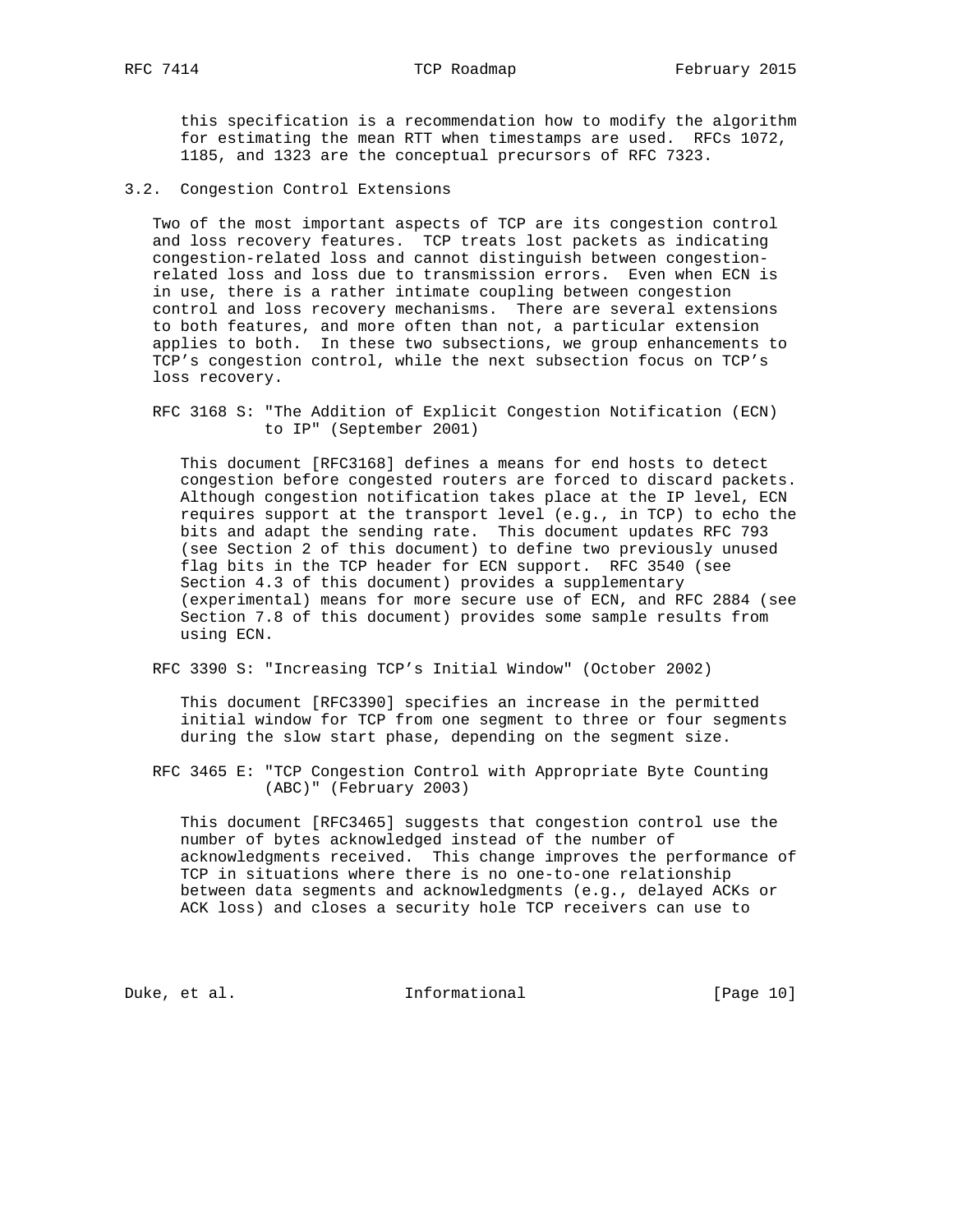induce the sender into increasing the sending rate too rapidly (ACK-division [SCWA99] [RFC3449]). ABC is recommended by RFC 5681 (see Section 2 of this document).

RFC 6633 S: "Deprecation of ICMP Source Quench Messages" (May 2012)

 This document [RFC6633] formally deprecates the use of ICMP Source Quench messages by transport protocols and recommends against the implementation of [RFC1016].

3.3. Loss Recovery Extensions

 For the typical implementation of the TCP fast recovery algorithm described in RFC 5681 (see Section 2 of this document), a TCP sender only retransmits a segment after a retransmit timeout has occurred, or after three duplicate ACKs have arrived triggering the fast retransmit. A single RTO might result in the retransmission of several segments, while the fast retransmit algorithm in RFC 5681 leads only to a single retransmission. Hence, multiple losses from a single window of data can lead to a performance degradation. Documents listed in this section aim to improve the overall performance of TCP's standard loss recovery algorithms. In particular, some of them allow TCP senders to recover more effectively when multiple segments are lost from a single flight of data.

 RFC 2018 S: "TCP Selective Acknowledgment Options" (October 1996) (Errata)

When more than one packet is lost during one RTT, TCP may experience poor performance since a TCP sender can only learn about a single lost packet per RTT from cumulative acknowledgments. This document [RFC2018] defines the basic selective acknowledgment (SACK) mechanism for TCP, which can help to overcome these limitations. The receiving TCP returns SACK blocks to inform the sender which data has been received. The sender can then retransmit only the missing data segments.

 RFC 3042 S: "Enhancing TCP's Loss Recovery Using Limited Transmit" (January 2001)

 Abstract of RFC 3042 [RFC3042]: "This document proposes a new Transmission Control Protocol (TCP) mechanism that can be used to more effectively recover lost segments when a connection's congestion window is small, or when a large number of segments are lost in a single transmission window." This algorithm described in RFC 3042 is called "Limited Transmit". Tests from 2004 showed

Duke, et al. 10. Informational 1. [Page 11]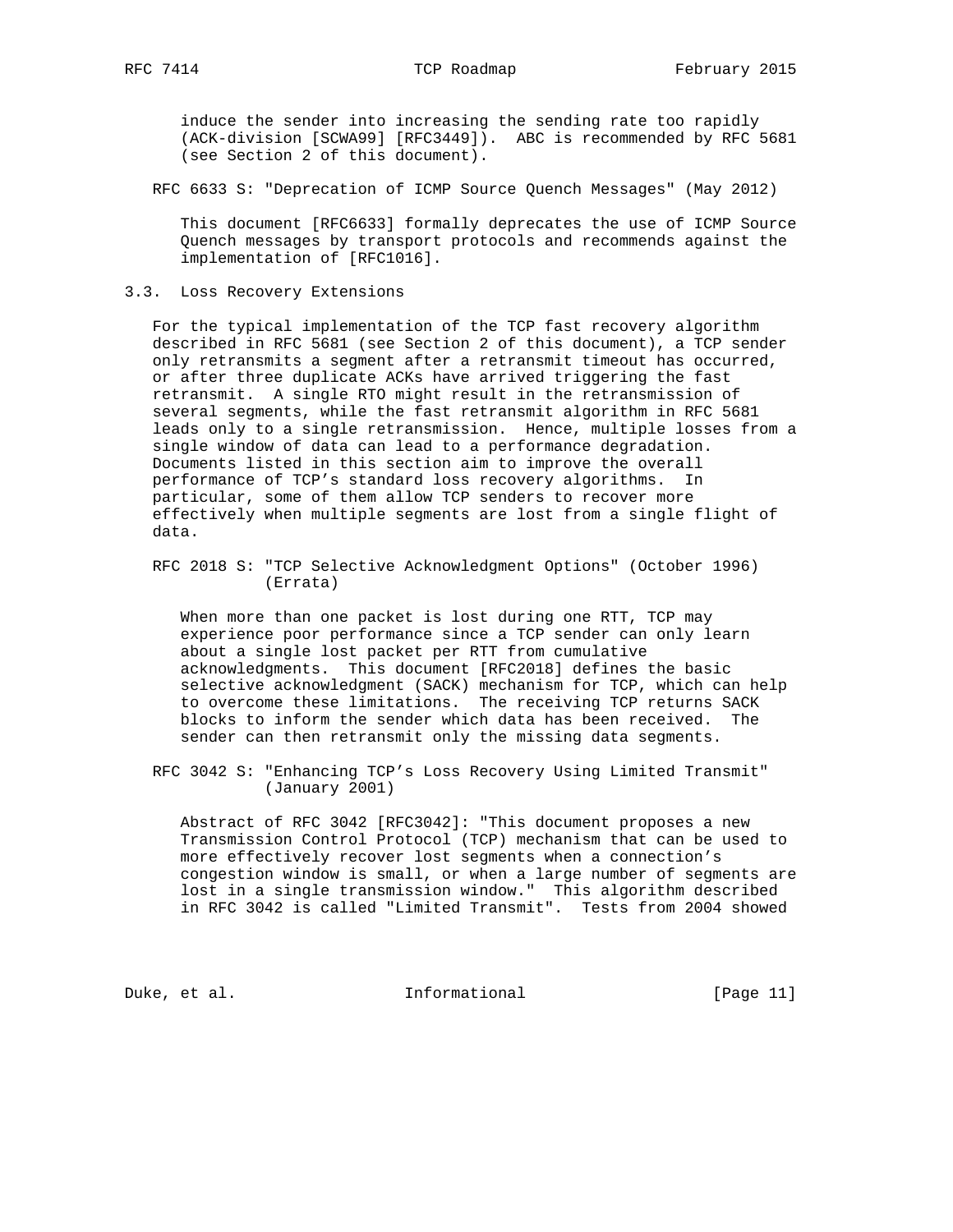that Limited Transmit was deployed in roughly one third of the web servers tested [MAF04]. Limited Transmit is recommended by RFC 5681 (see Section 2 of this document).

 RFC 6582 S: "The NewReno Modification to TCP's Fast Recovery Algorithm" (April 2012)

 This document [RFC6582] specifies a modification to the standard Reno fast recovery algorithm, whereby a TCP sender can use partial acknowledgments to make inferences determining the next segment to send in situations where SACK would be helpful but isn't available. Although it is only a slight modification, the NewReno behavior can make a significant difference in performance when multiple segments are lost from a single window of data.

 RFCs 2582 and 3782 are the conceptual precursors of RFC 6582. The main change in RFC 3782 relative to RFC 2582 was to specify the Careful variant of NewReno's Fast Retransmit and Fast Recovery algorithms and advance those two algorithms from Experimental to Standards Track status. The main change in RFC 6582 relative to RFC 3782 was to solve a performance degradation that could occur if FlightSize on Full ACK reception is zero.

 RFC 6675 S: "A Conservative Loss Recovery Algorithm Based on Selective Acknowledgment (SACK) for TCP" (August 2012)

 This document [RFC6675] describes a conservative loss recovery algorithm for TCP that is based on the use of the selective acknowledgment (SACK) TCP option [RFC2018] (see above in Section 3.3). The algorithm conforms to the spirit of the congestion control specification in RFC 5681 (see Section 2 of this document), but allows TCP senders to recover more effectively when multiple segments are lost from a single flight of data.

 RFC 6675 is a revision of RFC 3517 to address several situations that are not handled explicitly before. In particular,

- (a) it improves the loss detection in the event that the sender has outstanding segments that are smaller than Sender Maximum Segment Size (SMSS).
- (b) it modifies the definition of a "duplicate acknowledgment" to utilize the SACK information in detecting loss.
- (c) it maintains the ACK clock under certain circumstances involving loss at the end of the window.

Duke, et al. 100 mm informational [Page 12]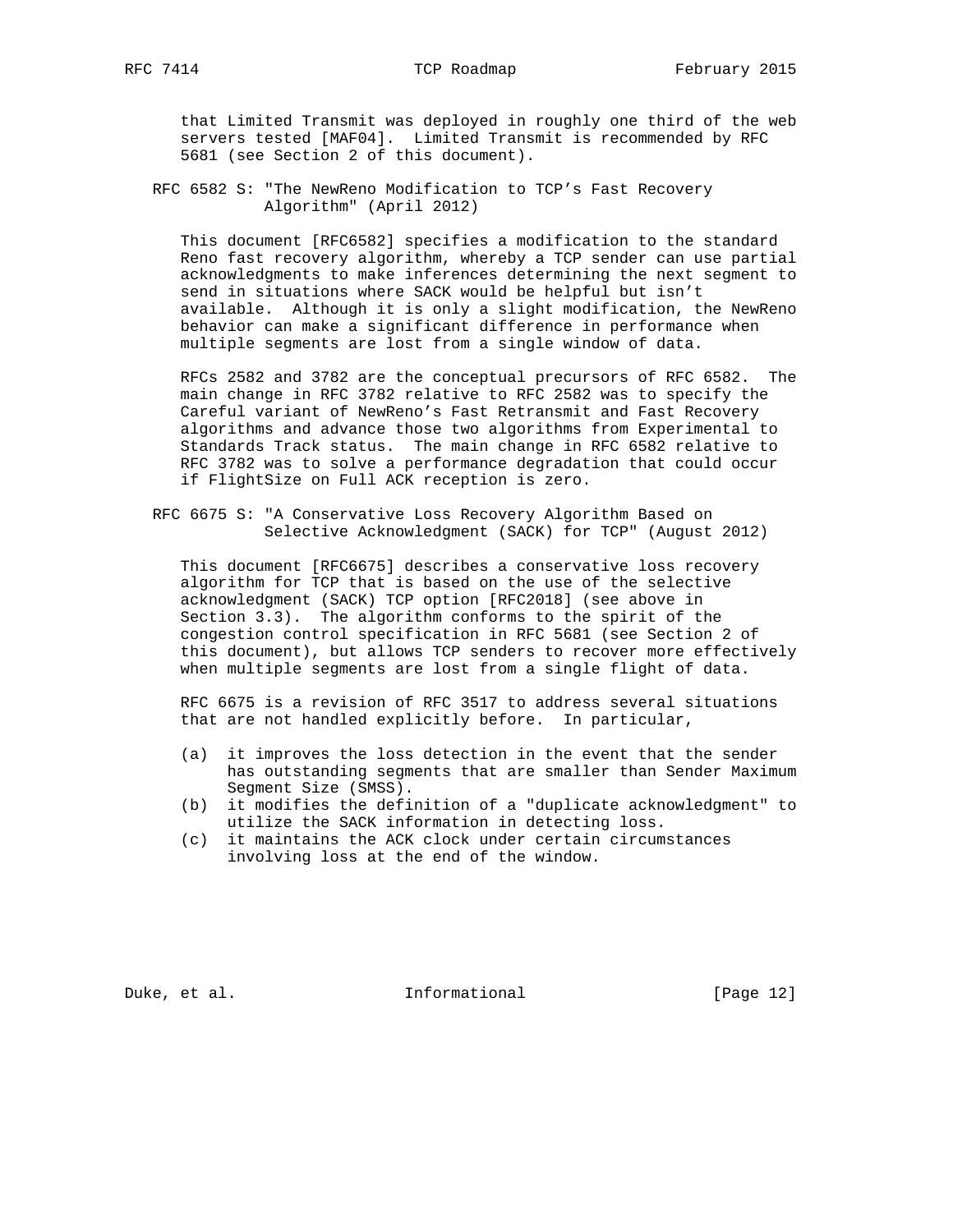3.4. Detection and Prevention of Spurious Retransmissions

 Spurious retransmission timeouts are harmful to TCP performance and multiple algorithms have been defined for detecting when spurious retransmissions have occurred, but they respond differently with regard to their manners of recovering performance. The IETF defined multiple algorithms because there are trade-offs in whether or not certain TCP options need to be implemented and concerns about IPR status. The Standards Track RFCs in this section are closely related to the Experimental RFCs in Section 4.5 also addressing this topic.

 RFC 2883 S: "An Extension to the Selective Acknowledgement (SACK) Option for TCP" (July 2000)

 This document [RFC2883] extends RFC 2018 (see Section 3.3 of this document). It enables use of the SACK option to acknowledge duplicate packets. With this extension, called DSACK, the sender is able to infer the order of packets received at the receiver and, therefore, to infer when it has unnecessarily retransmitted a packet. A TCP sender could then use this information to detect spurious retransmissions (see [RFC3708]).

RFC 4015 S: "The Eifel Response Algorithm for TCP" (February 2005)

 This document [RFC4015] describes the response portion of the Eifel algorithm, which can be used in conjunction with one of several methods of detecting when loss recovery has been spuriously entered, such as the Eifel detection algorithm in RFC 3522 (see Section 4.5), the algorithm in RFC 3708 (see Section 4.5 of this document), or F-RTO in RFC 5682 (see below in Section 3.4).

 Abstract of RFC 4015 [RFC4015]: "Based on an appropriate detection algorithm, the Eifel response algorithm provides a way for a TCP sender to respond to a detected spurious timeout. It adapts the retransmission timer to avoid further spurious timeouts and (depending on the detection algorithm) can avoid the often unnecessary go-back-N retransmits that would otherwise be sent. In addition, the Eifel response algorithm restores the congestion control state in such a way that packet bursts are avoided."

 RFC 5682 S: "Forward RTO-Recovery (F-RTO): An Algorithm for Detecting Spurious Retransmission Timeouts with TCP" (September 2009)

 The F-RTO detection algorithm [RFC5682], originally described in RFC 4138, provides an option for inferring spurious retransmission timeouts. Unlike some similar detection methods (e.g., RFCs 3522

Duke, et al. 10 mm informational [Page 13]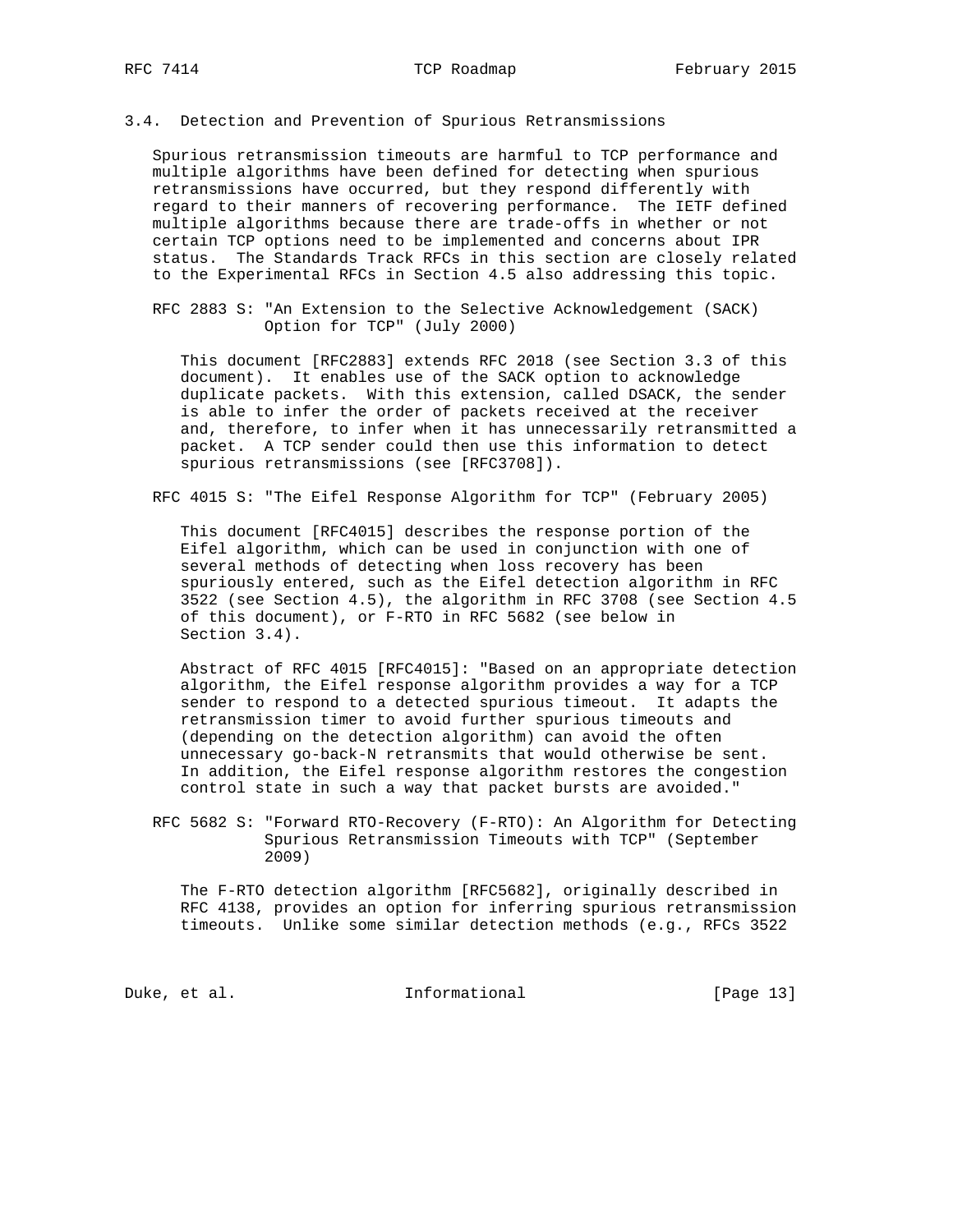and 3708, both listed in Section 4.5 of this document), F-RTO does not rely on the use of any TCP options. The basic idea is to send previously unsent data after the first retransmission after a RTO. If the ACKs advance the window, the RTO may be declared spurious.

# 3.5. Path MTU Discovery

 The MTUs supported by different links and tunnels within the Internet can vary widely. Fragmentation of packets larger than the supported MTU on a hop is undesirable. As TCP is the segmentation layer for dividing an application's byte stream into IP packet payloads, TCP implementations generally include Path MTU Discovery (PMTUD) mechanisms in order to maximize the size of segments they send, without causing fragmentation within the network. Some algorithms may utilize signaling from routers on the path to determine that the MTU on some part of the path has been exceeded.

RFC 1191 S: "Path MTU Discovery" (November 1990)

 Abstract of RFC 1191 [RFC1191]: "This memo describes a technique for dynamically discovering the maximum transmission unit (MTU) of an arbitrary internet path. It specifies a small change to the way routers generate one type of ICMP message. For a path that passes through a router that has not been so changed, this technique might not discover the correct Path MTU, but it will always choose a Path MTU as accurate as, and in many cases more accurate than, the Path MTU that would be chosen by current practice."

RFC 1981 S: "Path MTU Discovery for IP version 6" (August 1996)

 Abstract of RFC 1981 [RFC1981]: "This document describes Path MTU Discovery for IP version 6. It is largely derived from RFC 1191, which describes Path MTU Discovery for IP version 4."

RFC 4821 S: "Packetization Layer Path MTU Discovery" (March 2007)

 Abstract of RFC 4821 [RFC4821]: "This document describes a robust method for Path MTU Discovery (PMTUD) that relies on TCP or some other Packetization Layer to probe an Internet path with progressively larger packets. This method is described as an extension to RFC 1191 and RFC 1981, which specify ICMP-based Path MTU Discovery for IP versions 4 and 6, respectively."

Duke, et al. 10. Informational [Page 14]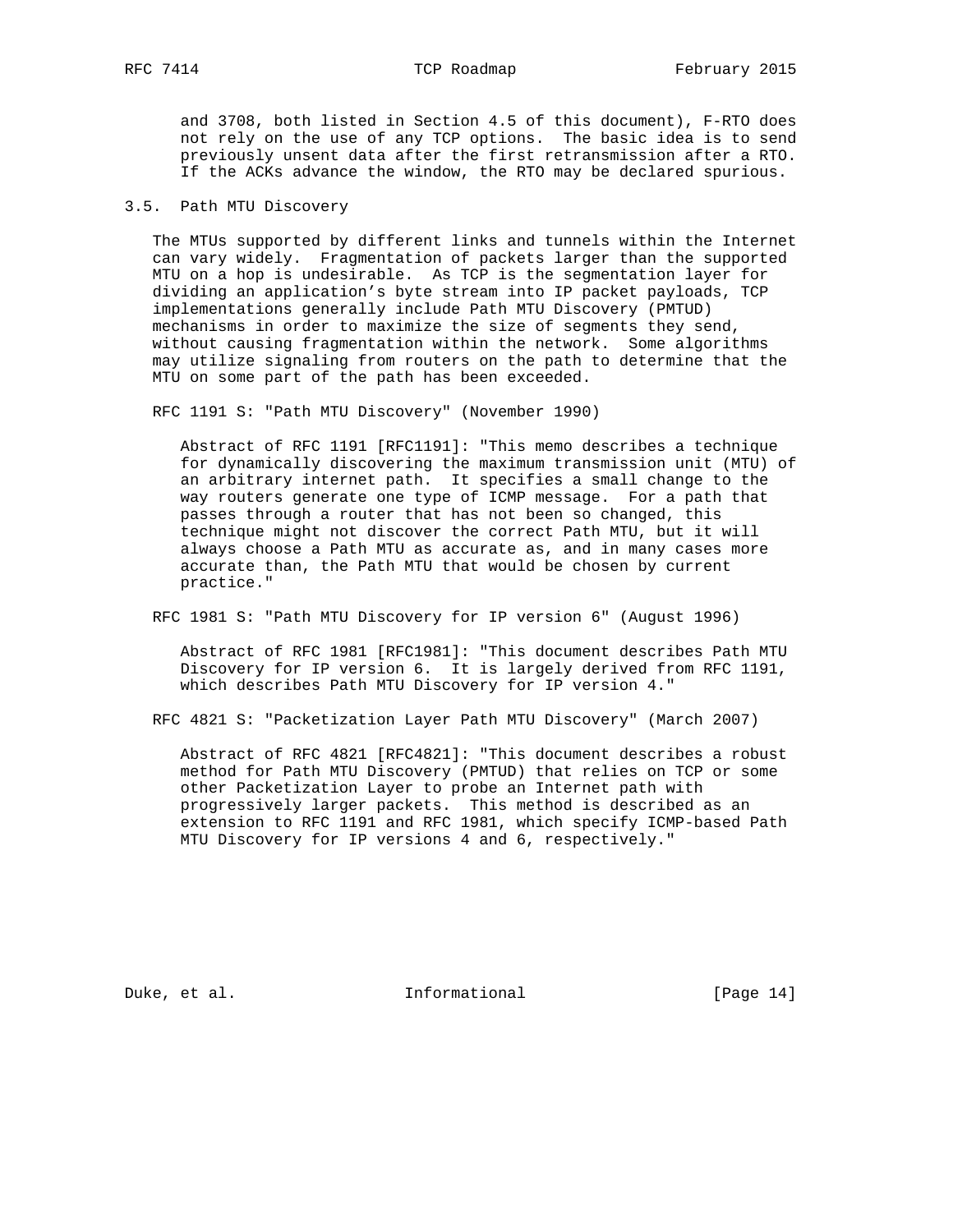3.6. Header Compression

 Especially in streaming applications, the overhead of TCP/IP headers could correspond to more than 50% of the total amount of data sent. Such large overheads may be tolerable in wired LANs where capacity is often not an issue, but are excessive for WANs and wireless systems where bandwidth is scarce. Header compression schemes for TCP/IP like RObust Header Compression (ROHC) can significantly compress this overhead. It performs well over links with significant error rates and long round-trip times.

 RFC 1144 S: "Compressing TCP/IP Headers for Low-Speed Serial Links" (February 1990)

 This document [RFC1144] describes a method for compressing the headers of TCP/IP datagrams to improve performance over low-speed serial links. The method described in this document is limited in its handling of TCP options and cannot compress the headers of SYNs and FINs.

 RFC 6846 S: "RObust Header Compression (ROHC): A Profile for TCP/IP (ROHC-TCP)" (January 2013)

 From the Abstract of RFC 6846 [RFC6846]: "This document specifies a RObust Header Compression (ROHC) profile for compression of TCP/ IP packets. The profile, called ROHC-TCP, provides efficient and robust compression of TCP headers, including frequently used TCP options such as selective acknowledgments (SACKs) and Timestamps." RFC 6846 is the successor of RFC 4996. It fixes a technical issue with the SACK compression and clarifies other compression methods used.

3.7. Defending Spoofing and Flooding Attacks

 By default, TCP lacks any cryptographic structures to differentiate legitimate segments from those spoofed from malicious hosts. Spoofing valid segments requires correctly guessing a number of fields. The documents in this subsection describe ways to make that guessing harder or to prevent it from being able to affect a connection negatively.

Duke, et al. 10. Informational [Page 15]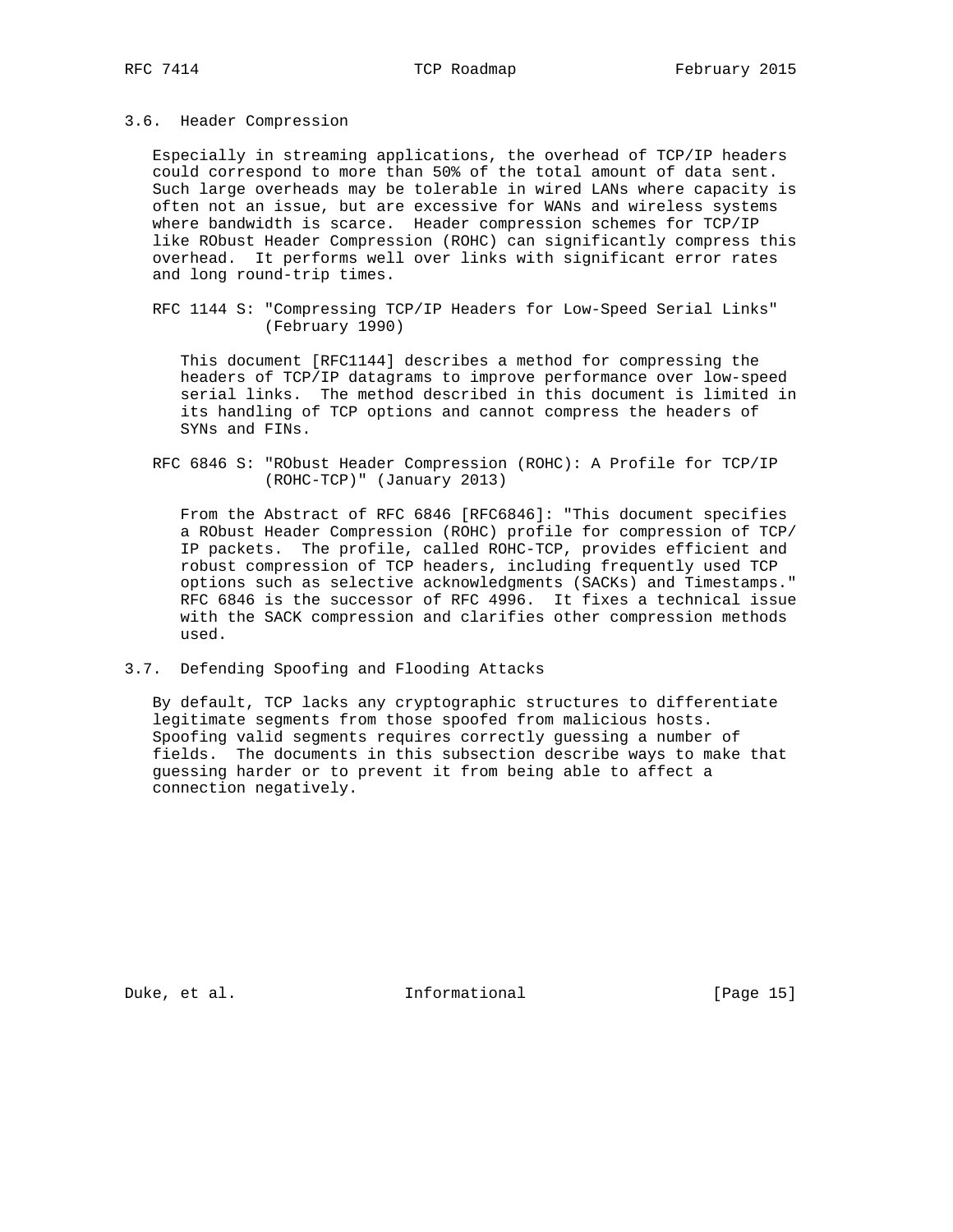RFC 4953 I: "Defending TCP Against Spoofing Attacks" (July 2007)

 This document [RFC4953] discusses the recently increased vulnerability of long-lived TCP connections, such as BGP connections, to reset (send RST) spoofing attacks. The document analyzes the vulnerability, discussing proposed solutions at the transport level and their inherent challenges, as well as existing network level solutions and the feasibility of their deployment.

RFC 5461 I: "TCP's Reaction to Soft Errors" (February 2009)

 This document [RFC5461] describes a nonstandard but widely implemented modification to TCP's handling of ICMP soft error messages that rejects pending connection-requests when such error messages are received. This behavior reduces the likelihood of long delays between connection-establishment attempts that may arise in some scenarios.

 RFC 4987 I: "TCP SYN Flooding Attacks and Common Mitigations" (August 2007)

 This document [RFC4987] describes the well-known TCP SYN flooding attack. It analyzes and discusses various countermeasures against these attacks, including their use and trade-offs.

RFC 5925 S: "The TCP Authentication Option" (June 2010)

 This document [RFC5925] describes the TCP Authentication Option (TCP-AO), which is used to authenticate TCP segments. TCP-AO obsoletes the TCP MD5 Signature option of RFC 2385. It supports the use of stronger hash functions, protects against replays for long-lived TCP connections (as used, e.g., in BGP and LDP), coordinates key exchanges between endpoints, and provides a more explicit recommendation for external key management. Cryptographic algorithms for TCP-AO are defined in [RFC5926] (see below in Section 3.7).

 RFC 5926 S: "Cryptographic Algorithms for the TCP Authentication Option (TCP-AO)" (June 2010)

 This document [RFC5926] specifies the algorithms and attributes that can be used in TCP Authentication Option's (TCP-AO) [RFC5925] (see above in Section 3.7) current manual keying mechanism and provides the interface for future message authentication codes (MACs).

Duke, et al. 10. Informational [Page 16]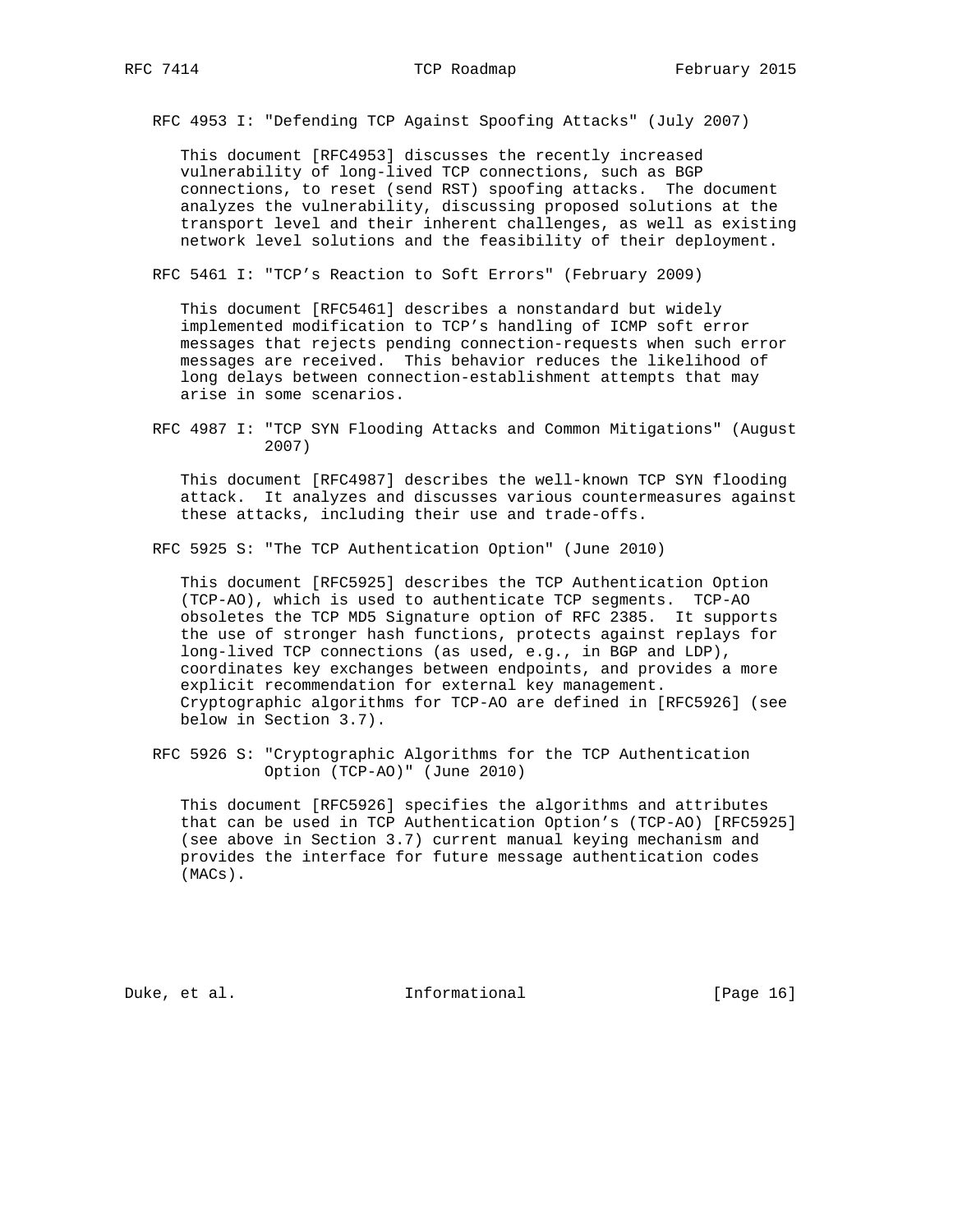RFC 5927 I: "ICMP Attacks against TCP" (July 2010)

 Abstract of RFC 5927 [RFC5927]: "This document discusses the use of the Internet Control Message Protocol (ICMP) to perform a variety of attacks against the Transmission Control Protocol (TCP). Additionally, this document describes a number of widely implemented modifications to TCP's handling of ICMP error messages that help to mitigate these issues."

 RFC 5961 S: "Improving TCP's Robustness to Blind In-Window Attacks" (August 2010)

 This document [RFC5961] describes minor modifications to how TCP handles inbound segments. This renders TCP connections, especially long-lived connections such as H-323 or BGP, less vulnerable to spoofed packet injection attacks where the 4-tuple (the source and destination IP addresses and the source and destination ports) has been guessed.

 RFC 6528 S: "Defending against Sequence Number Attacks" (February 2012)

 Abstract of RFC 6528 [RFC6528]: "This document specifies an algorithm for the generation of TCP Initial Sequence Numbers (ISNs), such that the chances of an off-path attacker guessing the sequence numbers in use by a target connection are reduced. This document revises (and formally obsoletes) RFC 1948, and takes the ISN generation algorithm originally proposed in that document to Standards Track, formally updating RFC 793"

4. Experimental Extensions

 The RFCs in this section are either Experimental and may become Proposed Standards in the future or are Proposed Standards (or Informational), but can be considered experimental due to lack of wide deployment. At least part of the reason that they are still experimental is to gain more wide-scale experience with them before a standards track decision is made.

 If the Experimental RFC is a proposal for a new protocol capability or service, i.e., it requires a new TCP option code point, the implementation and experimentation should follow [RFC6994] (see Section 5 of this document), which describes how the experimental TCP option code points can concurrently support multiple TCP extensions.

 By their publication as Experimental RFCs, it is hoped that the community of TCP researchers will analyze and test the contents of these RFCs. Although experimentation is encouraged, there is not yet

Duke, et al. 10. Informational [Page 17]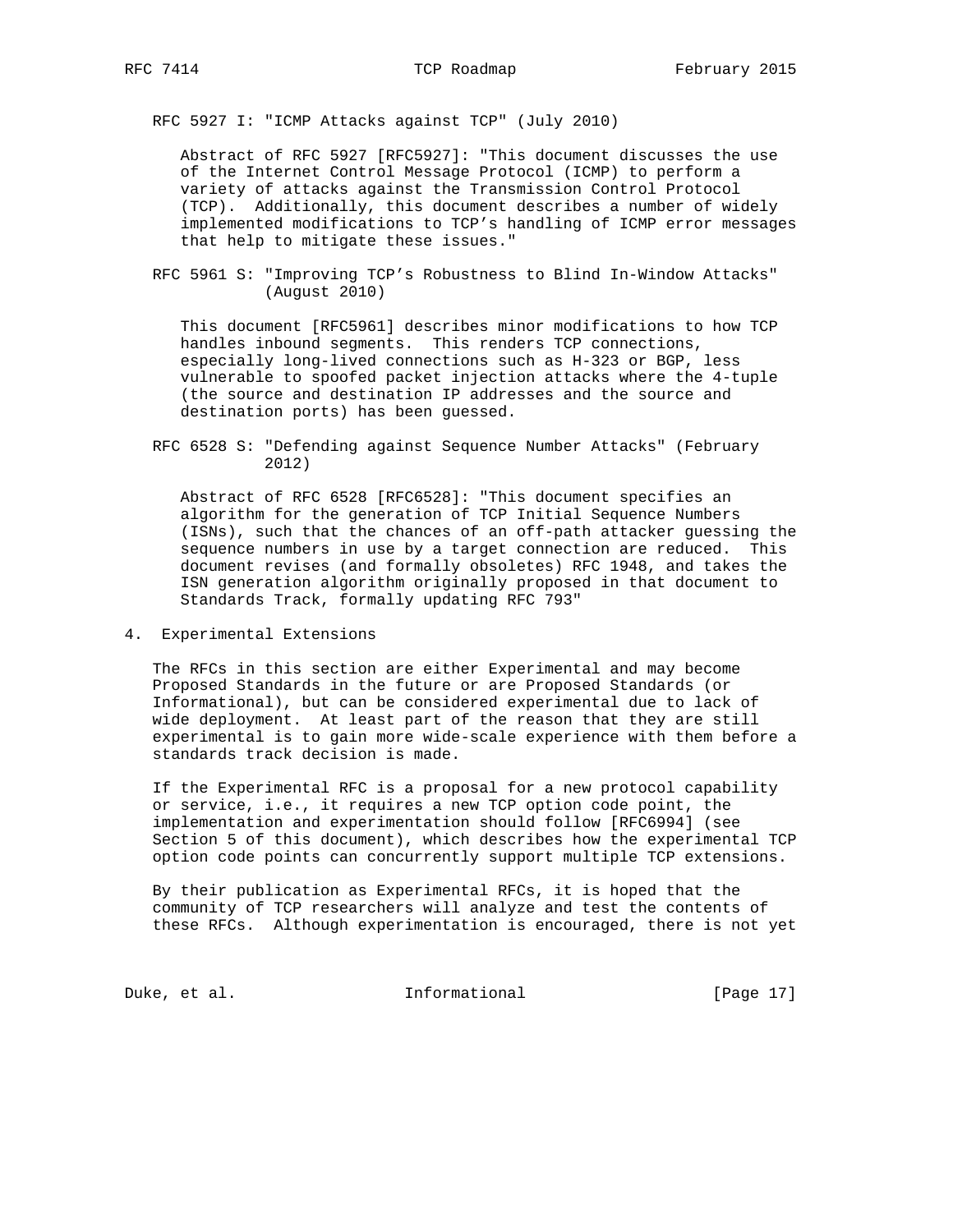formal consensus that these are fully logical and safe behaviors. Wide-scale deployment of implementations that use these features should be well thought out in terms of consequences.

4.1. Architectural Guidelines

 As multiple flows may share the same paths, sections of paths, or other resources, the TCP implementation may benefit from sharing information across TCP connections or other flows. Some experimental proposals have been documented and some implementations have included the concepts.

RFC 2140 I: "TCP Control Block Interdependence" (April 1997)

 This document [RFC2140] suggests how TCP connections between the same endpoints might share information, such as their congestion control state. To some degree, this is done in practice by a few operating systems; for example, Linux currently has a destination cache. Although this RFC is technically Informational, the concepts it describes are in experimental use, so we include it in this section.

RFC 3124 S: "The Congestion Manager" (June 2001)

 This document [RFC3124] is a related proposal to RFC 2140 (see above in Section 4.1). The idea behind the Congestion Manager, moving congestion control outside of individual TCP connections, represents a modification to the core of TCP, which supports sharing information among TCP connections. Although a Proposed Standard, some pieces of the Congestion Manager support architecture have not been specified yet, and it has not achieved use or implementation beyond experimental stacks, so it is not listed among the standard TCP enhancements in this roadmap.

## 4.2. Fundamental Changes

 Like the Standards Track documents listed in Section 3.1, there also exist new Experimental RFCs that specify fundamental changes to TCP. At the time of writing, the only example so far is TCP Fast Open that deviates from the standard TCP semantics of [RFC793].

RFC 7413 E: "TCP Fast Open" (December 2014)

 This document [RFC7413] describes TCP Fast Open that allows data to be carried in the SYN and SYN-ACK packets and consumed by the receiver during the initial connection handshake. It saves up to one RTT compared to the standard TCP, which requires a three-way handshake to complete before data can be exchanged.

Duke, et al. Informational [Page 18]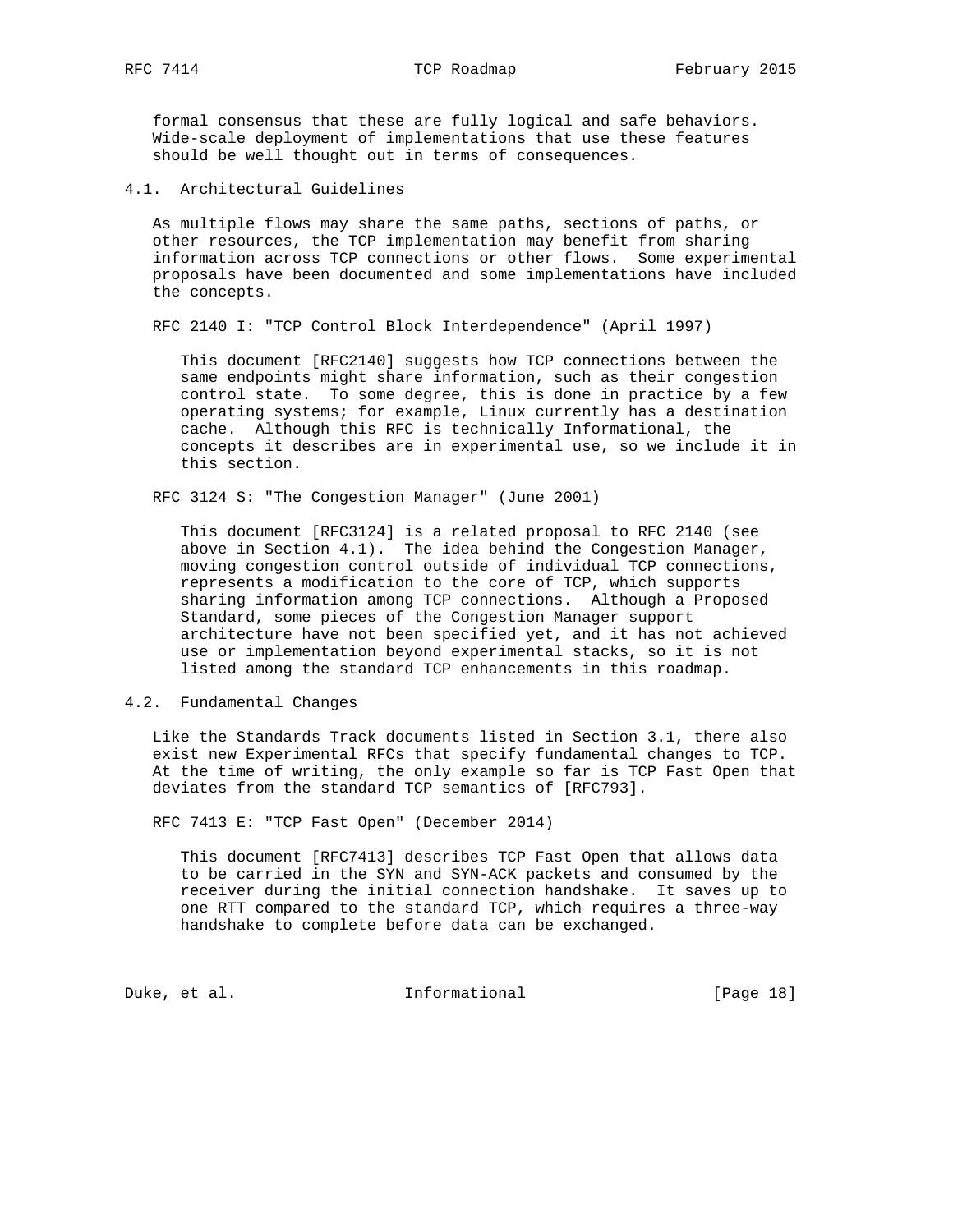#### 4.3. Congestion Control Extensions

 TCP congestion control has been an extremely active research area for many years (see RFC 5783 discussed in Section 7.6 of this document), as it determines the performance of many applications that use TCP. A number of Experimental RFCs address issues with flow start up, overshoot, and steady-state behavior in the basic algorithms of RFC 5681 (see Section 2 of this document). In these subsections, enhancements to TCP's congestion control are listed. The next subsection focuses on TCP's loss recovery.

RFC 2861 E: "TCP Congestion Window Validation" (June 2000)

 This document [RFC2861] suggests reducing the congestion window over time when no packets are flowing. This behavior is more aggressive than that specified in RFC 5681 (see Section 2 of this document), which says that a TCP sender SHOULD set its congestion window to the initial window after an idle period of an RTO or greater.

 RFC 3540 E: "Robust Explicit Congestion Notification (ECN) Signaling with Nonces" (June 2003)

 This document [RFC3540] describes an optional addition to ECN that protects against accidental or malicious concealment of marked packets from the TCP sender.

 RFC 3649 E: "HighSpeed TCP for Large Congestion Windows" (December 2003)

 This document [RFC3649] proposes a modification to TCP's congestion control mechanism for use with TCP connections with large congestion windows, to allow TCP to achieve a higher throughput in high-bandwidth environments.

 RFC 3742 E: "Limited Slow-Start for TCP with Large Congestion Windows" (March 2004)

 This document [RFC3742] describes a more conservative slow-start behavior to prevent massive packet losses when a connection uses a very large congestion window.

Duke, et al. 10. Informational [Page 19]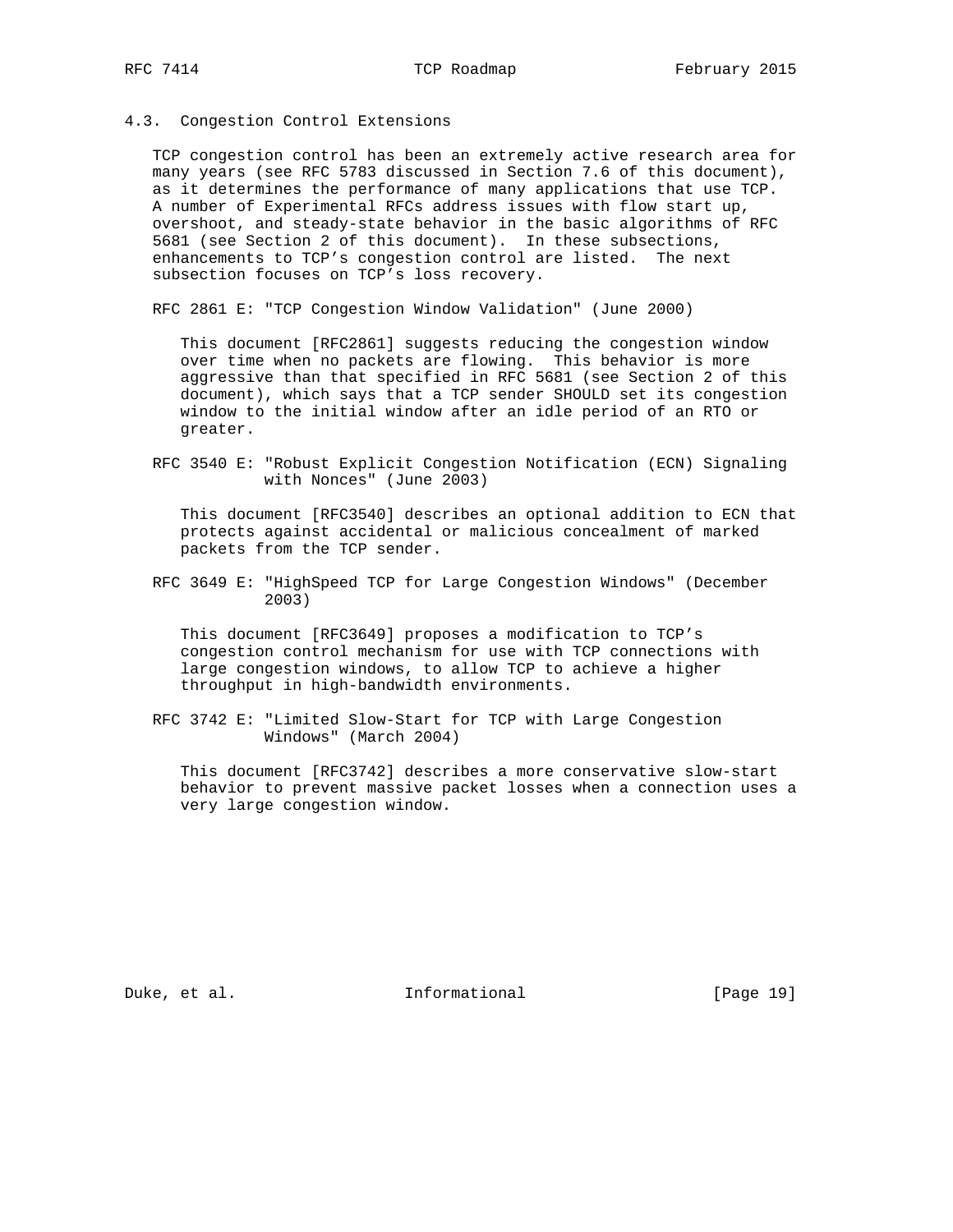RFC 4782 E: "Quick-Start for TCP and IP" (January 2007) (Errata)

 This document [RFC4782] specifies the optional Quick-Start mechanism for TCP. This mechanism allows connections to use higher sending rates at the beginning of the data transfer or after an idle period, provided that there is significant unused bandwidth along the path, and the sender and all of the routers along the path approve this higher rate.

 RFC 5562 E: "Adding Explicit Congestion Notification (ECN) Capability to TCP's SYN/ACK Packets" (June 2009)

 This document [RFC5562] describes an experimental modification to ECN [RFC3168] (see Section 3.2 of this document) for the use of ECN in TCP SYN/ACK packets. This would allow to ECN-mark rather than drop the TCP SYN/ACK packet at an ECN-capable router, and to avoid the severe penalty of a retransmission timeout for a connection when the SYN/ACK packet is dropped.

 RFC 5690 I: "Adding Acknowledgement Congestion Control to TCP" (February 2010)

 This document [RFC5690] describes a congestion control mechanism for acknowledgment (ACKs) traffic in TCP. The mechanism is based on the acknowledgment congestion control of the Datagram Congestion Control Protocol's (DCCP's) [RFC4340] Congestion Control Identifier (CCID) 2 [RFC4341].

RFC 6928 E: "Increasing TCP's Initial Window" (April 2013)

 This document [RFC6928] proposes to increase the TCP initial window from between 2 and 4 segments, as specified in RFC 3390 (see Section 3.2 of this document), to 10 segments with a fallback to the existing recommendation when performance issues are detected.

4.4. Loss Recovery Extensions

 RFC 5827 E: "Early Retransmit for TCP and Stream Control Transmission Protocol (SCTP)" (April 2010)

 This document [RFC5827] proposes the "Early Retransmit" mechanism for TCP (and SCTP) that can be used to recover lost segments when a connection's congestion window is small. In certain special circumstances, Early Retransmit reduces the number of duplicate acknowledgments required to trigger fast retransmit to recover segment losses without waiting for a lengthy retransmission timeout.

Duke, et al. 10 mm informational [Page 20]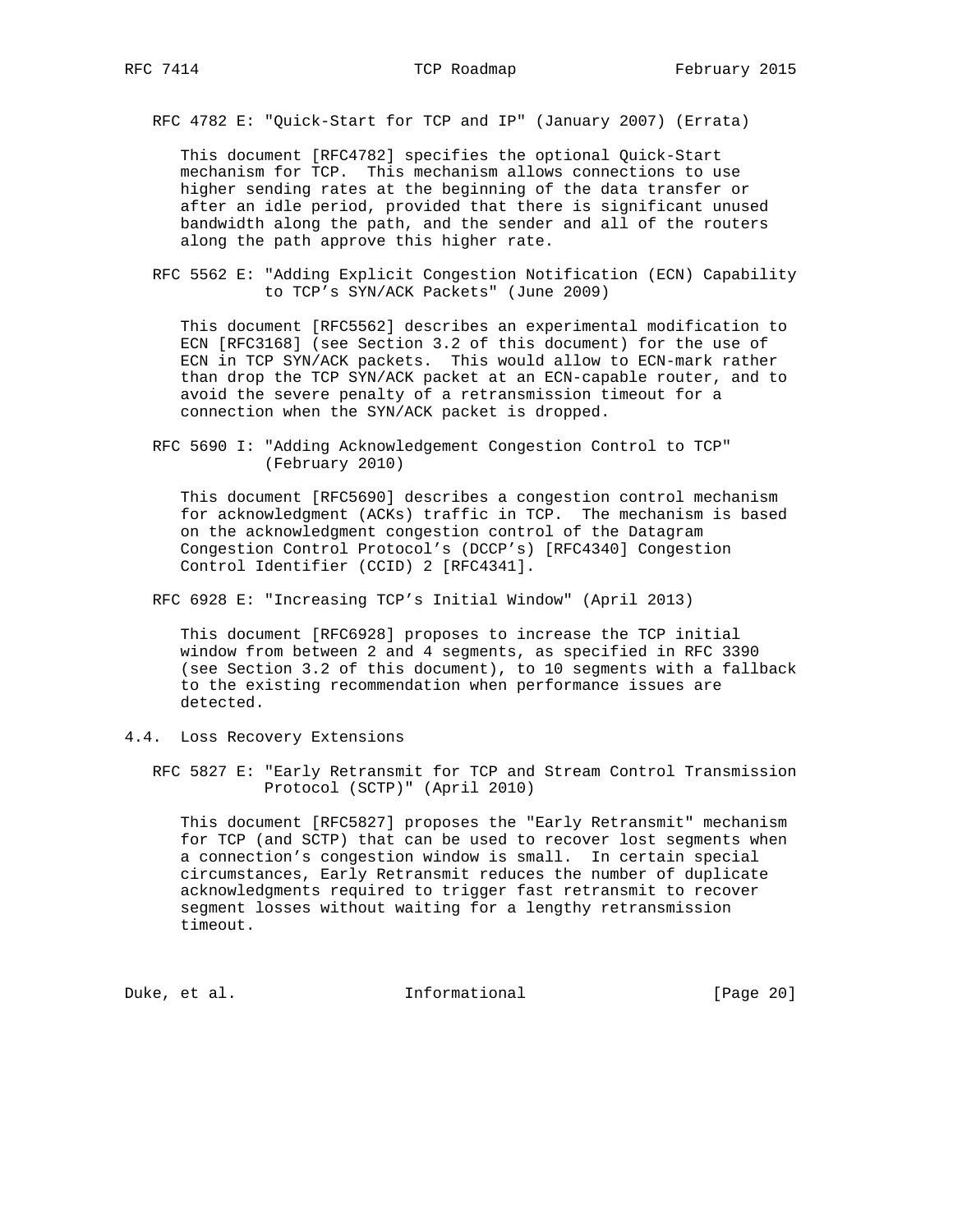RFC 6069 E: "Making TCP More Robust to Long Connectivity Disruptions (TCP-LCD)" (December 2010)

 This document [RFC6069] describes how standard ICMP messages can be used to disambiguate true congestion loss from non-congestion loss caused by connectivity disruptions. It proposes a reversion strategy of TCP's retransmission timer that enables a more prompt detection of whether or not the connectivity has been restored.

RFC 6937 E: "Proportional Rate Reduction for TCP" (May 2013)

 This document [RFC6937] describes an experimental Proportional Rate Reduction (PRR) algorithm as an alternative to the widely deployed Fast Recovery algorithm, to improve the accuracy of the amount of data sent by TCP during loss recovery.

4.5. Detection and Prevention of Spurious Retransmissions

 In addition to the Standards Track extensions to deal with spurious retransmissions in Section 3.4, Experimental proposals have also been documented.

RFC 3522 E: "The Eifel Detection Algorithm for TCP" (April 2003)

 The Eifel detection algorithm [RFC3522] allows a TCP sender to detect a posteriori whether it has entered loss recovery unnecessarily by using the TCP timestamp option to solve the ACK ambiguity.

 RFC 3708 E: "Using TCP Duplicate Selective Acknowledgement (DSACKs) and Stream Control Transmission Protocol (SCTP) Duplicate Transmission Sequence Numbers (TSNs) to Detect Spurious Retransmissions" (February 2004)

 Abstract: "TCP and Stream Control Transmission Protocol (SCTP) provide notification of duplicate segment receipt through Duplicate Selective Acknowledgement (DSACKs) and Duplicate Transmission Sequence Number (TSN) notification, respectively. This document presents conservative methods of using this information to identify unnecessary retransmissions for various applications."

 RFC 4653 E: "Improving the Robustness of TCP to Non-Congestion Events" (August 2006)

 In the presence of non-congestion events, such as packet reordering, an out-of-order segment does not necessarily indicate a lost segment and congestion. This document [RFC4653] proposes

Duke, et al. 10 mm informational [Page 21]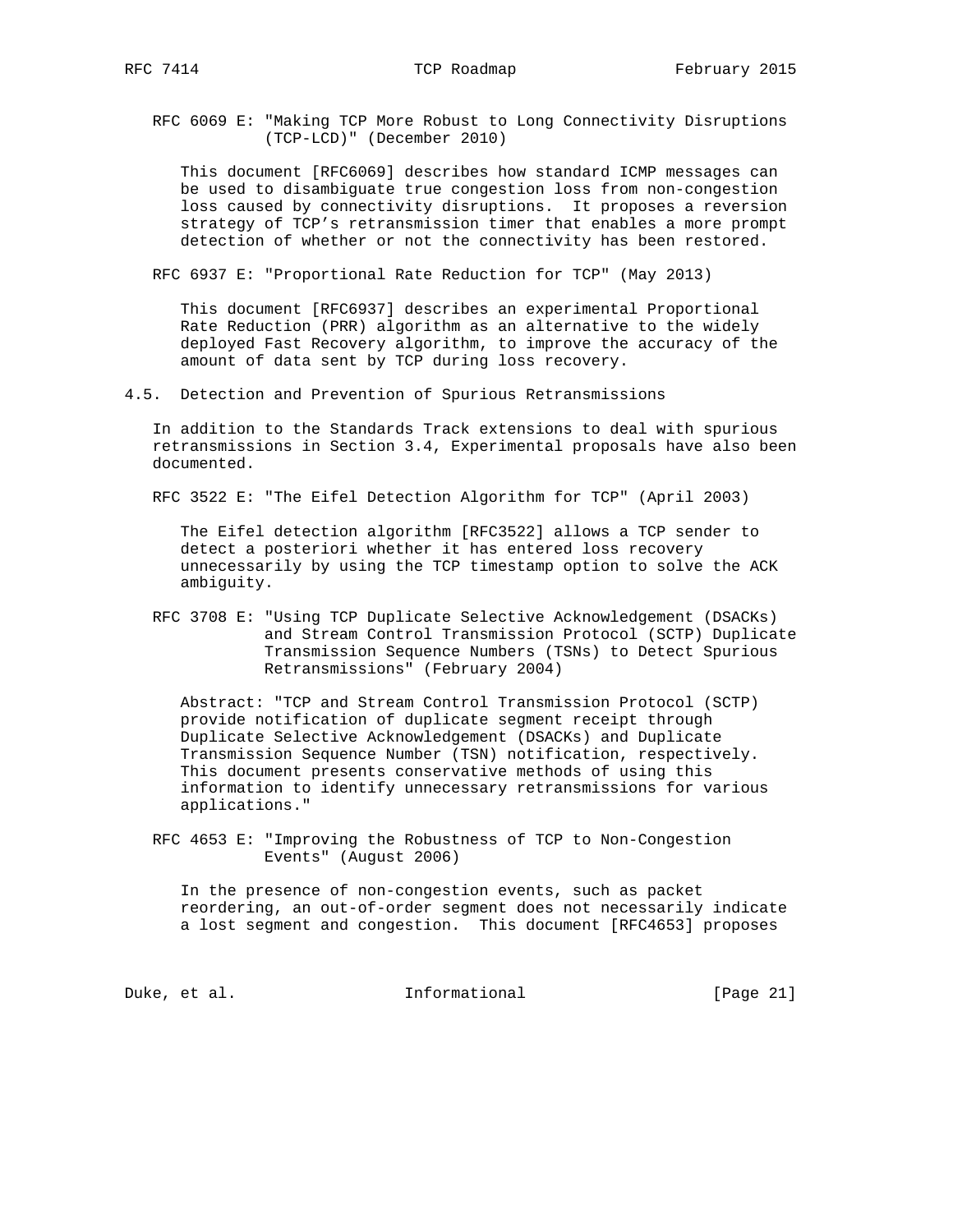to increase the threshold used to trigger a fast retransmission from the fixed value of three duplicate ACKs to about one congestion window of data in order to disambiguate true segment loss from segment reordering.

## 4.6. TCP Timeouts

 Besides the well-known retransmission timeout the TCP standard [RFC793] defines other timeouts. This section lists documents that deal with TCP's various timeouts.

RFC 5482 S: "TCP User Timeout Option" (March 2009)

 As a local per-connection parameter, the TCP user timeout controls how long transmitted data may remain unacknowledged before a connection is forcefully closed. This document [RFC5482] specifies the TCP User Timeout Option that allows one end of a TCP connection to advertise its current user timeout value. This information provides advice to the other end of the TCP connection to adapt its user timeout accordingly.

#### 4.7. Multipath TCP

 MultiPath TCP (MPTCP) is an ongoing effort within the IETF that allows a TCP connection to simultaneously use multiple IP addresses / interfaces to spread their data across several subflows, while presenting a regular TCP interface to applications. Benefits of this include better resource utilization, better throughput and smoother reaction to failures. The documents listed in this section specify the Multipath TCP scheme, while the documents in Sections 7.2, 7.4, and 7.5 provide some additional background information.

 RFC 6356 E: "Coupled Congestion Control for Multipath Transport Protocols" (October 2011)

 This document [RFC6356] presents a congestion control algorithm for multipath transport protocols such as Multipath TCP. It couples the congestion control algorithms running on different subflows by linking their increase functions, and dynamically controls the overall aggressiveness of the multipath flow. The result is an algorithm that is fair to TCP at bottlenecks while moving traffic away from congested links.

Duke, et al. 10 mm informational [Page 22]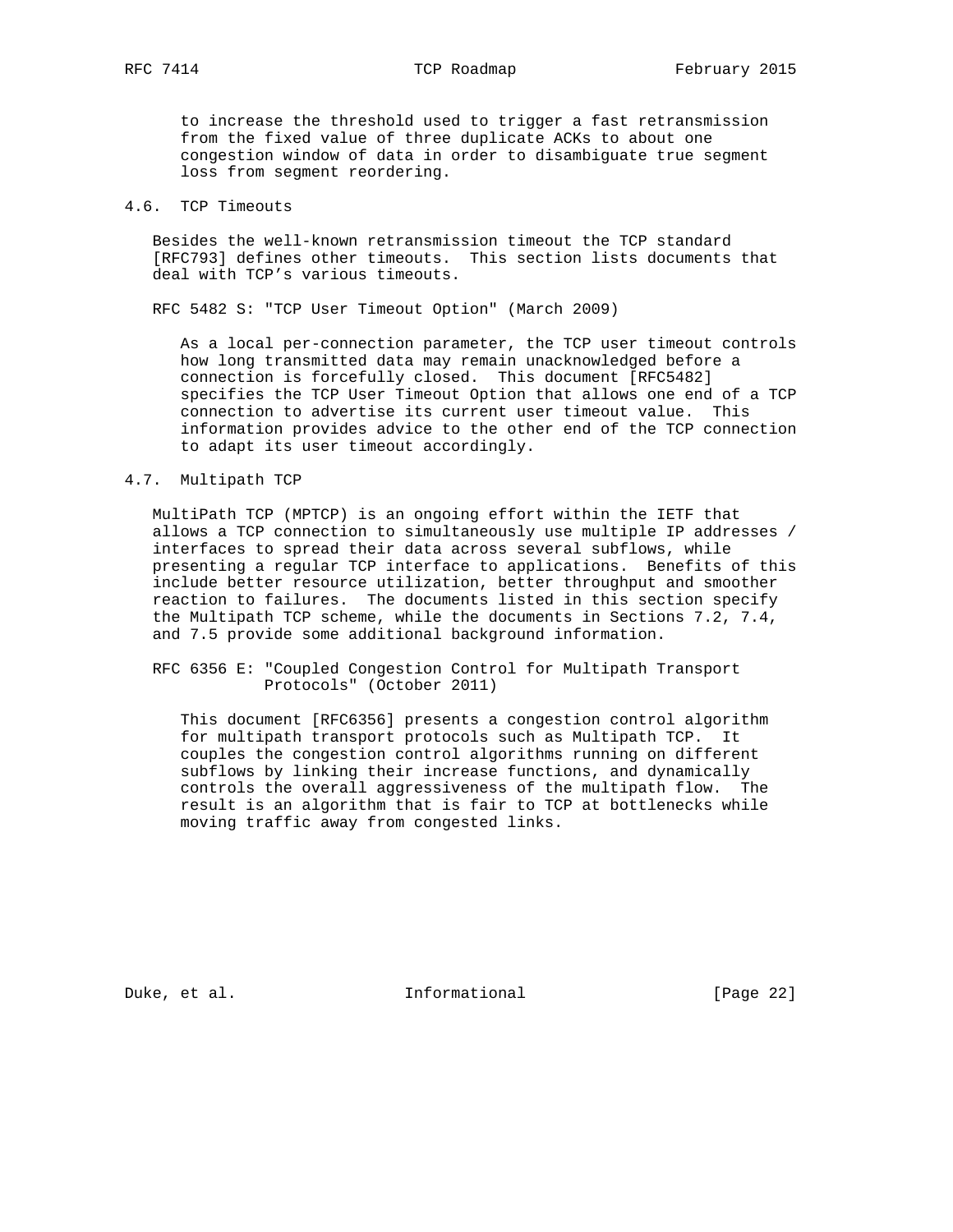RFC 6824 E: "TCP Extensions for Multipath Operation with Multiple Addresses" (January 2013) (Errata)

 This document [RFC6824] presents protocol changes required to add multipath capability to TCP; specifically, those for signaling and setting up multiple paths ("subflows"), managing these subflows, reassembly of data, and termination of sessions.

5. TCP Parameters at IANA

 RFCs listed here describes both the procedures that the Internet Assigned Numbers Authority (IANA) uses when handling assignments and the procedures an RFC author should follow when requesting new TCP option code points.

 RFC 2780 B: "IANA Allocation Guidelines For Values In the Internet Protocol and Related Headers" (March 2000)

 Abstract of RFC 2780 [RFC2780]: "This memo provides guidance for the IANA to use in assigning parameters for fields in the IPv4, IPv6, ICMP, UDP and TCP protocol headers."

 RFC 4727 S: "Experimental Values in IPv4, IPv6, ICMPv4, ICMPv6, UDP, and TCP Headers" (November 2006)

 This document [RFC4727] reserves both TCP options 253 and 254 for experimentation purposes. When such experiments are deployed in the Internet, they should follow the additional requirements in RFC 6994 (see below in Section 5).

 RFC 6335 B: "Internet Assigned Numbers Authority (IANA) Procedures for the Management of the Service Name and Transport Protocol Port Number Registry" (August 2011)

 From the Abstract of RFC 6335 [RFC6335]: "This document defines the procedures that the Internet Assigned Numbers Authority (IANA) uses when handling assignment and other requests related to the Service Name and Transport Protocol Port Number registry."

RFC 6994 S: "Shared Use of Experimental TCP Options (August 2013)

 This document [RFC6994] describes how the experimental TCP option code points can concurrently support multiple TCP extensions, even within the same connection. It creates an IANA registry for extensions to the experimental code points.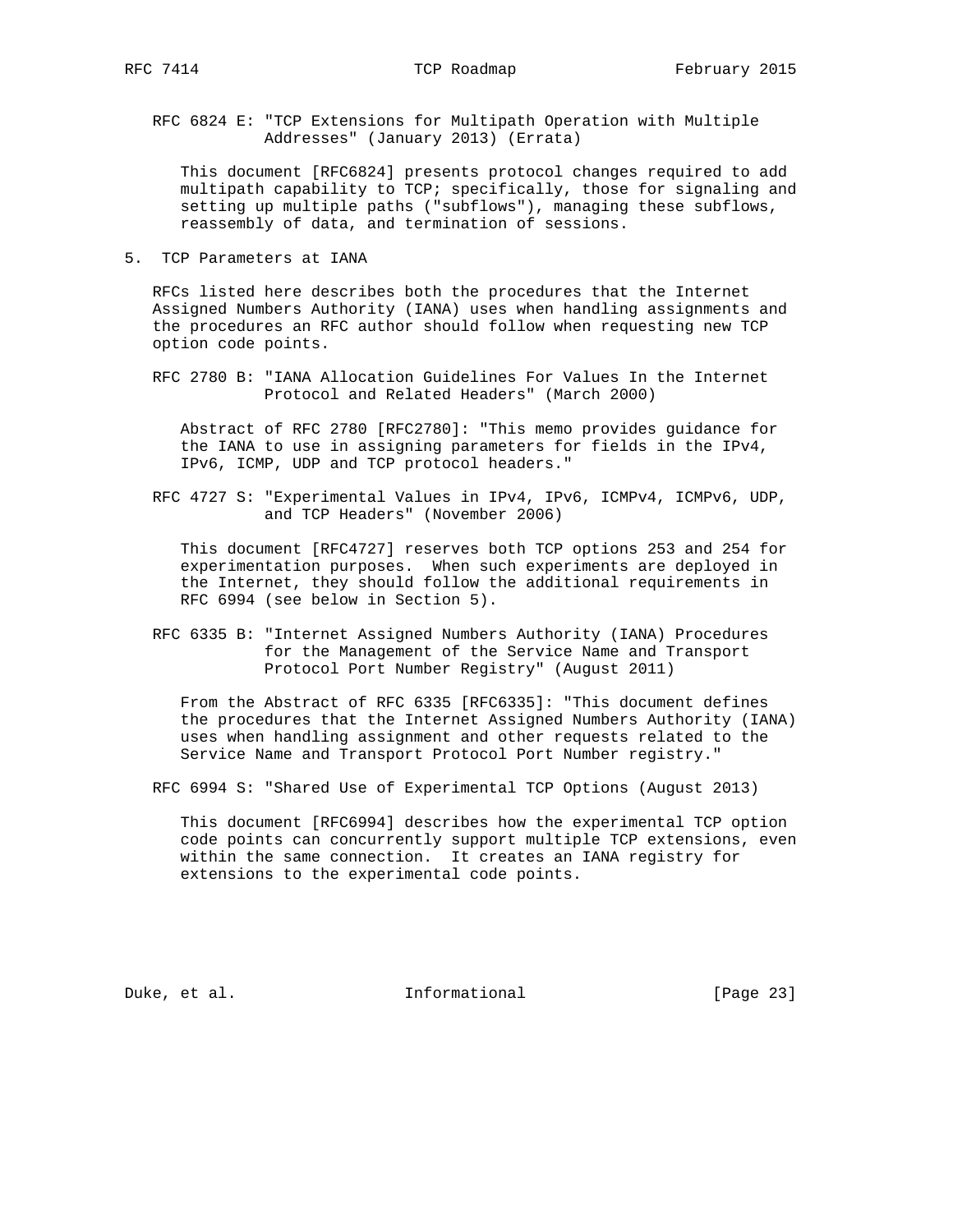6. Historic and Undeployed Extensions

 The RFCs listed here define extensions that have thus far failed to arouse substantial interest from implementers and have never seen widespread deployment or were found to be defective for general use. Most of them were reclassified by [RFC6247] to Historic status.

 RFC 721 U: "Out-of-Band Control Signals in a Host-to-Host Protocol" (September 1976): lack of interest

 RFC 721 [RFC721] addresses the problem of implementing a reliable out-of-band signal (interrupts) for use in a host-to-host protocol. The proposal was not included in the final TCP specification.

 RFC 1078 U: "TCP Port Service Multiplexer (TCPMUX)" (November 1988): lack of interest

 This document [RFC1078] proposes a protocol to contact multiple services on a single well-known TCP port using a service name instead of a well-known number.

 RFC 1106 H: "TCP Big Window and Nak Options" (June 1989): found defective

 This RFC [RFC1106] defined an alternative to the Window Scale option for using large windows and described the "negative acknowledgment" or NAK option. There is a comparison of NAK and SACK methods and early discussion of TCP over satellite issues. RFC 1110 (see below in Section 6) explains some problems with the approaches described in RFC 1106. The options described in this document have not been adopted by the larger community, although NAKs are used in the SCPS-TP adaptation of TCP for satellite and spacecraft use, developed by the Consultative Committee for Space Data Systems (CCSDS).

 RFC 1110 H: "A Problem with the TCP Big Window Option" (August 1989): deprecates RFC 1106

 Abstract of RFC 1110 [RFC1110]: "The TCP Big Window option discussed in RFC 1106 will not work properly in an Internet environment which has both a high bandwidth \* delay product and the possibility of disordering and duplicating packets. In such networks, the window size must not be increased without a similar increase in the sequence number space. Therefore, a different approach to big windows should be taken in the Internet."

Duke, et al. 10 1nformational [Page 24]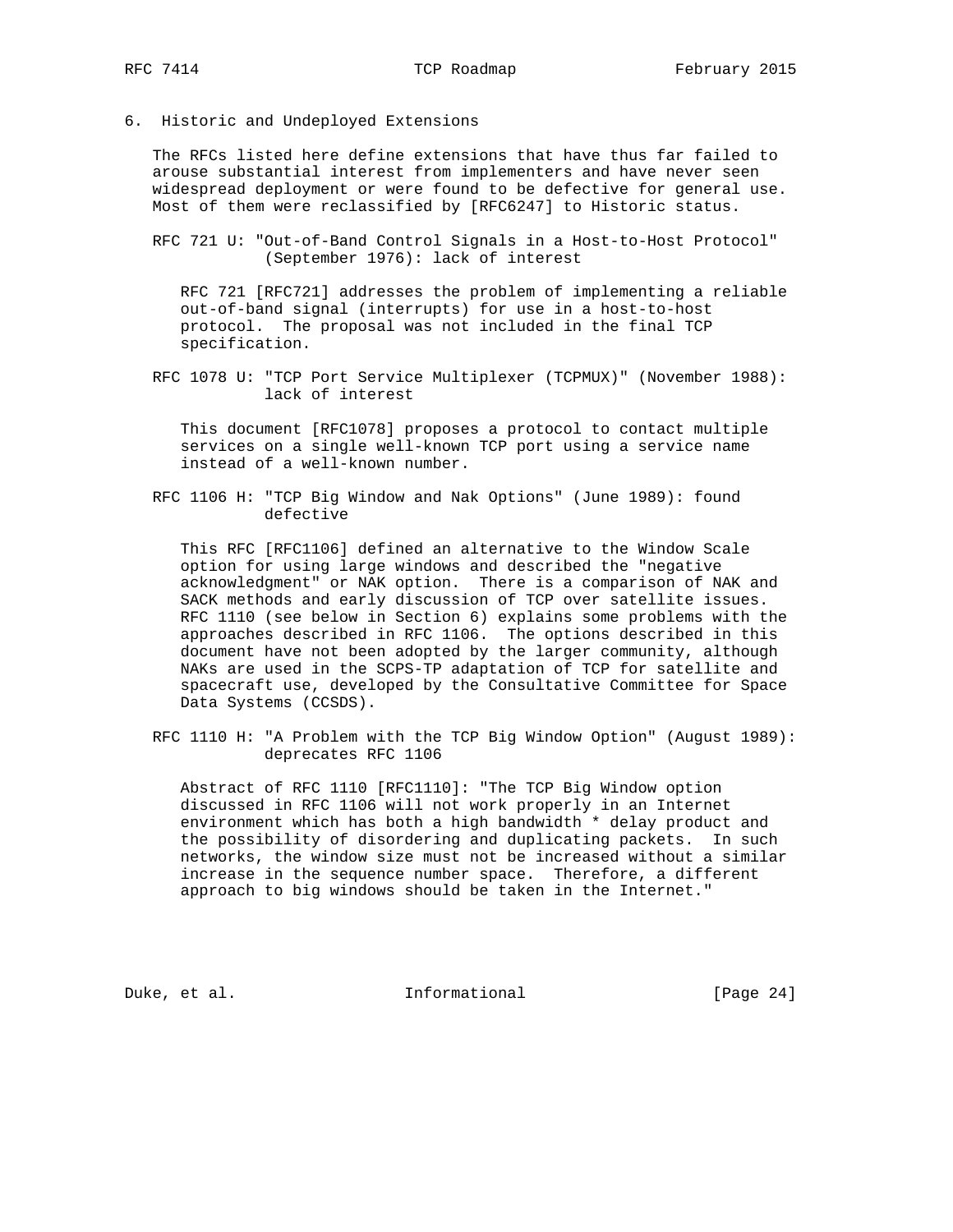RFC 1146 H: "TCP Alternate Checksum Options" (March 1990): lack of interest

 This document [RFC1146] defined more robust TCP checksums than the 16-bit ones-complement in use today. A typographical error in RFC 1145 is fixed in RFC 1146; otherwise, the documents are the same.

 RFC 1263 I: "TCP Extensions Considered Harmful" (October 1991): lack of interest

 This document [RFC1263] argues against "backwards compatible" TCP extensions. Specifically mentioned are several TCP enhancements that have been successful, including timestamps, window scaling, PAWS, and SACK. RFC 1263 presents an alternative approach called "protocol evolution", whereby several evolutionary versions of TCP would exist on hosts. These distinct TCP versions would represent upgrades to each other and could be header incompatible. Interoperability would be provided by having a virtualization layer select the right TCP version for a particular connection. This idea did not catch on with the community, while the type of extensions RFC 1263 specifically targeted as harmful did become popular.

 RFC 1379 H: "Extending TCP for Transactions -- Concepts" (November 1992): found defective

See RFC 1644, in Section 6 below.

 RFC 1644 H: "T/TCP -- TCP Extensions for Transactions Functional Specification" (July 1994): found defective

 The inventors of TCP believed that cached connection state could have been used to eliminate TCP's three-way handshake, to support two-packet request/response exchanges. RFC 1379 [RFC1379] (see above in Section 6) and RFC 1644 [RFC1644] show that this is far from simple. Furthermore, T/TCP floundered on the ease of denial of-service attacks that can result. One idea pioneered by T/TCP lives on in RFC 2140 (see Section 4.1 of this document), in the sharing of state across connections.

Duke, et al. 10. Informational [Page 25]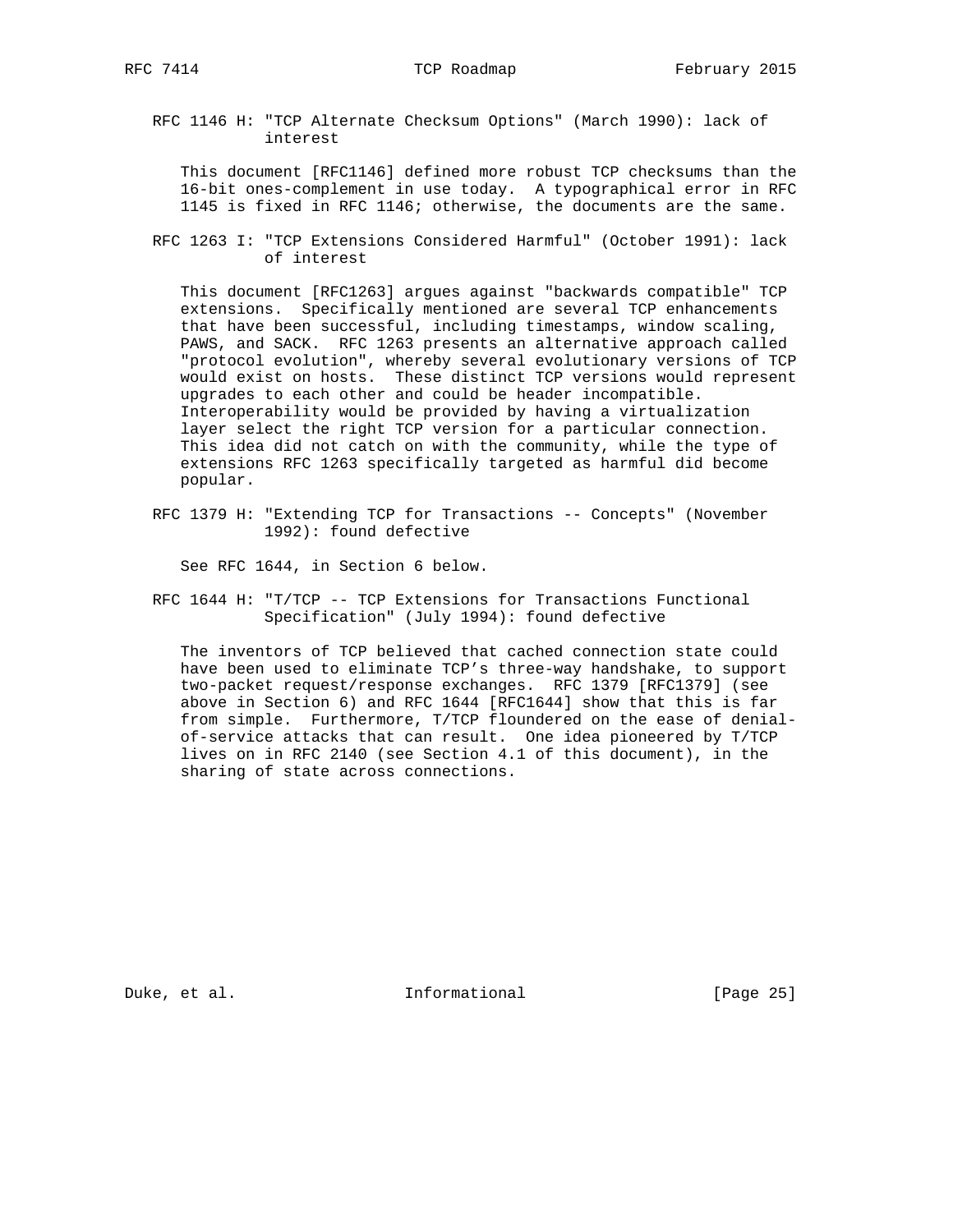RFC 1693 H: "An Extension to TCP: Partial Order Service" (November 1994): lack of interest

 This document [RFC1693] defines a TCP extension for applications that do not care about the order in which application-layer objects are received. Examples are multimedia and database applications. In practice, these applications either accept the possible performance loss because of TCP's strict ordering or use specialized transport protocols other than TCP, such as PR-SCTP [RFC3758].

 RFC 1705 I: "Six Virtual Inches to the Left: The Problem with IPng" (October 1994): lack of interest

 To overcome the exhaustion of the IP class B address space, this document [RFC1705] suggests that a new version of TCP (TCPng) needs to be developed and deployed. It proposes that a globally unique address be assigned to the transport layer to uniquely identify an Internet host without specifying any routing information. Later work on splitting locator and identifier values is summarized well in [RFC6115], but no resulting changes to TCP have occurred.

 RFC 6013 E: "TCP Cookie Transactions (TCPCT)" (January 2011): lack of interest

 This document [RFC6013] describes a method to exchange a cookie (nonce) during the connection establishment to negotiate elimination of receiver state. These cookies are later used to inhibit premature closing of connections and reduce retention of state after the connection has terminated.

 Since the cookie pair is too large to fit with the other TCP options in the 40 bytes of TCP option space, the document further describes a method to extent the option space after the connection establishment.

 Although RFC 6013 was published in 2011, the authors of this document places it in this section of the roadmap document due to two factors.

- (a) The authors are not aware of any wide deployment and use of RFC 6013.
- (b) RFC 6013 uses experimental TCP option code points, which prohibits a large-scale deployment.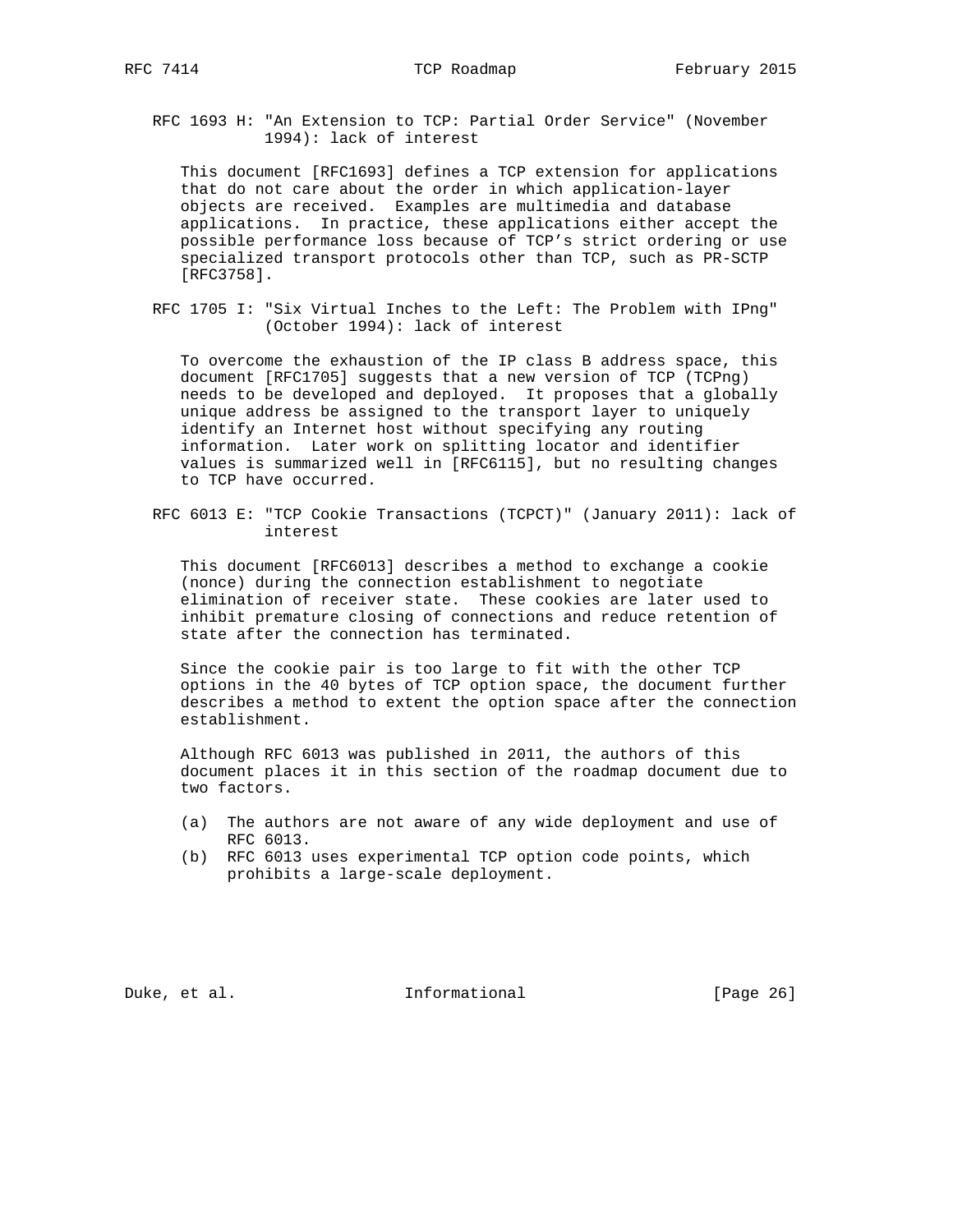#### 7. Support Documents

 This section contains several classes of documents that do not necessarily define current protocol behaviors but that are nevertheless of interest to TCP implementers. Section 7.1 describes several foundational RFCs that give modern readers a better understanding of the principles underlying TCP's behaviors and development over the years. Section 7.2 contains architectural guidelines and principles for TCP architects and designers. The documents listed in Section 7.3 provide advice on using TCP in various types of network situations that pose challenges above those of typical wired links. Guidance for developing, analyzing, and evaluating TCP is given in Section 7.4. Some implementation notes and implementation advice can be found in Section 7.5. RFCs that describe tools for testing and debugging TCP implementations or that contain high-level tutorials on the protocol are listed Section 7.6. The TCP Management Information Bases are described in Section 7.7, and Section 7.8 lists a number of case studies that have explored TCP performance.

### 7.1. Foundational Works

 The documents listed in this section contain information that is largely duplicated by the standards documents previously discussed. However, some of them contain a greater depth of problem statement explanation or other context. Particularly, RFCs 813 - 817 (known as the "Dave Clark Five") describe some early problems and solutions (RFC 815 only describes the reassembly of IP fragments and is not included in this TCP roadmap).

## RFC 675 U: "Specification of Internet Transmission Control Program" (December 1974)

 This document [RFC675] is a very early precursor of the fundamental RFC 793 (see Section 2 of this document), which already contained the three-way handshake in its final form and the concept of sliding windows for reliable data transmission. Apart from that, the segment layout is totally different and the specified API differs from the latter RFC 793 (see Section 2 of this document).

Duke, et al. 10 mm informational [Page 27]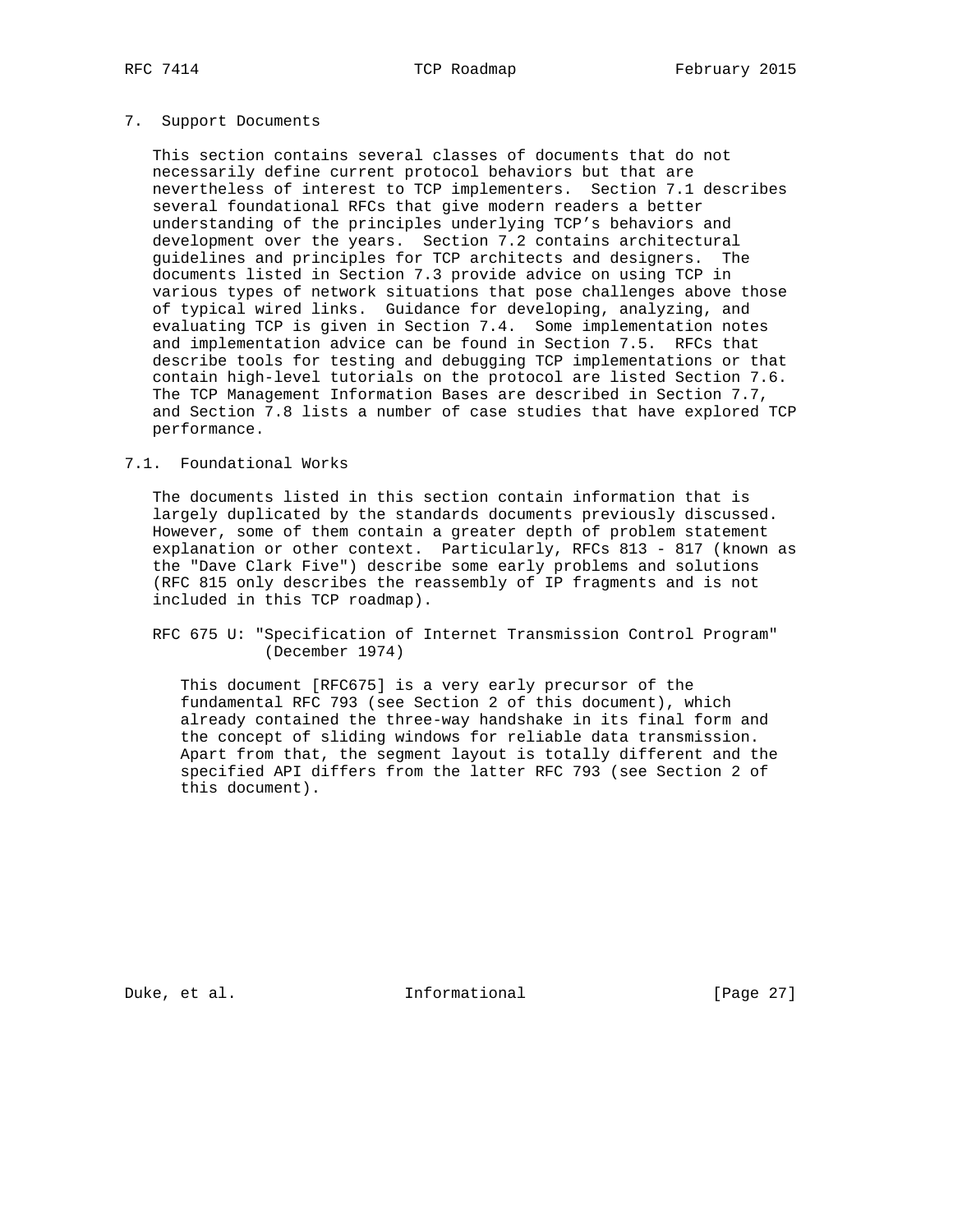RFC 761 U: "DoD Standard Transmission Control Protocol" (January 1980)

 This document [RFC761] is the immediate precursor of RFC 793 (see Section 2 of this document). The header format, the connection establishment (including the different connection states), and the overall API correspond mostly to the final Standard RFC 793 (see Section 2 of this document).

RFC 813 U: "Window and Acknowledgement Strategy in TCP" (July 1982)

 This document [RFC813] contains an early discussion of Silly Window Syndrome and its avoidance and motivates and describes the use of delayed acknowledgments.

RFC 814 U: "Name, Addresses, Ports, and Routes" (July 1982)

 Suggestions and guidance for the design of tables and algorithms to keep track of various identifiers within a TCP/IP implementation are provided by this document [RFC814].

RFC 816 U: "Fault Isolation and Recovery" (July 1982)

 In this document [RFC816], TCP's response to indications of network error conditions such as timeouts or received ICMP messages is discussed.

 RFC 817 U: "Modularity and Efficiency in Protocol Implementation" (July 1982)

 This document [RFC817] contains implementation suggestions that are general and not TCP specific. However, they have been used to develop TCP implementations and describe some performance implications of the interactions between various layers in the Internet stack.

RFC 872 U: "TCP-on-a-LAN" (September 1982)

 Conclusion of RFC 872 [RFC872]: "The sometimes-expressed fear that using TCP on a local net is a bad idea is unfounded."

Duke, et al. 10 mm informational [Page 28]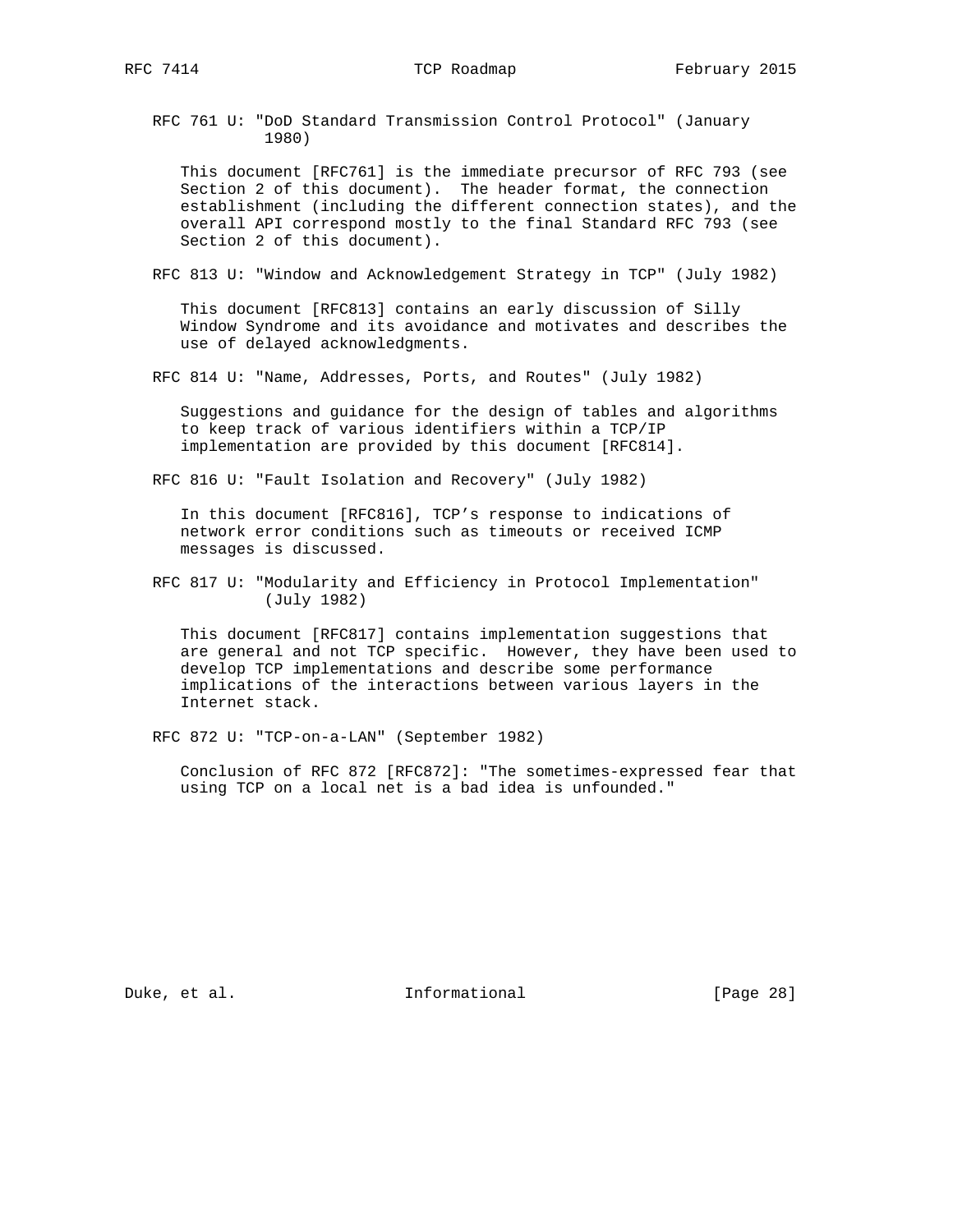RFC 896 U: "Congestion Control in IP/TCP Internetworks" (January 1984)

 This document [RFC896] contains some early experiences with congestion collapse and some initial thoughts on how to avoid it using congestion control in TCP. Furthermore, it defined an algorithm for efficient transmission of small packets that is today known as the Nagle algorithm.

 RFC 964 U: "Some Problems with the Specification of the Military Standard Transmission Control Protocol" (November 1985)

 This document [RFC964] points out several specification bugs in the US Military's MIL-STD-1778 document, which was intended as a successor to RFC 793 (see Section 2 of this document). This serves to remind us of the difficulty in specification writing (even when we work from existing documents!).

7.2. Architectural Guidelines

 Some documents in this section contain architectural guidance and concerns, while others specify TCP- and congestion-control-related mechanisms that are broadly applicable and have impacts on TCP's congestion control techniques. Some of these documents are direct products of the Internet Architecture Board (IAB) giving their guidance on specific aspects of congestion control in the Internet.

RFC 1958 I: "Architectural Principles of the Internet" (June 1996)

 This document [RFC1958] describes the underlying principles of the Internet architecture. It provides guidelines for network systems designs that have proven useful in the evolution of the Internet.

RFC 2914 B: "Congestion Control Principles" (September 2000)

 This document [RFC2914] motivates the use of end-to-end congestion control for preventing congestion collapse and providing fairness to TCP. Later work on TCP has included several more aggressive mechanisms than Reno TCP includes, and RFC 5033 (see Section 7.4 of this document) provides additional guidance on use of such algorithms. The fundamental architectural discussion in RFC 2914 remains valid, regarding the standards process role in defining protocol aspects that are critical to performance and avoiding congestion collapse scenarios.

Duke, et al. 10. Informational [Page 29]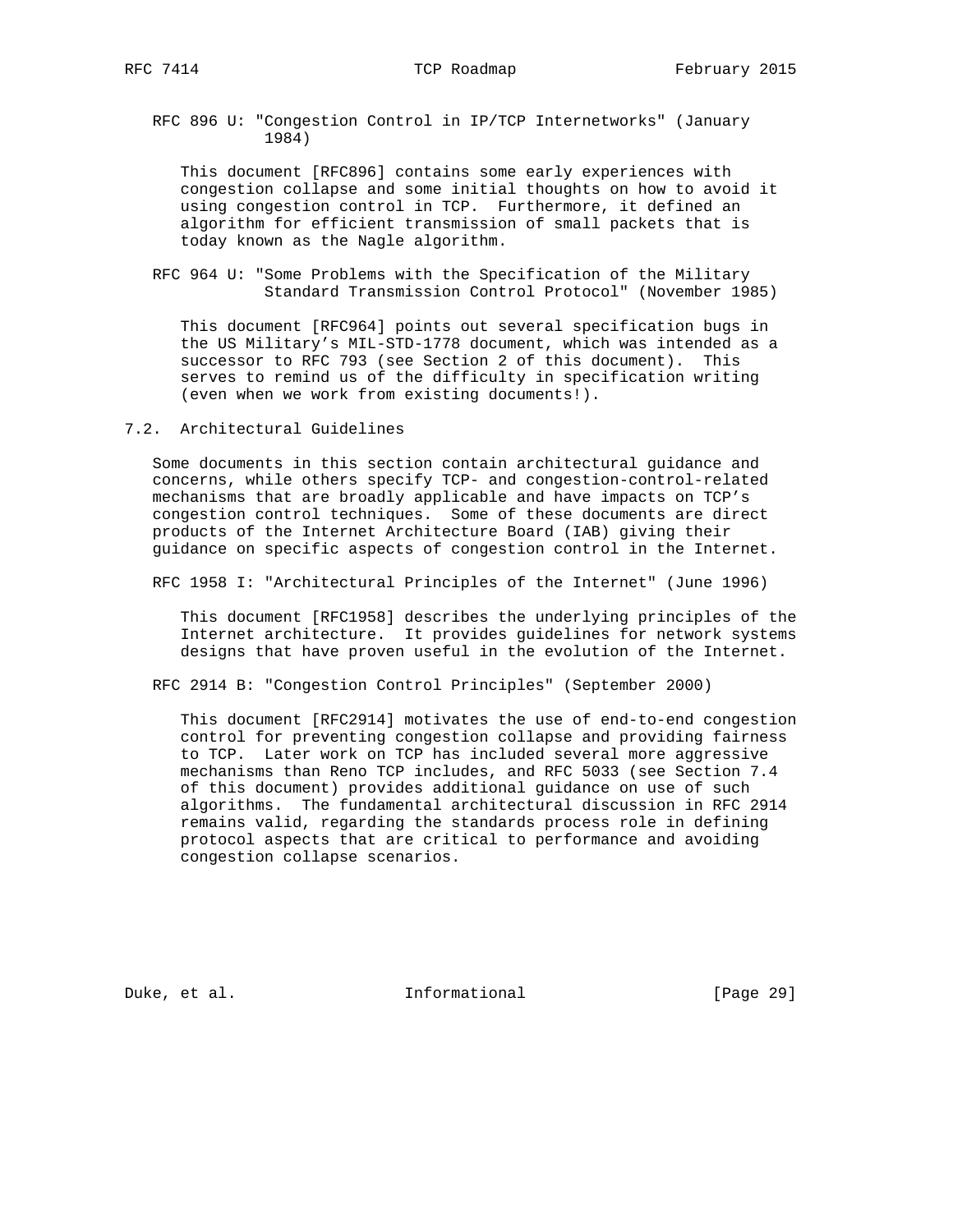RFC 3360 B: "Inappropriate TCP Resets Considered Harmful" (August 2002)

 This document [RFC3360] is a plea that firewall vendors not send gratuitous TCP RST (Reset) packets when unassigned TCP header bits are used. This practice prevents desirable extension and evolution of the protocol and thus is potentially harmful to the future of the Internet.

 RFC 3439 I: "Some Internet Architectural Guidelines and Philosophy" (December 2002)

 This document [RFC3439] updates RFC 1958 (see above in Section 7.2) by outlining some philosophical guidelines for architects and designers of Internet backbone networks. The document describes the Simplicity Principle, which states that complexity is the primary impediment to efficient scaling.

 RFC 4774 B: "Specifying Alternate Semantics for the Explicit Congestion Notification (ECN) Field" (November 2006)

 This document [RFC4774] discusses some of the issues in defining alternate semantics for the ECN field and specifies requirements for a safe coexistence with routers that do not understand the defined alternate semantics.

 RFC 6182 I: "Architectural Guidelines for Multipath TCP Development" (March 2011)

 Abstract of RFC 6182 [RFC6182]: "This document outlines architectural guidelines for the development of a Multipath Transport Protocol, with references to how these architectural components come together in the development of a Multipath TCP (MPTCP) (see Section 4.7 of this document). This document lists certain high-level design decisions that provide foundations for the design of the MPTCP protocol, based upon these architectural requirements"

7.3. Difficult Network Environments

 As the internetworking field has explored wireless, satellite, cellular telephone, and other kinds of link-layer technologies, a large body of work has built up on enhancing TCP performance for such links. The RFCs listed in this section describe some of these more challenging network environments and how TCP interacts with them.

Duke, et al. 100 and 100 and 111 and 100 and 100 and 100 and 100 and 100 and 100 and 100 and 100 and 100 and 1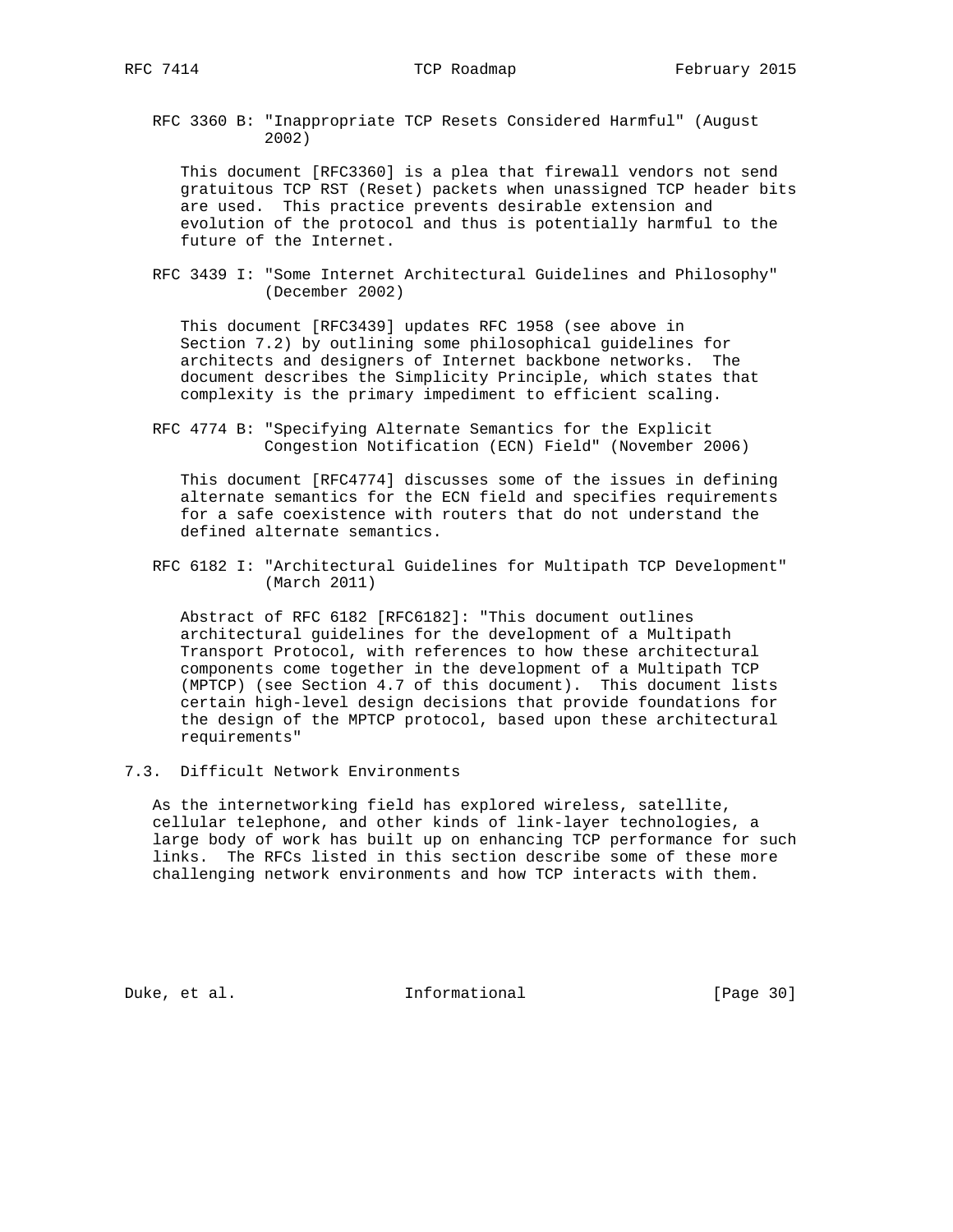RFC 2488 B: "Enhancing TCP Over Satellite Channels using Standard Mechanisms" (January 1999)

 From the Abstract of RFC 2488 [RFC2488]: "While TCP works over satellite channels there are several IETF standardized mechanisms that enable TCP to more effectively utilize the available capacity of the network path. This document outlines some of these TCP mitigations. At this time, all mitigations discussed in this document are IETF standards track mechanisms (or are compliant with IETF standards)."

RFC 2757 I: "Long Thin Networks" (January 2000)

 Several methods of improving TCP performance over long thin networks (i.e., networks with low bandwidth and high delay), such as geosynchronous satellite links, are discussed in this document [RFC2757]. A particular set of TCP options is developed that should work well in such environments and be safe to use in the global Internet. The implications of such environments have been further discussed in RFCs 3150 and 3155 (see below in Section 7.3), and these documents should be preferred where there is overlap between them and RFC 2757 (see Section 7.3 of this document).

 RFC 2760 I: "Ongoing TCP Research Related to Satellites" (February 2000)

 This document [RFC2760] discusses the advantages and disadvantages of several different experimental means of improving TCP performance over long-delay or error-prone paths. These include T/TCP, larger initial windows, byte counting, delayed acknowledgments, slow start thresholds, NewReno and SACK-based loss recovery, FACK [MM96], ECN, various corruption-detection mechanisms, congestion avoidance changes for fairness, use of multiple parallel flows, pacing, header compression, state sharing, and ACK congestion control, filtering, and reconstruction. Although RFC 2488 (see above in Section 7.3) looks at standard extensions, this document focuses on more experimental means of performance enhancement.

 RFC 3135 I: "Performance Enhancing Proxies Intended to Mitigate Link- Related Degradations" (June 2001)

 From the Abstract of RFC 3135 [RFC3135]: "This document is a survey of Performance Enhancing Proxies (PEPs) often employed to improve degraded TCP performance caused by characteristics of specific link environments, for example, in satellite, wireless

Duke, et al. 10 mm informational [Page 31]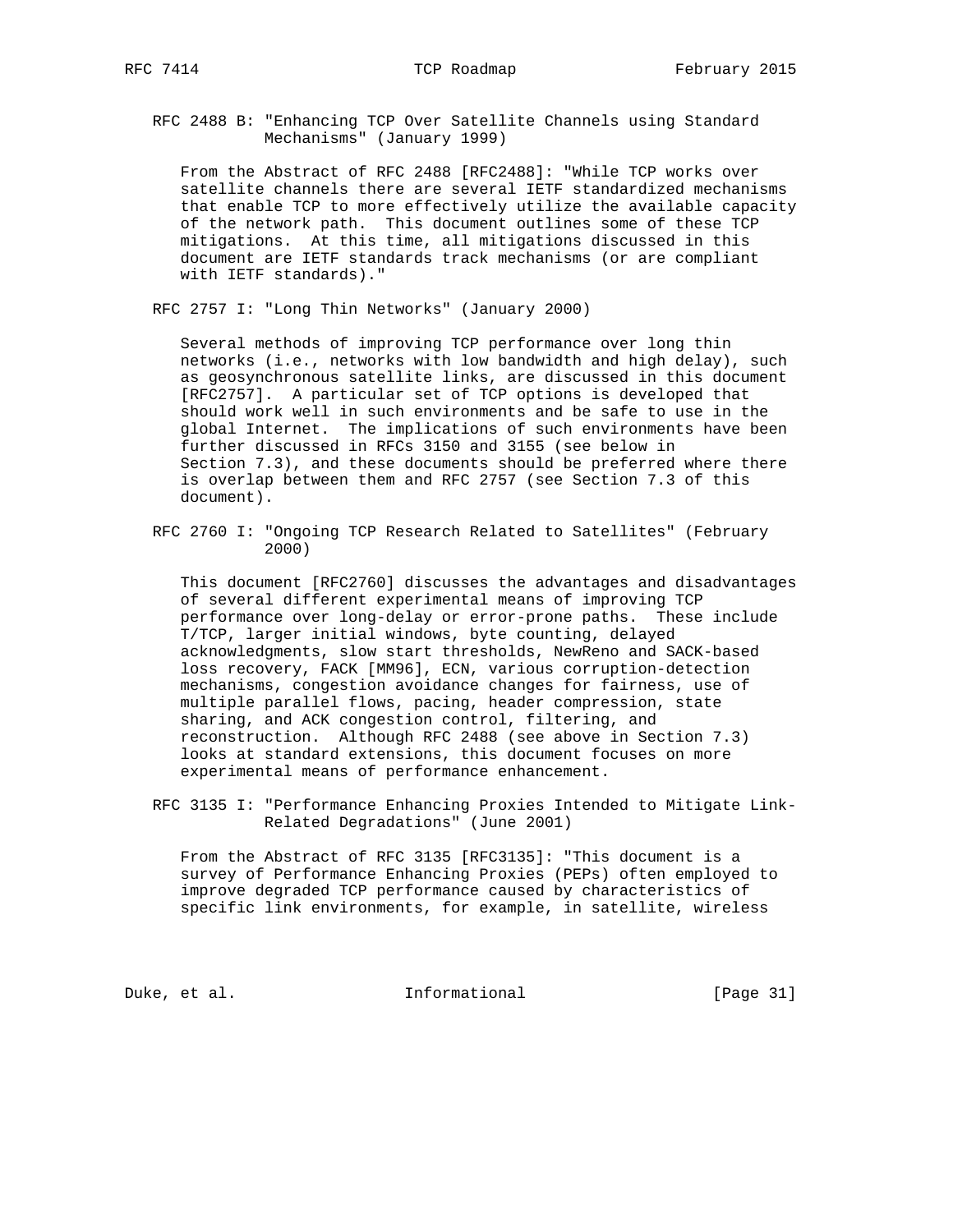WAN, and wireless LAN environments. Different types of Performance Enhancing Proxies are described as well as the mechanisms used to improve performance."

 RFC 3150 B: "End-to-end Performance Implications of Slow Links" (July 2001)

 From the Abstract of RFC 3150 [RFC3150]: "This document makes performance-related recommendations for users of network paths that traverse "very low bit-rate" links....This recommendation may be useful in any network where hosts can saturate available bandwidth, but the design space for this recommendation explicitly includes connections that traverse 56 Kb/second modem links or 4.8 Kb/second wireless access links - both of which are widely deployed."

 RFC 3155 B: "End-to-end Performance Implications of Links with Errors" (August 2001)

 From the Abstract of RFC 3155 [RFC3155]: "This document discusses the specific TCP mechanisms that are problematic in environments with high uncorrected error rates, and discusses what can be done to mitigate the problems without introducing intermediate devices into the connection."

 RFC 3366 B: "Advice to link designers on link Automatic Repeat reQuest (ARQ)" (August 2002)

 From the Abstract of RFC 3366 [RFC3366]: "This document provides advice to the designers of digital communication equipment and link-layer protocols employing link-layer Automatic Repeat reQuest (ARQ) techniques. This document presumes that the designers wish to support Internet protocols, but may be unfamiliar with the architecture of the Internet and with the implications of their design choices for the performance and efficiency of Internet traffic carried over their links."

 RFC 3449 B: "TCP Performance Implications of Network Path Asymmetry" (December 2002)

 From the Abstract of RFC 3449 [RFC3449]: "This document describes TCP performance problems that arise because of asymmetric effects. These problems arise in several access networks, including bandwidth-asymmetric networks and packet radio subnetworks, for different underlying reasons. However, the end result on TCP performance is the same in both cases: performance often degrades significantly because of imperfection and variability in the ACK feedback from the receiver to the sender.

Duke, et al. 100 mm informational [Page 32]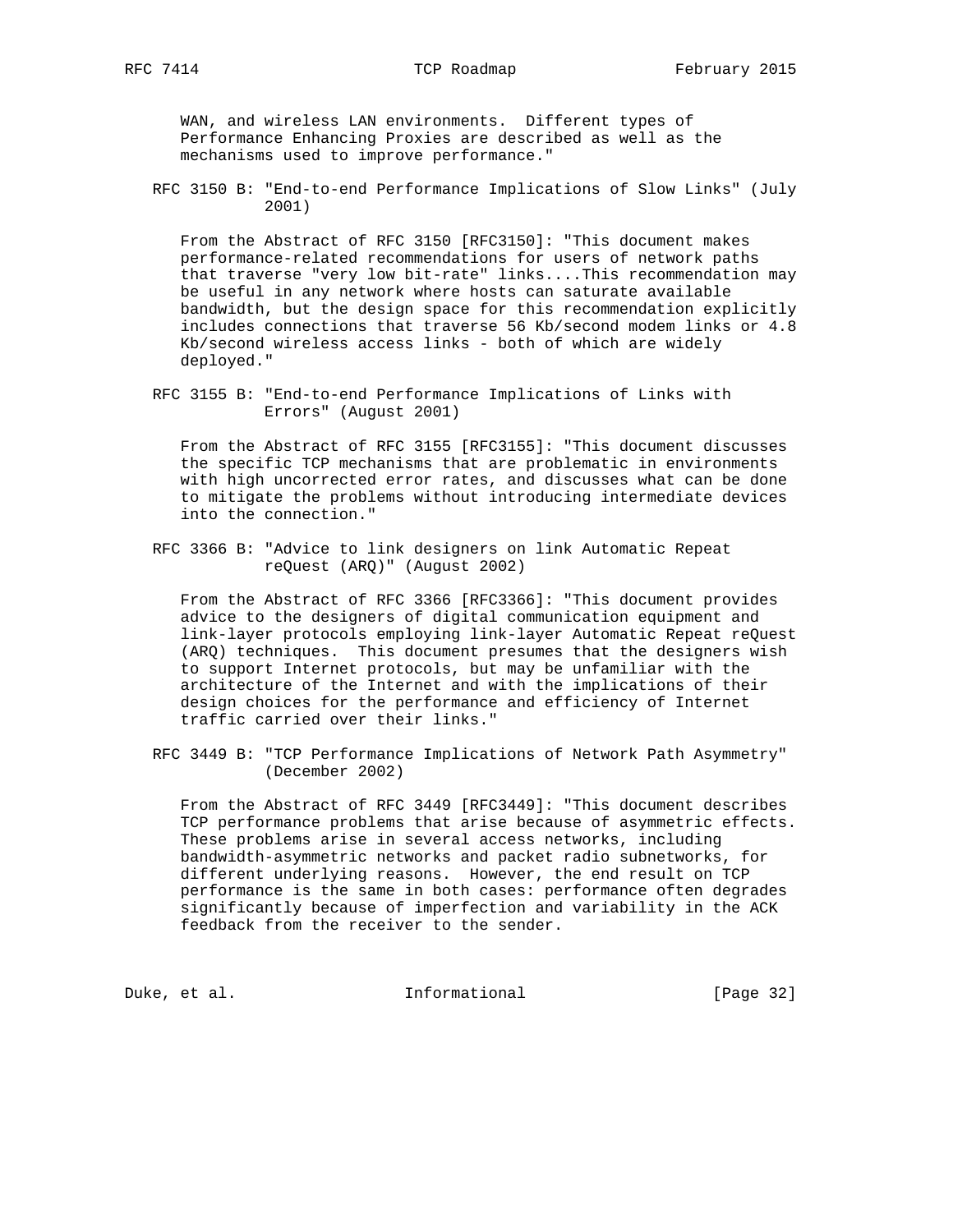The document details several mitigations to these effects, which have either been proposed or evaluated in the literature, or are currently deployed in networks.

 RFC 3481 B: "TCP over Second (2.5G) and Third (3G) Generation Wireless Networks" (February 2003)

 From the Abstract of RFC 3481 [RFC3481]: "This document describes a profile for optimizing TCP to adapt so that it handles paths including second (2.5G) and third (3G) generation wireless networks."

RFC 3819 B: "Advice for Internet Subnetwork Designers" (July 2004)

 This document [RFC3819] describes how TCP performance can be negatively affected by some particular lower-layer behaviors and provides guidance in designing lower-layer networks and protocols to be amicable to TCP. RFC 3366 (see above in Section 7.3) specifically focuses on ARQ mechanisms, while RFC 3819 more widely covers additional aspects of the underlying layers

7.4. Guidance for Developing, Analyzing, and Evaluating TCP

 Documents in this section give general guidance for developing, analyzing, and evaluating TCP. Some of the documents discuss, for example, the properties of congestion control protocols that are "safe" for Internet deployment as well as how to measure the properties of congestion control mechanisms and transport protocols.

 RFC 5033 B: "Specifying New Congestion Control Algorithms" (August 2007)

 This document [RFC5033] considers the evaluation of suggested congestion control algorithms that differ from the principles outlined in RFC 2914 (see Section 7.2 of this document). It is useful for authors of such algorithms as well as for IETF members reviewing the associated documents.

 RFC 5166 I: "Metrics for the Evaluation of Congestion Control Mechanisms" (March 2008)

 This document [RFC5166] discusses metrics that need to be considered when evaluating new or modified congestion control mechanisms for the Internet. Among other topics, the document discusses throughput, delay, loss rates, response times, fairness, and robustness for challenging environments.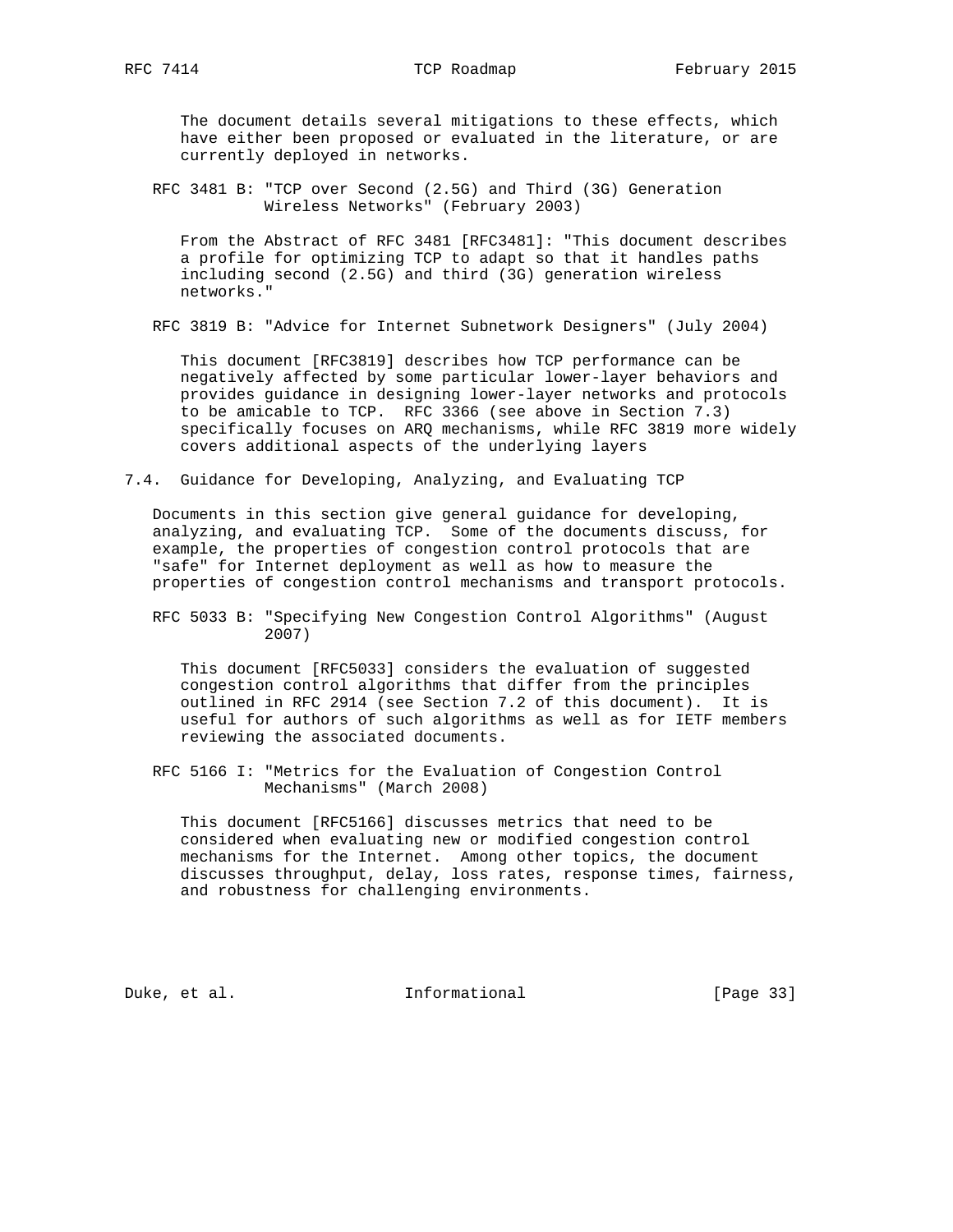RFC 6077 I: "Open Research Issues in Internet Congestion Control" (February 2011)

 This document [RFC6077] summarizes the main open problems in the domain of Internet congestion control. As a good starting point for newcomers, the document describes several new challenges that are becoming important as the network grows, as well as some issues that have been known for many years.

 RFC 6181 I: "Threat Analysis for TCP Extensions for Multipath Operation with Multiple Addresses" (March 2011)

 This document [RFC6181] describes a threat analysis for Multipath TCP (MPTCP) (see Section 4.7 of this document). The document discusses several types of attacks and provides recommendations for MPTCP designers how to create an MPTCP specification that is as secure as the current (single-path) TCP.

RFC 6349 I: "Framework for TCP Throughput Testing" (August 2011)

 From the Abstract of RFC 6349 [RFC6349]: "This framework describes a practical methodology for measuring end-to-end TCP Throughput in a managed IP network. The goal is to provide a better indication in regard to user experience. In this framework, TCP and IP parameters are specified to optimize TCP Throughput."

7.5. Implementation Advice

RFC 794 U: "PRE-EMPTION" (September 1981)

 This document [RFC794] clarifies that operating systems need to manage their limited resources, which may include TCP connection state, and that these decisions can be made with application input, but they do not need to be part of the TCP protocol specification itself.

 RFC 879 U: "The TCP Maximum Segment Size and Related Topics" (November 1983)

 Abstract of RFC 879 [RFC879]: "This memo discusses the TCP Maximum Segment Size Option and related topics. The purposes [sic] is to clarify some aspects of TCP and its interaction with IP. This memo is a clarification to the TCP specification, and contains information that may be considered as 'advice to implementers'."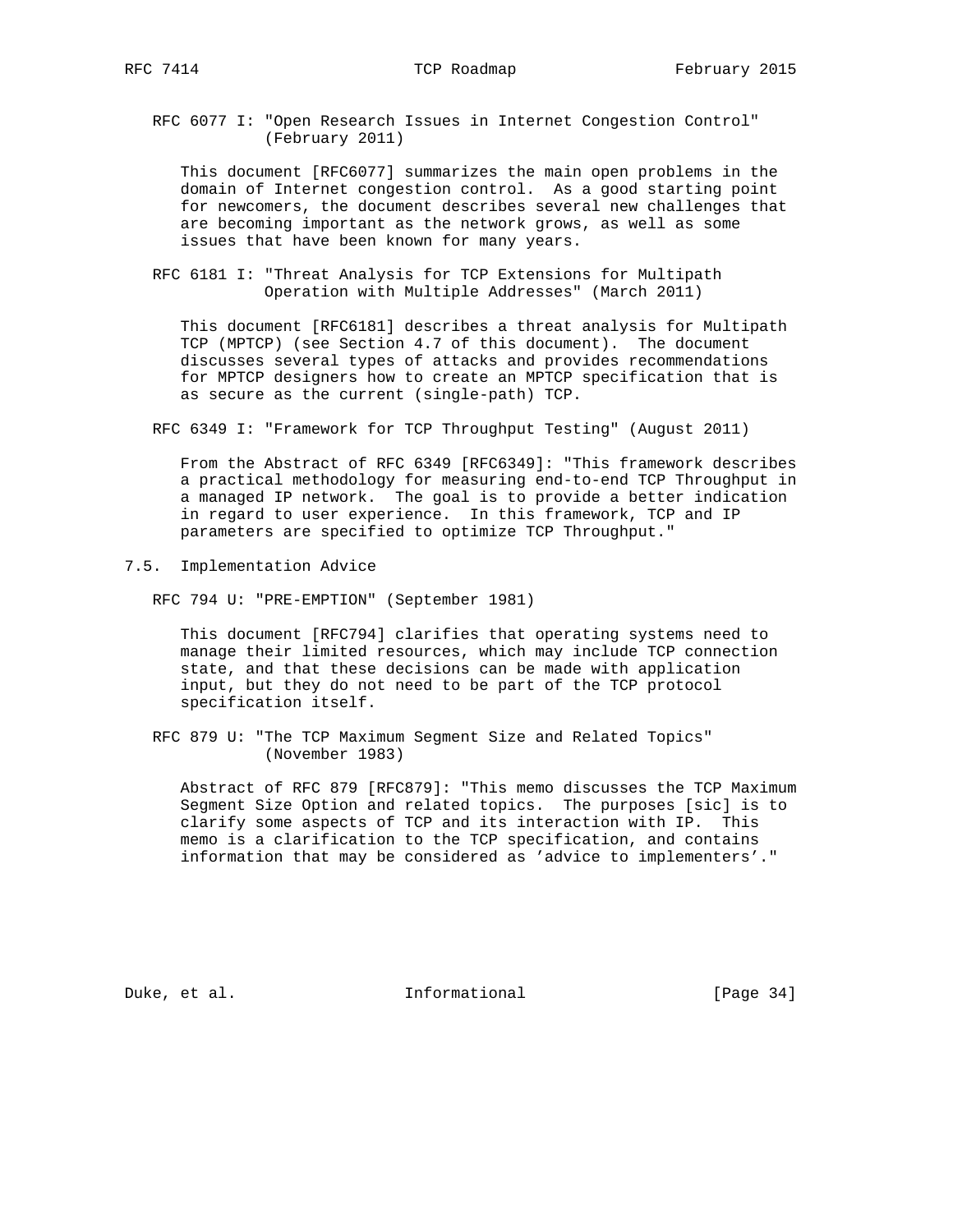RFC 1071 U: "Computing the Internet Checksum" (September 1988) (Errata)

 This document [RFC1071] lists a number of implementation techniques for efficiently computing the Internet checksum (used by TCP).

 RFC 1624 I: "Computation of the Internet Checksum via Incremental Update" (May 1994)

 Incrementally updating the Internet checksum is useful to routers in updating IP checksums. Some middleboxes that alter TCP headers may also be able to update the TCP checksum incrementally. This document [RFC1624] expands upon the explanation of the incremental update procedure in RFC 1071 (see above in Section 7.5).

 RFC 1936 I: "Implementing the Internet Checksum in Hardware" (April 1996)

 This document [RFC1936] describes the motivation for implementing the Internet checksum in hardware, rather than in software, and provides an implementation example.

RFC 2525 I: "Known TCP Implementation Problems" (March 1999)

 From the Abstract of RFC 2525 [RFC2525]: "This memo catalogs a number of known TCP implementation problems. The goal in doing so is to improve conditions in the existing Internet by enhancing the quality of current TCP/IP implementations."

RFC 2923 I: "TCP Problems with Path MTU Discovery" (September 2000)

 From abstract: "This memo catalogs several known Transmission Control Protocol (TCP) implementation problems dealing with Path Maximum Transmission Unit Discovery (PMTUD), including the long standing black hole problem, stretch acknowledgments (ACKs) due to confusion between Maximum Segment Size (MSS) and segment size, and MSS advertisement based on PMTU." [RFC2923]

 RFC 3493 I: "Basic Socket Interface Extensions for IPv6" (February 2003)

 This document [RFC3493] describes the de facto standard sockets API for programming with TCP. This API is implemented nearly ubiquitously in modern operating systems and programming languages.

Duke, et al. 10. Informational [Page 35]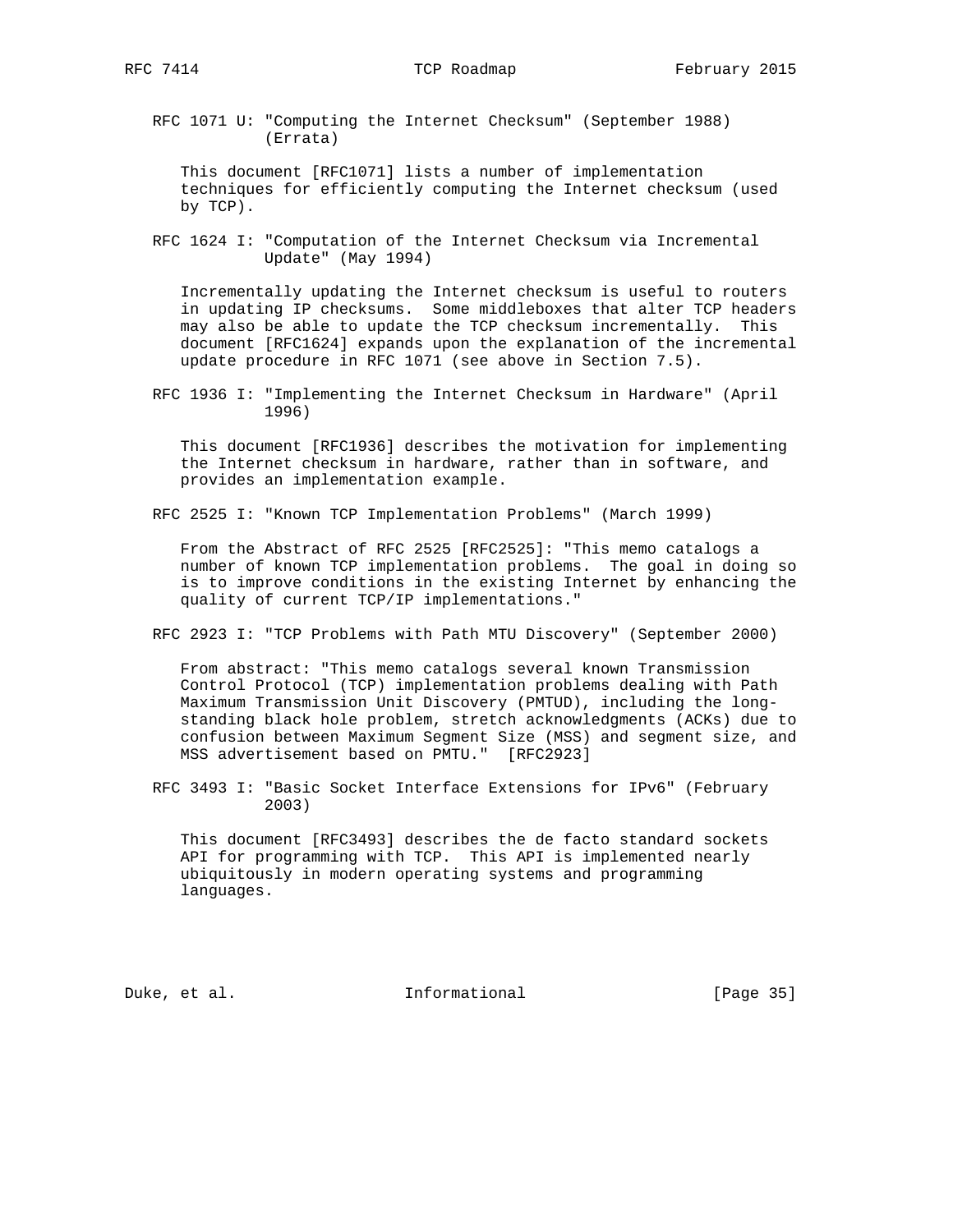RFC 6056 B: "Recommendations for Transport-Protocol Port Randomization" (December 2010)

 This document [RFC6056] describes a number of simple and efficient methods for the selection of the client port number. It reduces the possibility of an attacker guessing the correct five-tuple (Protocol, Source/Destination Address, Source/Destination Port).

 RFC 6191 B: "Reducing the TIME-WAIT State Using TCP Timestamps" (April 2011)

 This document [RFC6191] describes the usage of the TCP Timestamps option (RFC 7323, see Section 3.1 of this document) to perform heuristics to determine whether or not to allow the creation of a new incarnation of a connection that is in the TIME-WAIT state.

 RFC 6429 I: "TCP Sender Clarification for Persist Condition" (December 2011)

 This document [RFC6429] clarifies the actions that a TCP can take on connections that are experiencing the Zero Window Probe (ZWP) condition.

 RFC 6897 I: "Multipath TCP (MPTCP) Application Interface Considerations" (March 2013)

 This document [RFC6897] characterizes the impact that Multipath TCP (MPTCP) (see Section 4.7 of this document) may have on applications. It further discusses compatibility issues of MPTCP in combination with non-MPTCP-aware applications. Finally, it describes a basic API that is a simple extension of TCP's interface for MPTCP-aware applications.

7.6. Tools and Tutorials

RFC 1180 I: "TCP/IP Tutorial" (January 1991) (Errata)

 This document [RFC1180] is an extremely brief overview of the TCP/ IP protocol suite as a whole. It gives some explanation as to how and where TCP fits in.

Duke, et al. 10. Informational [Page 36]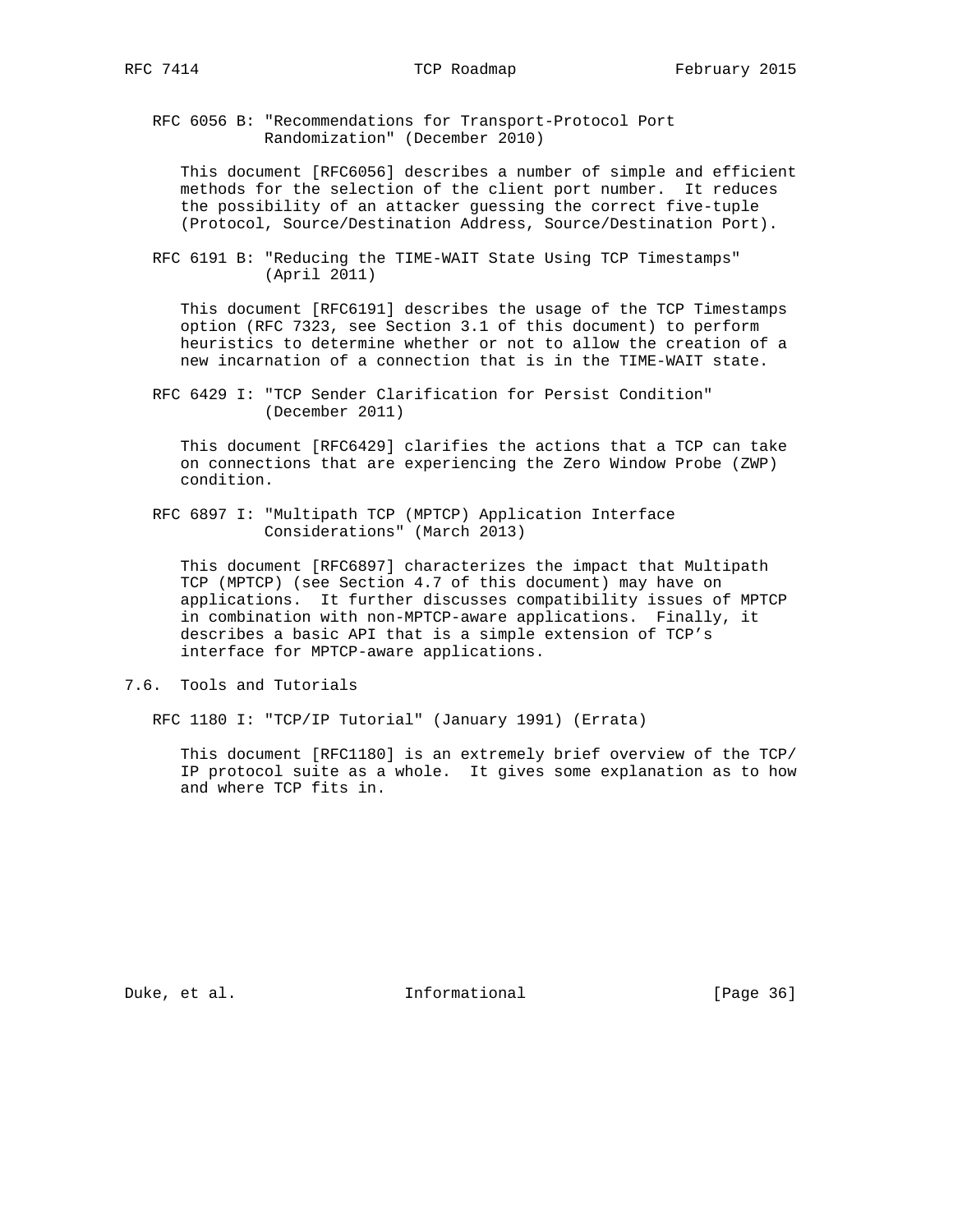RFC 1470 I: "FYI on a Network Management Tool Catalog: Tools for Monitoring and Debugging TCP/IP Internets and Interconnected Devices" (June 1993)

 A few of the tools that this document [RFC1470] describes are still maintained and in use today, for example, ttcp and tcpdump. However, many of the tools described do not relate specifically to TCP and are no longer used or easily available.

RFC 2398 I: "Some Testing Tools for TCP Implementors" (August 1998)

 This document [RFC2398] describes a number of TCP packet generation and analysis tools. Although some of these tools are no longer readily available or widely used, for the most part they are still relevant and usable.

RFC 5783 I: "Congestion Control in the RFC Series" (February 2010)

 This document [RFC5783] provides an overview of RFCs related to congestion control that had been published at the time. The focus of the document is on end-host-based congestion control.

## 7.7. MIB Modules

 The first MIB module defined for use with Simple Network Management Protocol (SNMP) was a single monolithic MIB module, called MIB-I, defined in RFC 1156. This evolved over time to the MIB-II specification in RFC 1213, which obsoletes RFC 1156. It then became apparent that having a single monolithic MIB module was not scalable, given the number and breadth of MIB data definitions that needed to be included. Thus, additional MIB modules were defined, and those parts of MIB-II that needed to evolve were split off. Eventually, the remaining parts of MIB-II were also split off, the TCP-specific part being documented in RFC 2012. RFC 2012 was obsoleted by RFC 4022, which is the primary TCP MIB document at the time of writing. For current TCP implementers, RFC 4022 should be supported.

 RFC 1156 S: "Management Information Base for Network Management of TCP/IP-based Internets" (May 1990)

 This document [RFC1156] describes the required MIB fields for TCP implementations with minor corrections and no technical changes from RFC 1066, which it obsoletes. This is the Standards Track RFC for MIB-I.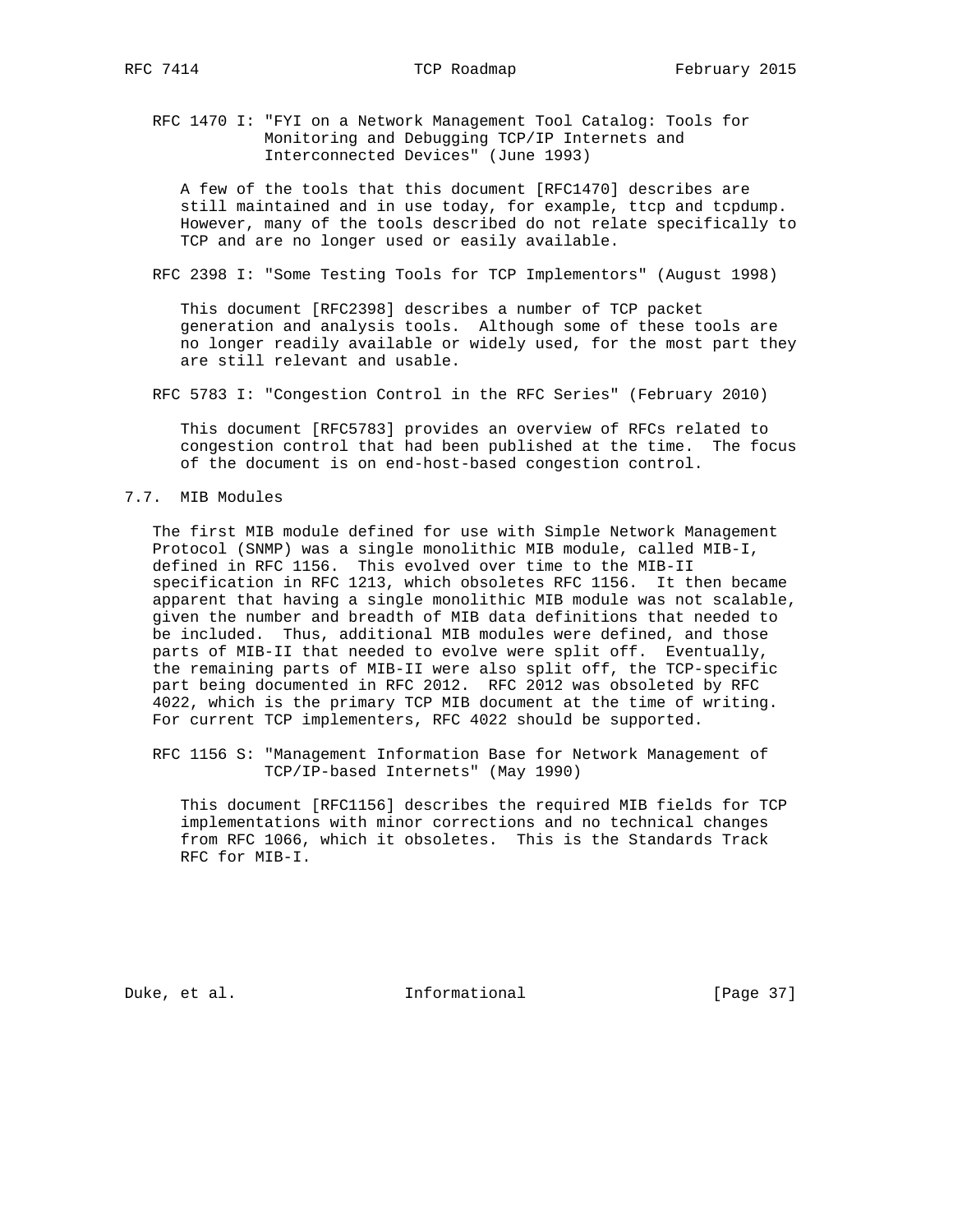RFC 1213 S: "Management Information Base for Network Management of TCP/IP-based internets: MIB-II" (March 1991)

 This document [RFC1213] describes the second version of the MIB in a monolithic form. It is the immediate successor of RFC 1158, with minor modifications. It obsoletes the MIB-I, defined in RFC 1156 (see above in Section 7.7).

 RFC 2012 S: "SNMPv2 Management Information Base for the Transmission Control Protocol using SMIv2" (November 1996)

 In an update to RFC 1213 (see Section 7.7 of this document), this document [RFC2012] defines the TCP MIB by splitting out the TCP specific portions. It is now obsoleted by RFC 4022 (see below in Section 7.7).

 RFC 2452 S: "IP Version 6 Management Information Base for the Transmission Control Protocol" (December 1998)

 This document [RFC2452] augments RFC 2012 (see Section 7.7 of this document) by adding an IPv6-specific connection table. The rest of RFC 2012 holds for any IP version. RFC 2452 is now obsoleted by RFC 4022 (see below in Section 7.7).

 Although it is a Standards Track RFC, RFC 2452 is considered a historic mistake by the MIB community, as it is based on the idea of parallel IPv4 and IPv6 structures. Although IPv6 requires new structures, the community has decided to define a single generic structure for both IPv4 and IPv6. This will aid in definition, implementation, and transition between IPv4 and IPv6.

 RFC 4022 S: "Management Information Base for the Transmission Control Protocol (TCP)" (March 2005)

 This document [RFC4022] obsoletes RFCs 2012 and 2452 (see above in Section 7.7) and specifies the current standard for the TCP MIB that should be deployed.

RFC 4898 S: "TCP Extended Statistics MIB" (May 2007)

 This document [RFC4898] describes extended performance statistics for TCP. They are designed to use TCP's ideal vantage point to diagnose performance problems in both the network and the application.

Duke, et al. 10. Informational [Page 38]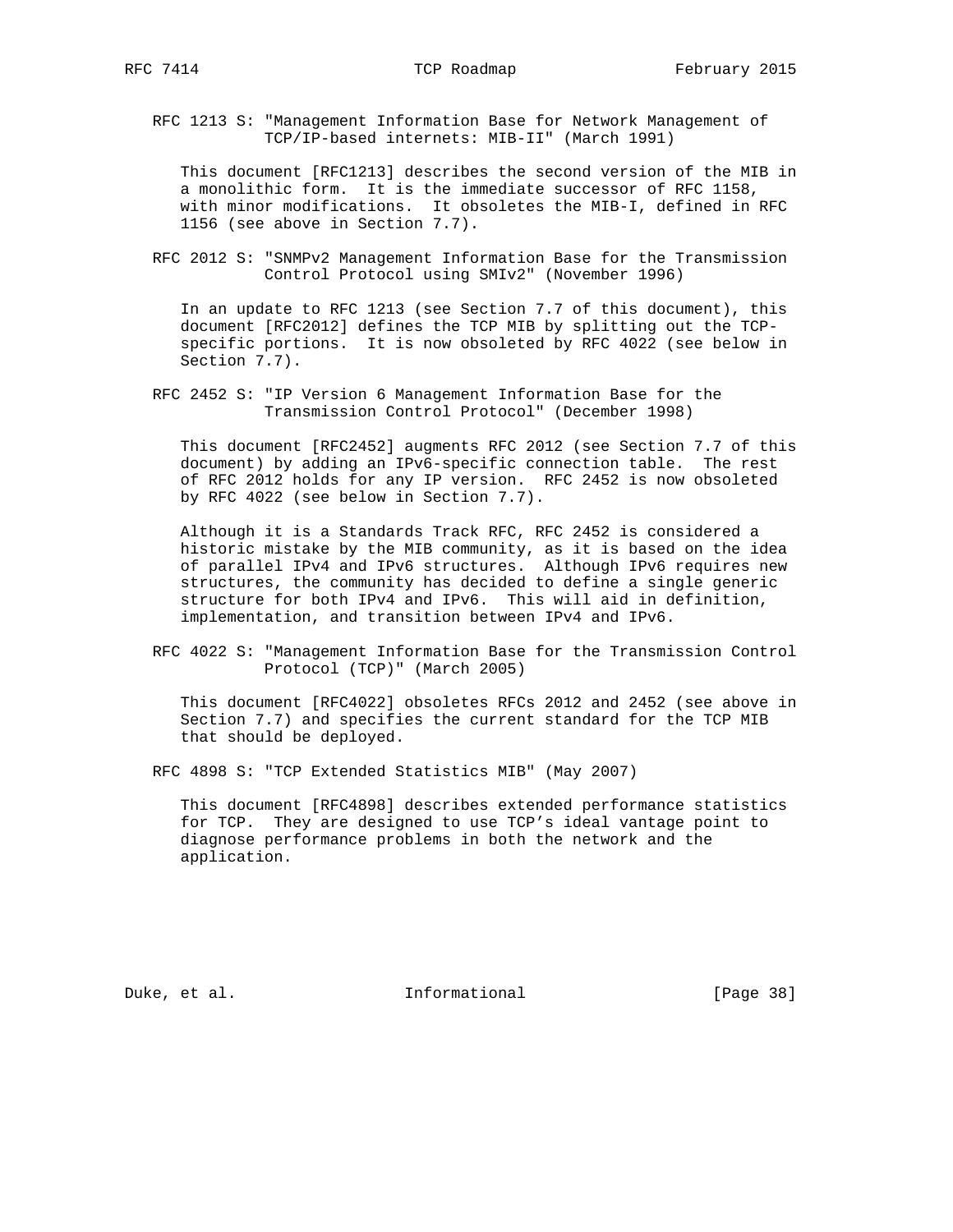7.8. Case Studies

RFC 700 U: "A Protocol Experiment" (August 1974)

 This document [RFC700] presents a field report about the deployment of a very early version of TCP, the so-called INWN #39 protocol, which is originally described by Cerf and Kahn in INWG Note #39 [CK73] to use a PDP-11 line printer via the ARPANET.

RFC 889 U: "Internet Delay Experiments" (December 1983)

 This document [RFC889] is a status report about experiments concerning the TCP retransmission timeout calculation and also provides advice for implementers.

RFC 1337 I: "TIME-WAIT Assassination Hazards in TCP" (May 1992)

 This document [RFC1337] points out a problem with acting on received reset segments while one is in the TIME-WAIT state. The main recommendation is that hosts in TIME-WAIT ignore resets. This recommendation might not currently be widely implemented.

 RFC 2415 I: "Simulation Studies of Increased Initial TCP Window Size" (September 1998)

 This document [RFC2415] presents results of some simulations using TCP initial windows greater than 1 segment. The analysis indicates that user-perceived performance can be improved by increasing the initial window to 3 segments.

 RFC 2416 I: "When TCP Starts Up With Four Packets Into Only Three Buffers" (September 1998)

 This document [RFC2416] uses simulation results to clear up some concerns about using an initial window of 4 segments when the network path has less provisioning.

 RFC 2884 I: "Performance Evaluation of Explicit Congestion Notification (ECN) in IP Networks" (July 2000)

 This document [RFC2884] describes experimental results that show some improvements to the performance of both short- and long-lived connections due to ECN.

Duke, et al. 10. Informational [Page 39]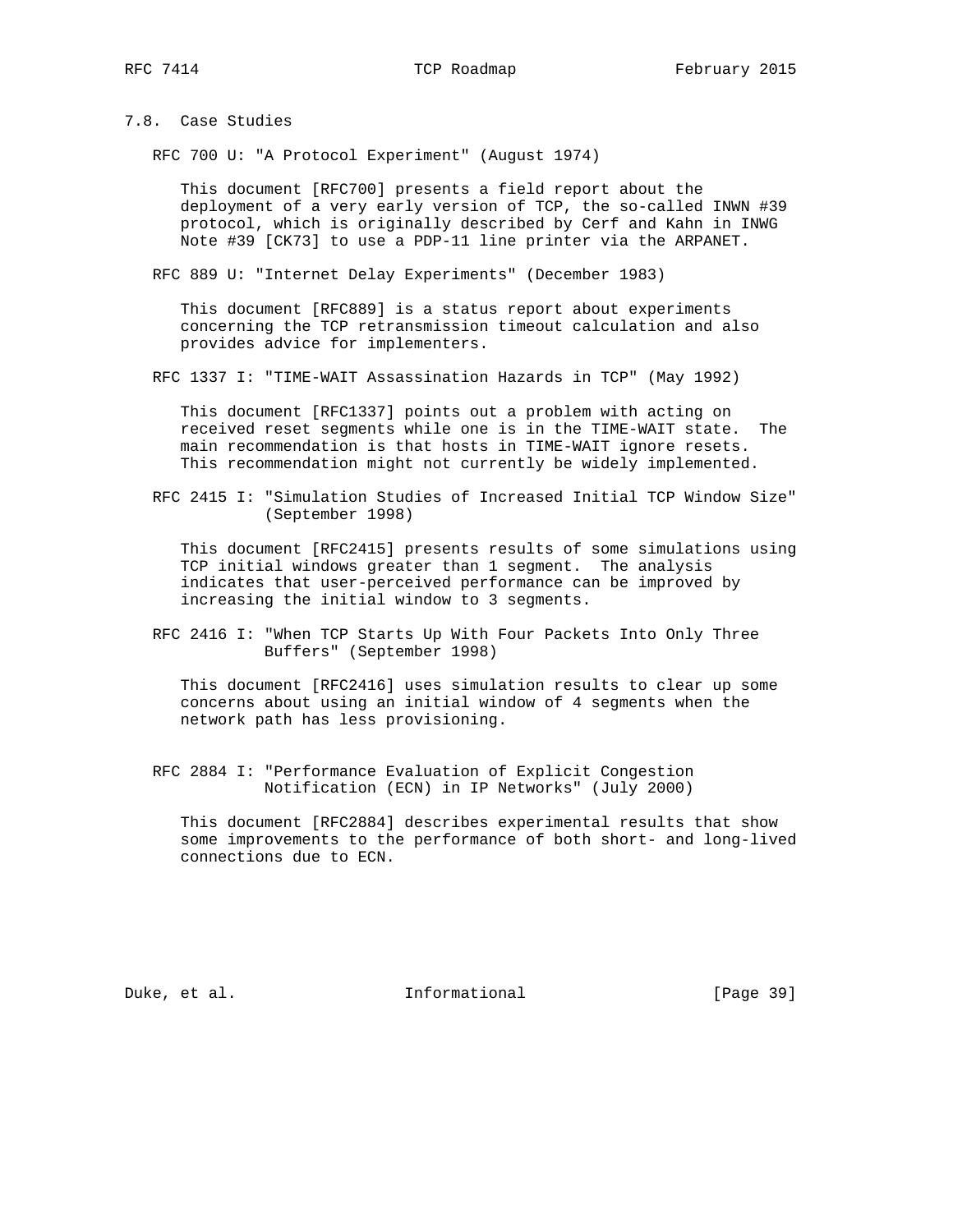## 8. Undocumented TCP Features

 There are a few important implementation tactics for the TCP that have not yet been described in any RFC. Although this roadmap is primarily concerned with mapping the TCP RFCs, this section is included because an implementer needs to be aware of these important issues.

Header Prediction

 Header prediction is a trick to speed up the processing of segments. Van Jacobson and Mike Karels developed the technique in the late 1980s. The basic idea is that some processing time can be saved when most of a segment's fields can be predicted from previous segments. A good description of this was sent to the TCP-IP mailing list by Van Jacobson on March 9, 1988 (see [Jacobson] for the full message):

 Quite a bit of the speedup comes from an algorithm that we ('we' refers to collaborator Mike Karels and myself) are calling "header prediction". The idea is that if you're in the middle of a bulk data transfer and have just seen a packet, you know what the next packet is going to look like: It will look just like the current packet with either the sequence number or ack number updated (depending on whether you're the sender or receiver). Combining this with the "Use hints" epigram from Butler Lampson's classic "Epigrams for System Designers", you start to think of the tcp state (rcv.nxt, snd.una, etc.) as "hints" about what the next packet should look like.

 If you arrange those "hints" so they match the layout of a tcp packet header, it takes a single 14-byte compare to see if your prediction is correct (3 longword compares to pick up the send & ack sequence numbers, header length, flags and window, plus a short compare on the length). If the prediction is correct, there's a single test on the length to see if you're the sender or receiver followed by the appropriate processing. E.g., if the length is non-zero (you're the receiver), checksum and append the data to the socket buffer then wake any process that's sleeping on the buffer. Update rcv.nxt by the length of this packet (this updates your "prediction" of the next packet). Check if you can handle another packet the same size as the current one. If not, set one of the unused flag bits in your header prediction to guarantee that the prediction will fail on the next packet and force you to go through full protocol processing. Otherwise, you're done with this packet. So, the \*total\* tcp protocol processing, exclusive of checksumming, is on the order of 6 compares and an add.

Duke, et al. 10 mm informational [Page 40]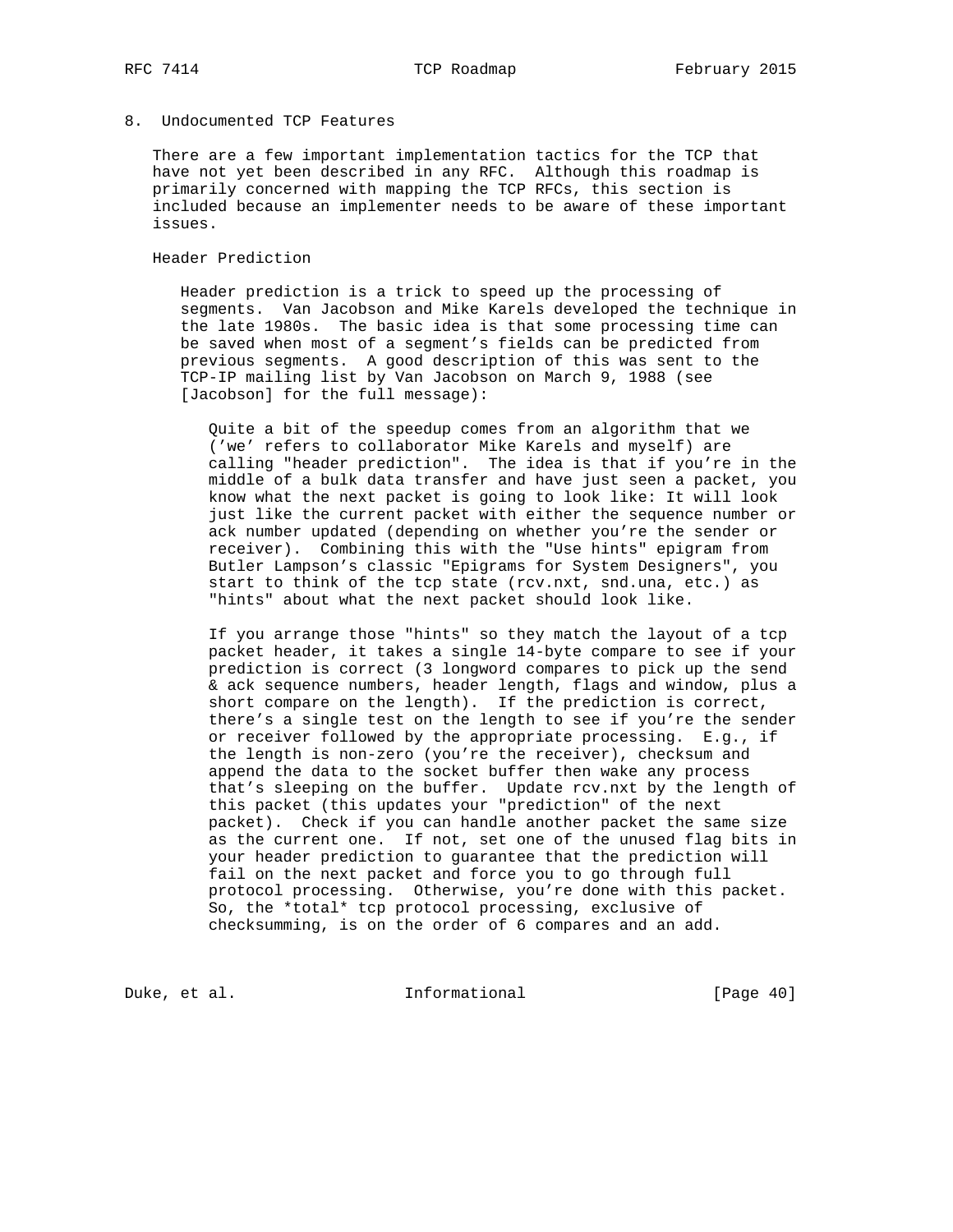Forward Acknowledgement (FACK)

 FACK [MM96] includes an alternate algorithm for triggering fast retransmit [RFC5681], based on the extent of the SACK scoreboard. Its goal is to trigger fast retransmit as soon as the receiver's reassembly queue is larger than the duplicate ACK threshold, as indicated by the difference between the forward most SACK block edge and SND.UNA. This algorithm quickly and reliably triggers fast retransmit in the presence of burst losses -- often on the first SACK following such a loss. Such a threshold-based algorithm also triggers fast retransmit immediately in the presence of any reordering with extent greater than the duplicate ACK threshold. FACK is implemented in Linux and turned on per default.

### Congestion Control for High Rate Flows

 In the last decade significant research effort has been put into experimental TCP congestion control modifications for obtaining high throughput with reduced startup and recovery times. Only a few RFCs have been published on some of these modifications, including HighSpeed TCP [RFC3649], Limited Slow-Start [RFC3742], and Quick-Start [RFC4782] (see Section 4.3 of this document for more information on each), but high-rate congestion control mechanisms are still considered an open issue in congestion control research. Some other schemes have been published as Internet-Drafts, e.g. CUBIC [CUBIC] (the standard TCP congestion control algorithm in Linux), Compound TCP [CTCP], and H-TCP [HTCP] or have been discussed a little by the IETF, but much of the work in this area has not been adopted within the IETF yet, so the majority of this work is outside the RFC series and may be discussed in other products of the IRTF Internet Congestion Control Research Group (ICCRG).

9. Security Considerations

 This document introduces no new security considerations. Each RFC listed in this document attempts to address the security considerations of the specification it contains.

Duke, et al. 10 mm informational [Page 41]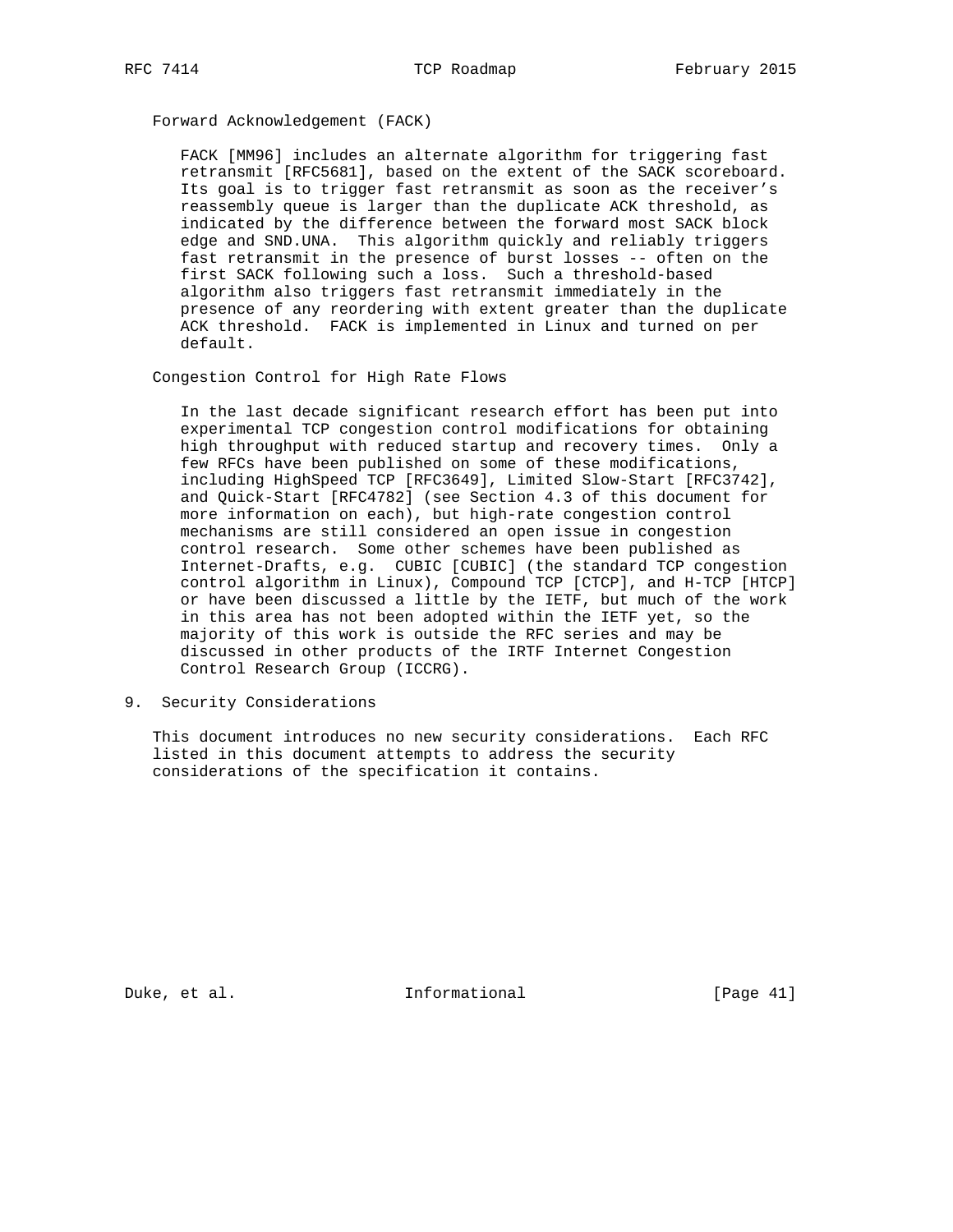# 10. References

- 10.1. Normative References
	- [RFC675] Cerf, V., Dalal, Y., and C. Sunshine, "Specification of Internet Transmission Control Program", RFC 675, December 1974, <http://www.rfc-editor.org/info/rfc675>.
	- [RFC700] Mader, E., Plummer, W., and R. Tomlinson, "Protocol experiment", RFC 700, August 1974, <http://www.rfc-editor.org/info/rfc700>.
	- [RFC721] Garlick, L., "Out-of-Band Control Signals in a Host-to- Host Protocol", RFC 721, September 1976, <http://www.rfc-editor.org/info/rfc721>.
	- [RFC761] Postel, J., "DoD standard Transmission Control Protocol", RFC 761, January 1980, <http://www.rfc-editor.org/info/rfc761>.
	- [RFC793] Postel, J., "Transmission Control Protocol", STD 7, RFC 793, September 1981, <http://www.rfc-editor.org/info/rfc793>.
	- [RFC794] Cerf, V., "Pre-emption", RFC 794, September 1981, <http://www.rfc-editor.org/info/rfc794>.
	- [RFC813] Clark, D., "Window and Acknowledgement Strategy in TCP", RFC 813, July 1982, <http://www.rfc-editor.org/info/rfc813>.
	- [RFC814] Clark, D., "Name, addresses, ports, and routes", RFC 814, July 1982, <http://www.rfc-editor.org/info/rfc814>.
	- [RFC816] Clark, D., "Fault isolation and recovery", RFC 816, July 1982, <http://www.rfc-editor.org/info/rfc816>.
	- [RFC817] Clark, D., "Modularity and efficiency in protocol implementation", RFC 817, July 1982, <http://www.rfc-editor.org/info/rfc817>.
	- [RFC872] Padlipsky, M., "TCP-on-a-LAN", RFC 872, September 1982, <http://www.rfc-editor.org/info/rfc872>.
	- [RFC879] Postel, J., "TCP maximum segment size and related topics", RFC 879, November 1983, <http://www.rfc-editor.org/info/rfc879>.

Duke, et al. 10. Informational 1. [Page 42]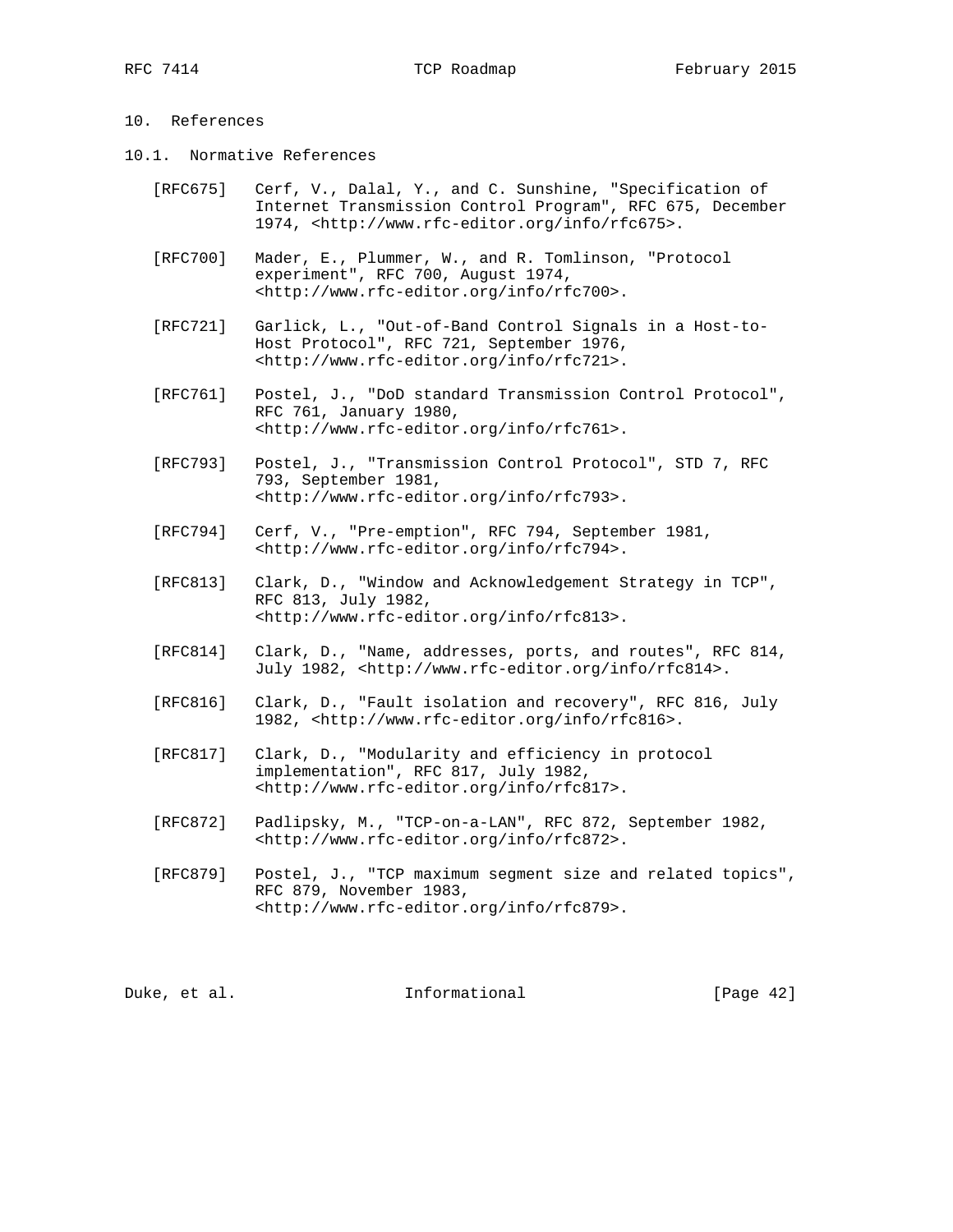- [RFC889] Mills, D., "Internet delay experiments", RFC 889, December 1983, <http://www.rfc-editor.org/info/rfc889>.
- [RFC896] Nagle, J., "Congestion control in IP/TCP internetworks", RFC 896, January 1984, <http://www.rfc-editor.org/info/rfc896>.
- [RFC964] Sidhu, D. and T. Blumer, "Some problems with the specification of the Military Standard Transmission Control Protocol", RFC 964, November 1985, <http://www.rfc-editor.org/info/rfc964>.
- [RFC1071] Braden, R., Borman, D., Partridge, C., and W. Plummer, "Computing the Internet checksum", RFC 1071, September 1988, <http://www.rfc-editor.org/info/rfc1071>.
- [RFC1078] Lottor, M., "TCP port service Multiplexer (TCPMUX)", RFC 1078, November 1988, <http://www.rfc-editor.org/info/rfc1078>.
- [RFC1106] Fox, R., "TCP big window and NAK options", RFC 1106, June 1989, <http://www.rfc-editor.org/info/rfc1106>.
- [RFC1110] McKenzie, A., "Problem with the TCP big window option", RFC 1110, August 1989, <http://www.rfc-editor.org/info/rfc1110>.
- [RFC1122] Braden, R., "Requirements for Internet Hosts Communication Layers", STD 3, RFC 1122, October 1989, <http://www.rfc-editor.org/info/rfc1122>.
- [RFC1144] Jacobson, V., "Compressing TCP/IP headers for low-speed serial links", RFC 1144, February 1990, <http://www.rfc-editor.org/info/rfc1144>.
- [RFC1146] Zweig, J. and C. Partridge, "TCP alternate checksum options", RFC 1146, March 1990, <http://www.rfc-editor.org/info/rfc1146>.
- [RFC1156] McCloghrie, K. and M. Rose, "Management Information Base for network management of TCP/IP-based internets", RFC 1156, May 1990, <http://www.rfc-editor.org/info/rfc1156>.
- [RFC1180] Socolofsky, T. and C. Kale, "TCP/IP tutorial", RFC 1180, January 1991, <http://www.rfc-editor.org/info/rfc1180>.
- [RFC1191] Mogul, J. and S. Deering, "Path MTU discovery", RFC 1191, November 1990, <http://www.rfc-editor.org/info/rfc1191>.

Duke, et al. 10. Informational 1. [Page 43]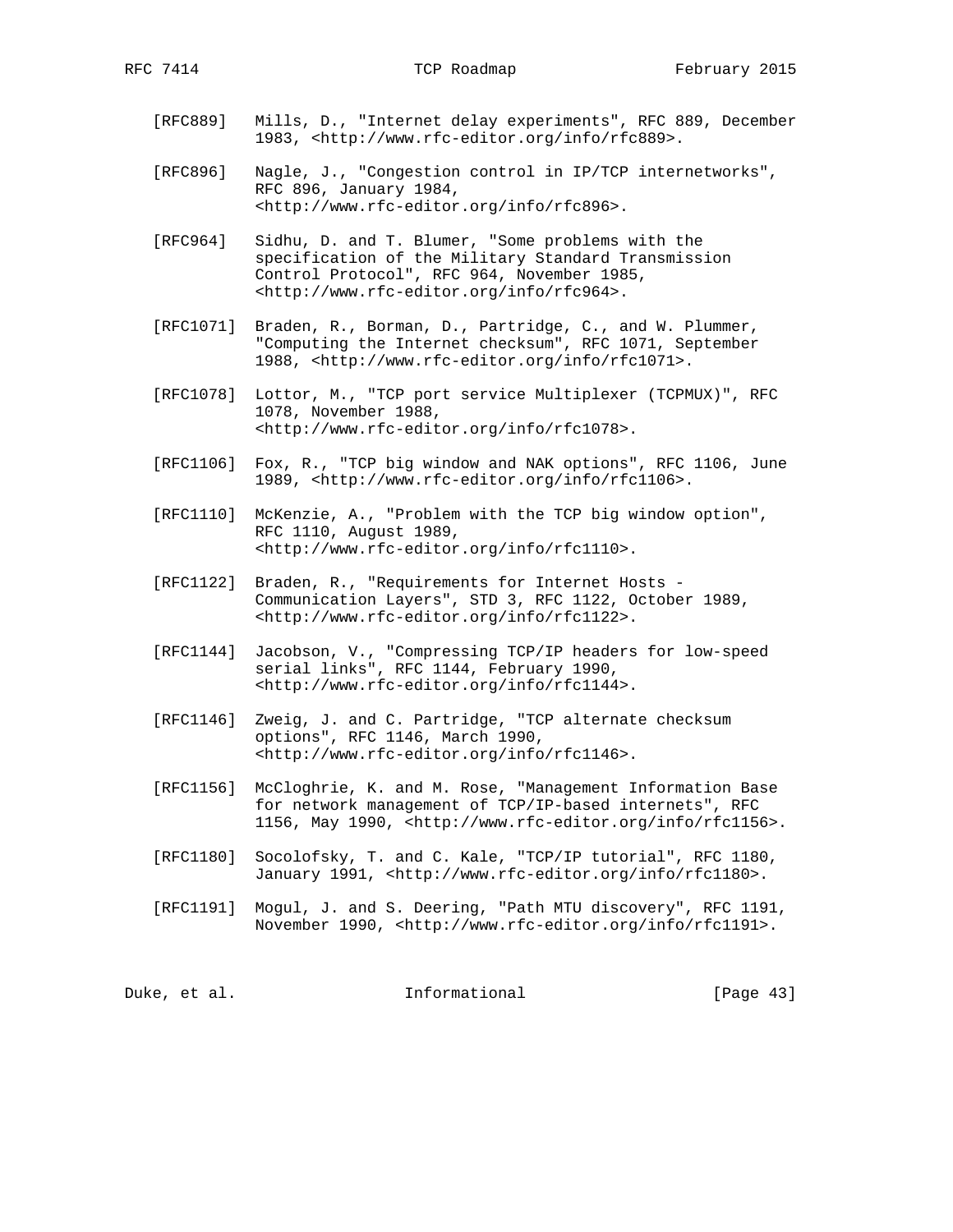- [RFC1213] McCloghrie, K. and M. Rose, "Management Information Base for Network Management of TCP/IP-based internets:MIB-II", STD 17, RFC 1213, March 1991, <http://www.rfc-editor.org/info/rfc1213>.
- [RFC1263] O'Malley, S. and L. Peterson, "TCP Extensions Considered Harmful", RFC 1263, October 1991, <http://www.rfc-editor.org/info/rfc1263>.
- [RFC1337] Braden, B., "TIME-WAIT Assassination Hazards in TCP", RFC 1337, May 1992, <http://www.rfc-editor.org/info/rfc1337>.
- [RFC1379] Braden, B., "Extending TCP for Transactions -- Concepts", RFC 1379, November 1992, <http://www.rfc-editor.org/info/rfc1379>.
- [RFC1470] Enger, R. and J. Reynolds, "FYI on a Network Management Tool Catalog: Tools for Monitoring and Debugging TCP/IP Internets and Interconnected Devices", RFC 1470, June 1993, <http://www.rfc-editor.org/info/rfc1470>.
- [RFC1624] Rijsinghani, A., "Computation of the Internet Checksum via Incremental Update", RFC 1624, May 1994, <http://www.rfc-editor.org/info/rfc1624>.
- [RFC1644] Braden, B., "T/TCP -- TCP Extensions for Transactions Functional Specification", RFC 1644, July 1994, <http://www.rfc-editor.org/info/rfc1644>.
- [RFC1693] Connolly, T., Amer, P., and P. Conrad, "An Extension to TCP : Partial Order Service", RFC 1693, November 1994, <http://www.rfc-editor.org/info/rfc1693>.
- [RFC1705] Carlson, R. and D. Ficarella, "Six Virtual Inches to the Left: The Problem with IPng", RFC 1705, October 1994, <http://www.rfc-editor.org/info/rfc1705>.
- [RFC1936] Touch, J. and B. Parham, "Implementing the Internet Checksum in Hardware", RFC 1936, April 1996, <http://www.rfc-editor.org/info/rfc1936>.
- [RFC1958] Carpenter, B., "Architectural Principles of the Internet", RFC 1958, June 1996, <http://www.rfc-editor.org/info/rfc1958>.
- [RFC1981] McCann, J., Deering, S., and J. Mogul, "Path MTU Discovery for IP version 6", RFC 1981, August 1996, <http://www.rfc-editor.org/info/rfc1981>.

| Informational<br>Duke, et al. | [Page $44$ ] |  |  |
|-------------------------------|--------------|--|--|
|-------------------------------|--------------|--|--|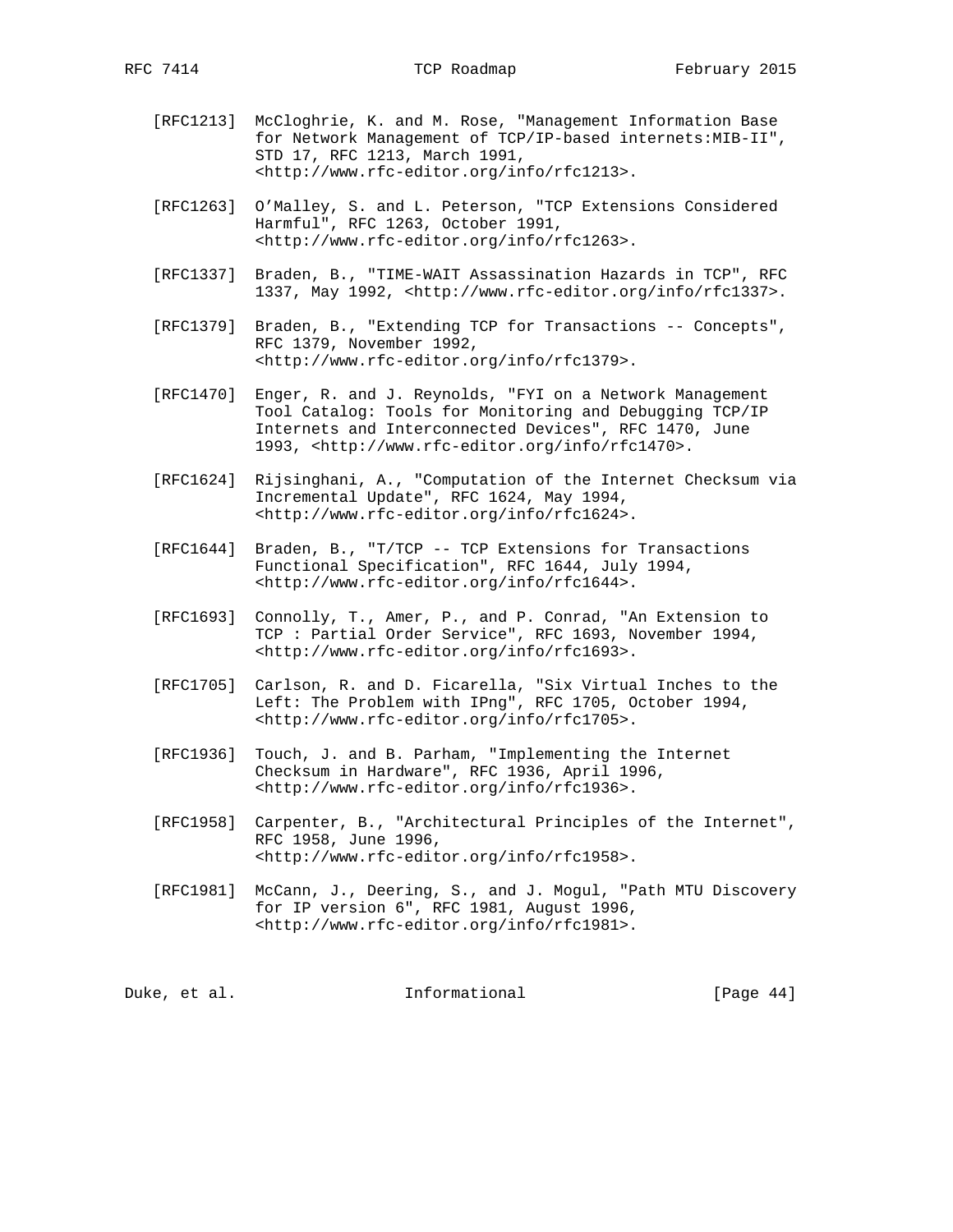- [RFC2012] McCloghrie, K., "SNMPv2 Management Information Base for the Transmission Control Protocol using SMIv2", RFC 2012, November 1996, <http://www.rfc-editor.org/info/rfc2012>.
- [RFC2018] Mathis, M., Mahdavi, J., Floyd, S., and A. Romanow, "TCP Selective Acknowledgment Options", RFC 2018, October 1996, <http://www.rfc-editor.org/info/rfc2018>.
- [RFC2140] Touch, J., "TCP Control Block Interdependence", RFC 2140, April 1997, <http://www.rfc-editor.org/info/rfc2140>.
- [RFC2398] Parker, S. and C. Schmechel, "Some Testing Tools for TCP Implementors", RFC 2398, August 1998, <http://www.rfc-editor.org/info/rfc2398>.
- [RFC2415] Poduri, K., "Simulation Studies of Increased Initial TCP Window Size", RFC 2415, September 1998, <http://www.rfc-editor.org/info/rfc2415>.
- [RFC2416] Shepard, T. and C. Partridge, "When TCP Starts Up With Four Packets Into Only Three Buffers", RFC 2416, September 1998, <http://www.rfc-editor.org/info/rfc2416>.
- [RFC2452] Daniele, M., "IP Version 6 Management Information Base for the Transmission Control Protocol", RFC 2452, December 1998, <http://www.rfc-editor.org/info/rfc2452>.
- [RFC2460] Deering, S. and R. Hinden, "Internet Protocol, Version 6 (IPv6) Specification", RFC 2460, December 1998, <http://www.rfc-editor.org/info/rfc2460>.
- [RFC2488] Allman, M., Glover, D., and L. Sanchez, "Enhancing TCP Over Satellite Channels using Standard Mechanisms", BCP 28, RFC 2488, January 1999, <http://www.rfc-editor.org/info/rfc2488>.
- [RFC2525] Paxson, V., Dawson, S., Fenner, W., Griner, J., Heavens, I., Lahey, K., Semke, J., and B. Volz, "Known TCP Implementation Problems", RFC 2525, March 1999, <http://www.rfc-editor.org/info/rfc2525>.
- [RFC2675] Borman, D., Deering, S., and R. Hinden, "IPv6 Jumbograms", RFC 2675, August 1999, <http://www.rfc-editor.org/info/rfc2675>.
- [RFC2757] Montenegro, G., Dawkins, S., Kojo, M., Magret, V., and N. Vaidya, "Long Thin Networks", RFC 2757, January 2000, <http://www.rfc-editor.org/info/rfc2757>.

Duke, et al. 10 mm informational [Page 45]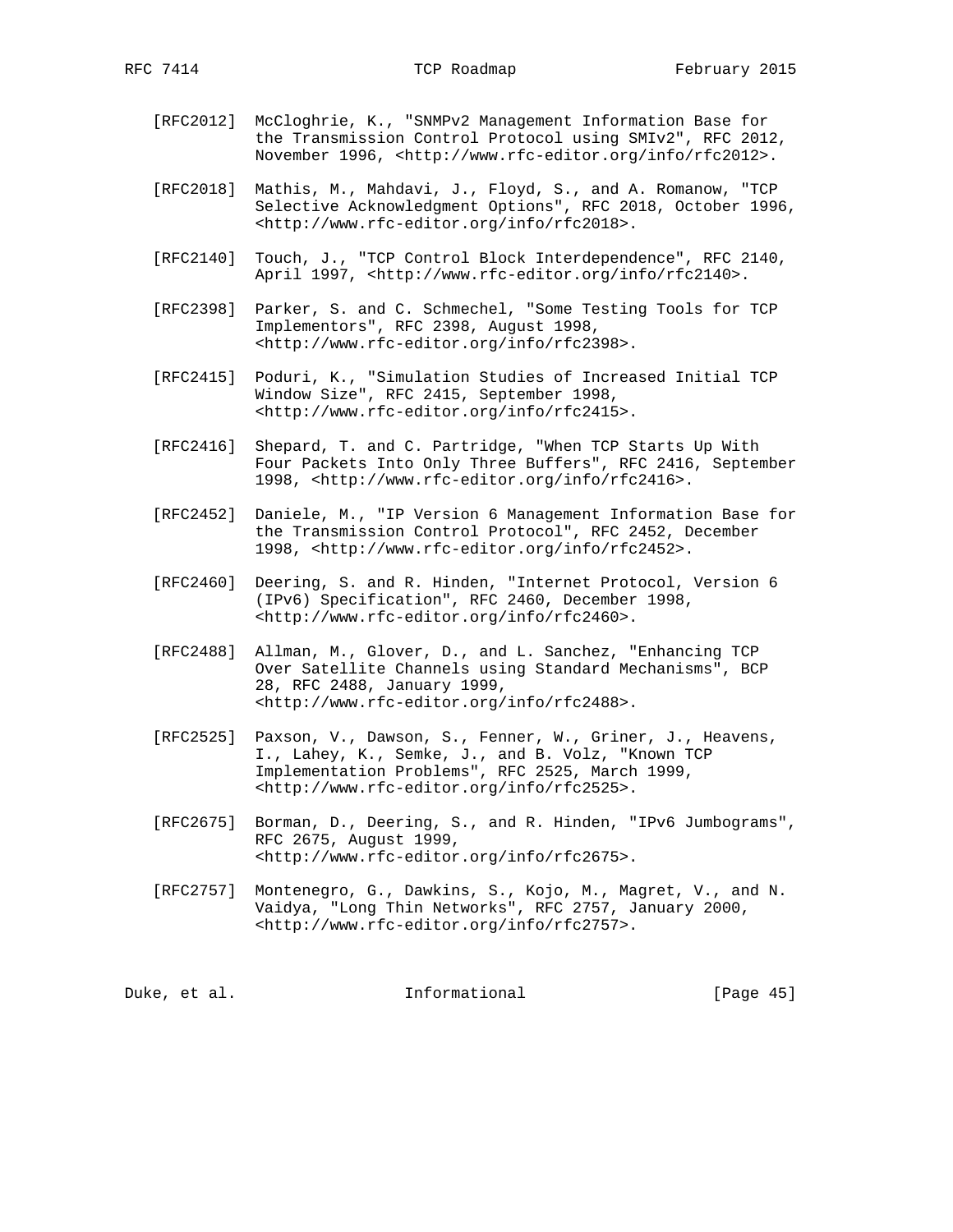- [RFC2760] Allman, M., Dawkins, S., Glover, D., Griner, J., Tran, D., Henderson, T., Heidemann, J., Touch, J., Kruse, H., Ostermann, S., Scott, K., and J. Semke, "Ongoing TCP Research Related to Satellites", RFC 2760, February 2000, <http://www.rfc-editor.org/info/rfc2760>.
- [RFC2780] Bradner, S. and V. Paxson, "IANA Allocation Guidelines For Values In the Internet Protocol and Related Headers", BCP 37, RFC 2780, March 2000, <http://www.rfc-editor.org/info/rfc2780>.
- [RFC2861] Handley, M., Padhye, J., and S. Floyd, "TCP Congestion Window Validation", RFC 2861, June 2000, <http://www.rfc-editor.org/info/rfc2861>.
- [RFC2873] Xiao, X., Hannan, A., Paxson, V., and E. Crabbe, "TCP Processing of the IPv4 Precedence Field", RFC 2873, June 2000, <http://www.rfc-editor.org/info/rfc2873>.
- [RFC2883] Floyd, S., Mahdavi, J., Mathis, M., and M. Podolsky, "An Extension to the Selective Acknowledgement (SACK) Option for TCP", RFC 2883, July 2000, <http://www.rfc-editor.org/info/rfc2883>.
- [RFC2884] Hadi Salim, J. and U. Ahmed, "Performance Evaluation of Explicit Congestion Notification (ECN) in IP Networks", RFC 2884, July 2000, <http://www.rfc-editor.org/info/rfc2884>.
- [RFC2914] Floyd, S., "Congestion Control Principles", BCP 41, RFC 2914, September 2000, <http://www.rfc-editor.org/info/rfc2914>.
- [RFC2923] Lahey, K., "TCP Problems with Path MTU Discovery", RFC 2923, September 2000, <http://www.rfc-editor.org/info/rfc2923>.
- [RFC3042] Allman, M., Balakrishnan, H., and S. Floyd, "Enhancing TCP's Loss Recovery Using Limited Transmit", RFC 3042, January 2001, <http://www.rfc-editor.org/info/rfc3042>.
- [RFC3124] Balakrishnan, H. and S. Seshan, "The Congestion Manager", RFC 3124, June 2001, <http://www.rfc-editor.org/info/rfc3124>.

Duke, et al. 10. Informational 1. [Page 46]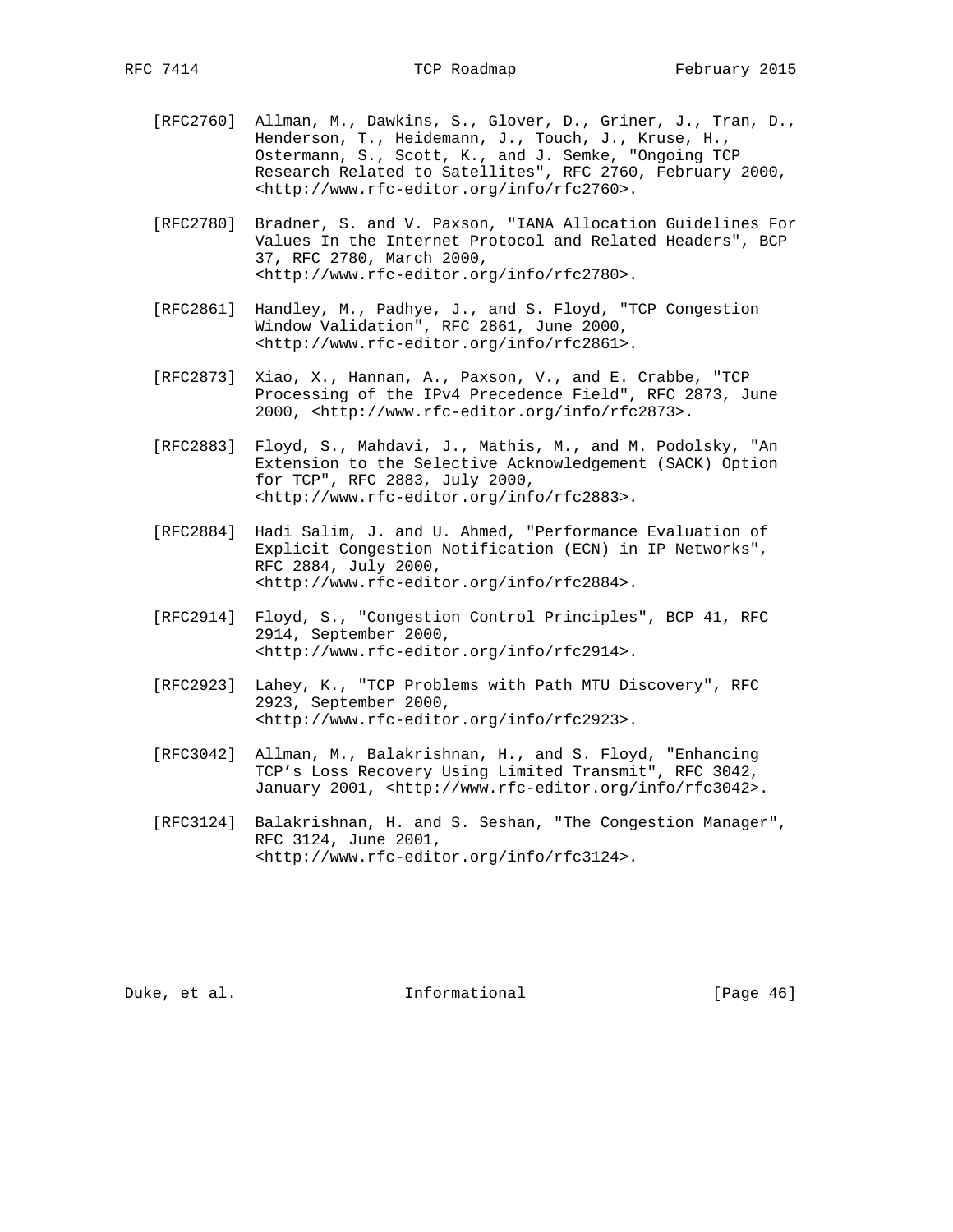- [RFC3135] Border, J., Kojo, M., Griner, J., Montenegro, G., and Z. Shelby, "Performance Enhancing Proxies Intended to Mitigate Link-Related Degradations", RFC 3135, June 2001, <http://www.rfc-editor.org/info/rfc3135>.
- [RFC3150] Dawkins, S., Montenegro, G., Kojo, M., and V. Magret, "End-to-end Performance Implications of Slow Links", BCP 48, RFC 3150, July 2001, <http://www.rfc-editor.org/info/rfc3150>.
- [RFC3155] Dawkins, S., Montenegro, G., Kojo, M., Magret, V., and N. Vaidya, "End-to-end Performance Implications of Links with Errors", BCP 50, RFC 3155, August 2001, <http://www.rfc-editor.org/info/rfc3155>.
- [RFC3168] Ramakrishnan, K., Floyd, S., and D. Black, "The Addition of Explicit Congestion Notification (ECN) to IP", RFC 3168, September 2001, <http://www.rfc-editor.org/info/rfc3168>.
- [RFC3360] Floyd, S., "Inappropriate TCP Resets Considered Harmful", BCP 60, RFC 3360, August 2002, <http://www.rfc-editor.org/info/rfc3360>.
- [RFC3366] Fairhurst, G. and L. Wood, "Advice to link designers on link Automatic Repeat reQuest (ARQ)", BCP 62, RFC 3366, August 2002, <http://www.rfc-editor.org/info/rfc3366>.
- [RFC3390] Allman, M., Floyd, S., and C. Partridge, "Increasing TCP's Initial Window", RFC 3390, October 2002, <http://www.rfc-editor.org/info/rfc3390>.
- [RFC3439] Bush, R. and D. Meyer, "Some Internet Architectural Guidelines and Philosophy", RFC 3439, December 2002, <http://www.rfc-editor.org/info/rfc3439>.
- [RFC3449] Balakrishnan, H., Padmanabhan, V., Fairhurst, G., and M. Sooriyabandara, "TCP Performance Implications of Network Path Asymmetry", BCP 69, RFC 3449, December 2002, <http://www.rfc-editor.org/info/rfc3449>.
	- [RFC3465] Allman, M., "TCP Congestion Control with Appropriate Byte Counting (ABC)", RFC 3465, February 2003, <http://www.rfc-editor.org/info/rfc3465>.

Duke, et al. 100 mm informational [Page 47]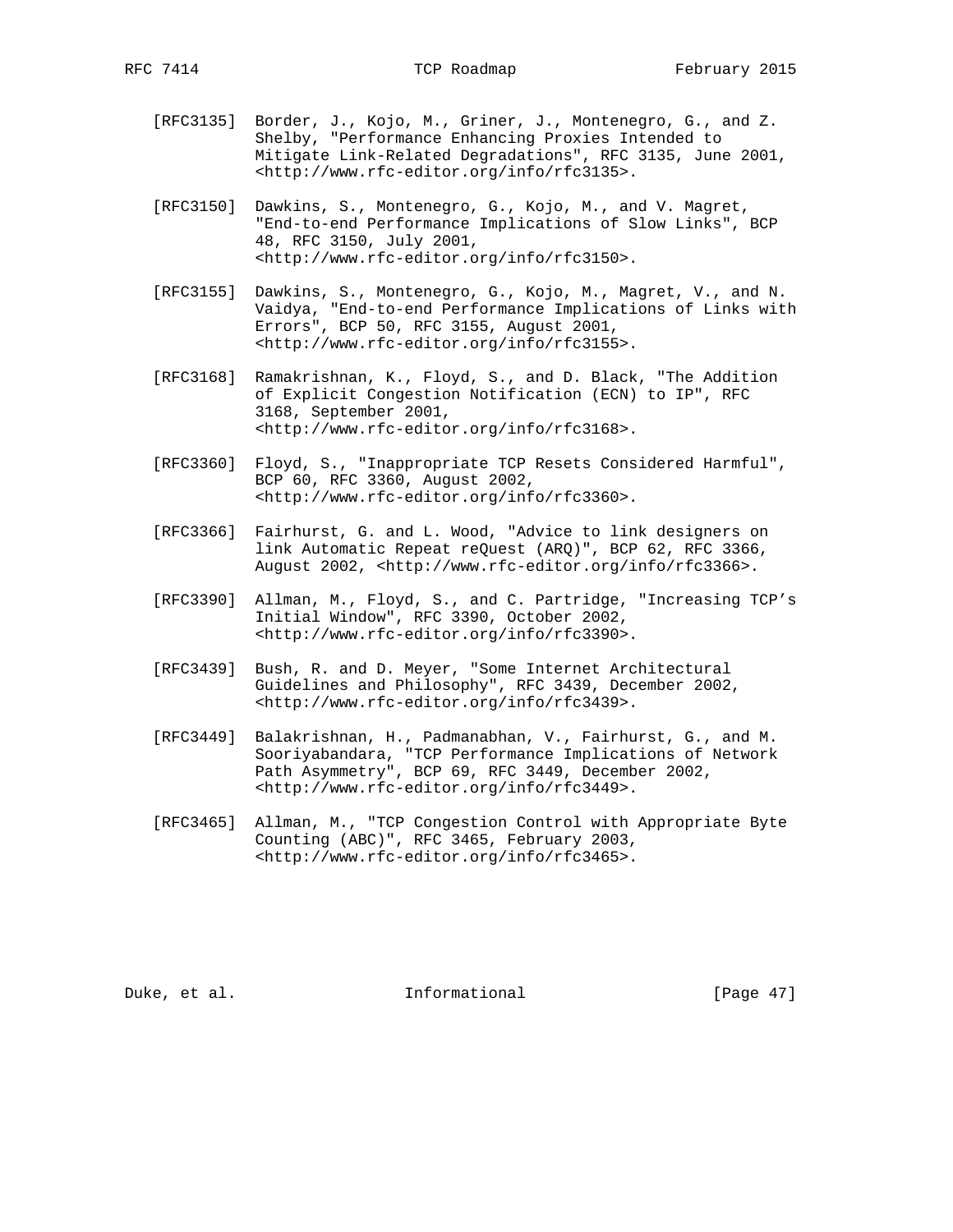- [RFC3481] Inamura, H., Montenegro, G., Ludwig, R., Gurtov, A., and F. Khafizov, "TCP over Second (2.5G) and Third (3G) Generation Wireless Networks", BCP 71, RFC 3481, February 2003, <http://www.rfc-editor.org/info/rfc3481>.
- [RFC3493] Gilligan, R., Thomson, S., Bound, J., McCann, J., and W. Stevens, "Basic Socket Interface Extensions for IPv6", RFC 3493, February 2003, <http://www.rfc-editor.org/info/rfc3493>.
- [RFC3522] Ludwig, R. and M. Meyer, "The Eifel Detection Algorithm for TCP", RFC 3522, April 2003, <http://www.rfc-editor.org/info/rfc3522>.
- [RFC3540] Spring, N., Wetherall, D., and D. Ely, "Robust Explicit Congestion Notification (ECN) Signaling with Nonces", RFC 3540, June 2003, <http://www.rfc-editor.org/info/rfc3540>.
- [RFC3649] Floyd, S., "HighSpeed TCP for Large Congestion Windows", RFC 3649, December 2003, <http://www.rfc-editor.org/info/rfc3649>.
- [RFC3708] Blanton, E. and M. Allman, "Using TCP Duplicate Selective Acknowledgement (DSACKs) and Stream Control Transmission Protocol (SCTP) Duplicate Transmission Sequence Numbers (TSNs) to Detect Spurious Retransmissions", RFC 3708, February 2004, <http://www.rfc-editor.org/info/rfc3708>.
- [RFC3742] Floyd, S., "Limited Slow-Start for TCP with Large Congestion Windows", RFC 3742, March 2004, <http://www.rfc-editor.org/info/rfc3742>.
- [RFC3819] Karn, P., Bormann, C., Fairhurst, G., Grossman, D., Ludwig, R., Mahdavi, J., Montenegro, G., Touch, J., and L. Wood, "Advice for Internet Subnetwork Designers", BCP 89, RFC 3819, July 2004, <http://www.rfc-editor.org/info/rfc3819>.
- [RFC4015] Ludwig, R. and A. Gurtov, "The Eifel Response Algorithm for TCP", RFC 4015, February 2005, <http://www.rfc-editor.org/info/rfc4015>.
- [RFC4022] Raghunarayan, R., "Management Information Base for the Transmission Control Protocol (TCP)", RFC 4022, March 2005, <http://www.rfc-editor.org/info/rfc4022>.

Duke, et al. 10 mm informational [Page 48]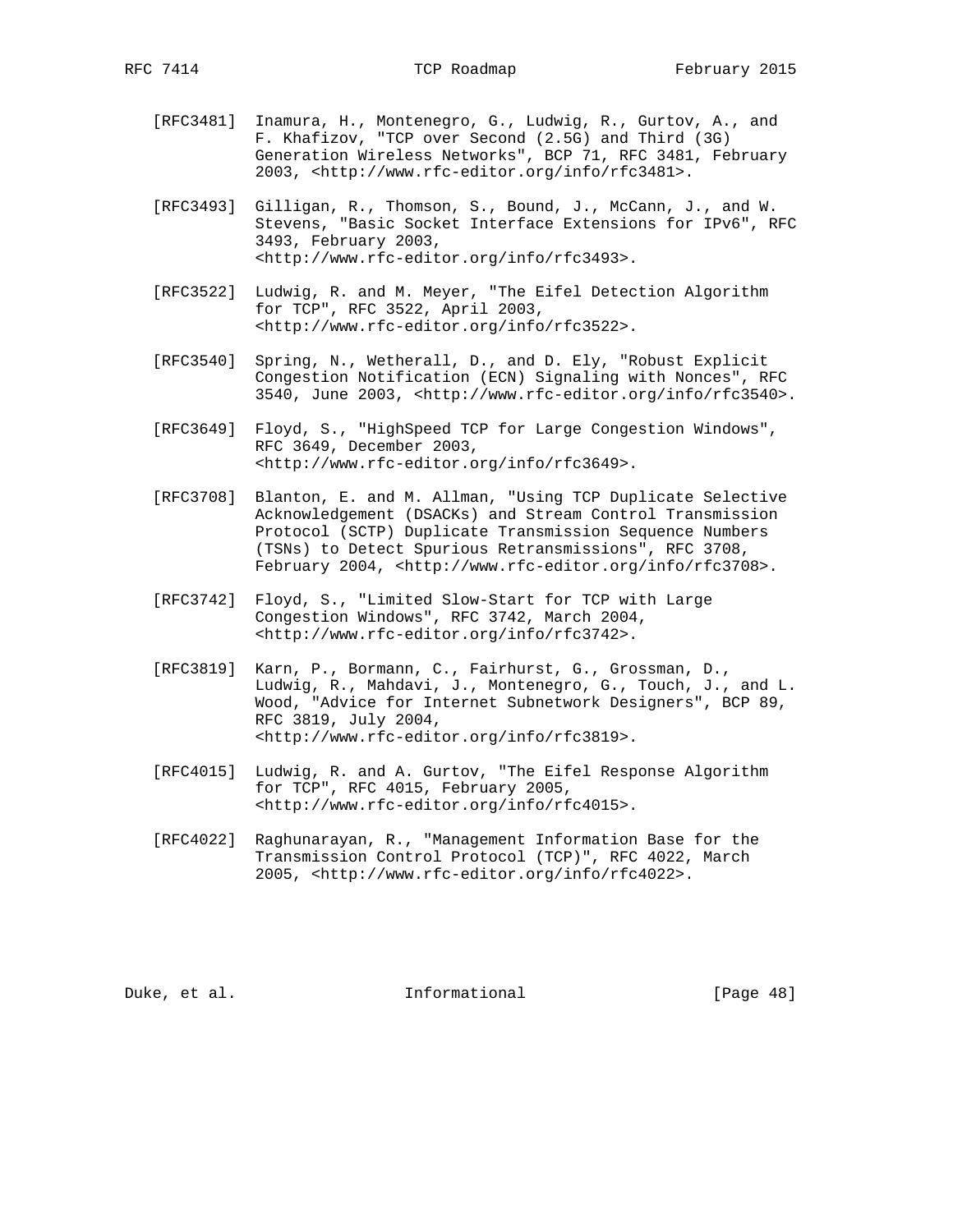- [RFC4653] Bhandarkar, S., Reddy, A., Allman, M., and E. Blanton, "Improving the Robustness of TCP to Non-Congestion Events", RFC 4653, August 2006, <http://www.rfc-editor.org/info/rfc4653>.
- [RFC4727] Fenner, B., "Experimental Values In IPv4, IPv6, ICMPv4, ICMPv6, UDP, and TCP Headers", RFC 4727, November 2006, <http://www.rfc-editor.org/info/rfc4727>.
- [RFC4774] Floyd, S., "Specifying Alternate Semantics for the Explicit Congestion Notification (ECN) Field", BCP 124, RFC 4774, November 2006, <http://www.rfc-editor.org/info/rfc4774>.
- [RFC4782] Floyd, S., Allman, M., Jain, A., and P. Sarolahti, "Quick- Start for TCP and IP", RFC 4782, January 2007, <http://www.rfc-editor.org/info/rfc4782>.
- [RFC4821] Mathis, M. and J. Heffner, "Packetization Layer Path MTU Discovery", RFC 4821, March 2007, <http://www.rfc-editor.org/info/rfc4821>.
- [RFC4898] Mathis, M., Heffner, J., and R. Raghunarayan, "TCP Extended Statistics MIB", RFC 4898, May 2007, <http://www.rfc-editor.org/info/rfc4898>.
- [RFC4953] Touch, J., "Defending TCP Against Spoofing Attacks", RFC 4953, July 2007, <http://www.rfc-editor.org/info/rfc4953>.
- [RFC4987] Eddy, W., "TCP SYN Flooding Attacks and Common Mitigations", RFC 4987, August 2007, <http://www.rfc-editor.org/info/rfc4987>.
- [RFC5033] Floyd, S. and M. Allman, "Specifying New Congestion Control Algorithms", BCP 133, RFC 5033, August 2007, <http://www.rfc-editor.org/info/rfc5033>.
- [RFC5166] Floyd, S., "Metrics for the Evaluation of Congestion Control Mechanisms", RFC 5166, March 2008, <http://www.rfc-editor.org/info/rfc5166>.
- [RFC5461] Gont, F., "TCP's Reaction to Soft Errors", RFC 5461, February 2009, <http://www.rfc-editor.org/info/rfc5461>.
- [RFC5482] Eggert, L. and F. Gont, "TCP User Timeout Option", RFC 5482, March 2009, <http://www.rfc-editor.org/info/rfc5482>.

Duke, et al. The informational and the same of  $[Page 49]$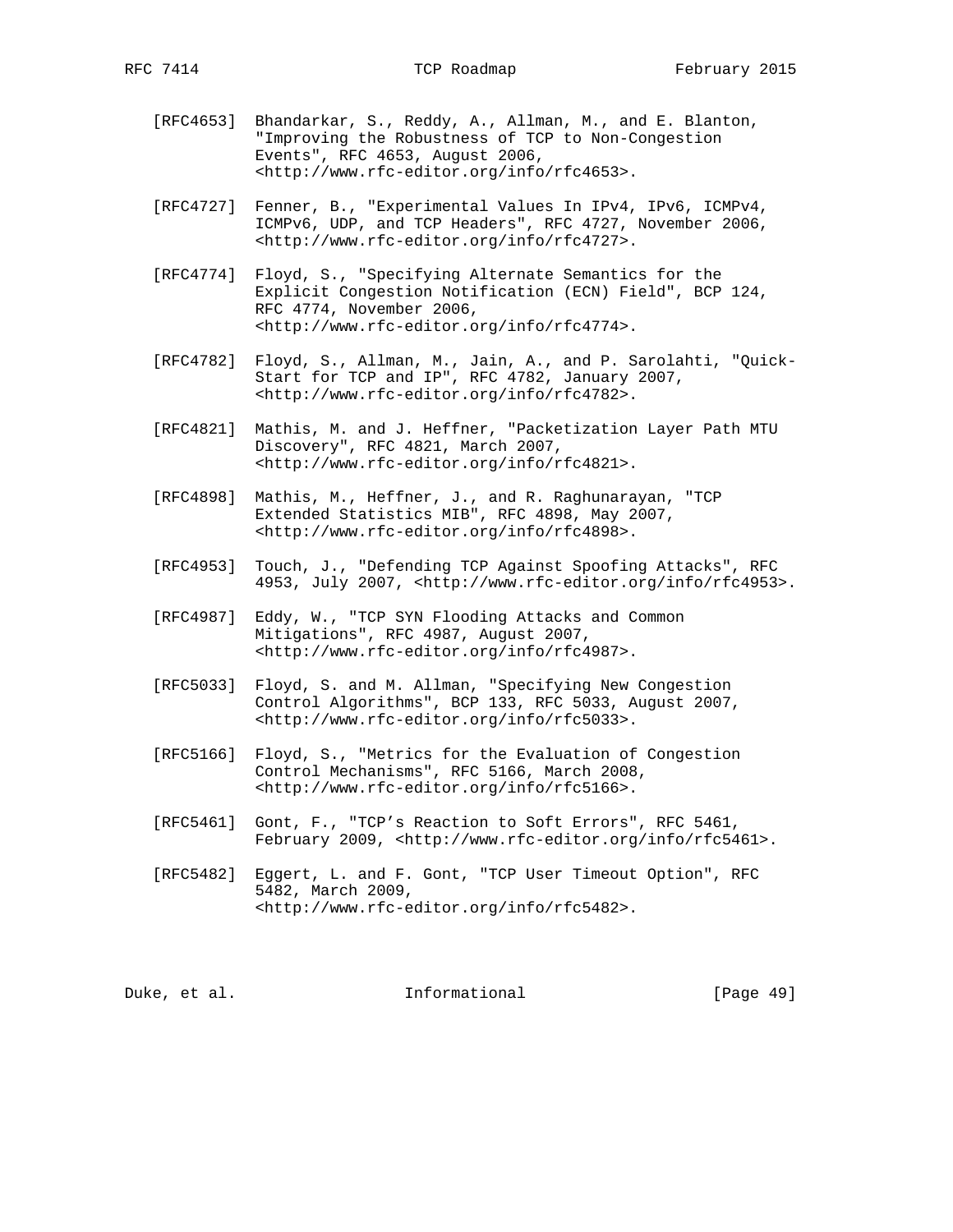- [RFC5562] Kuzmanovic, A., Mondal, A., Floyd, S., and K. Ramakrishnan, "Adding Explicit Congestion Notification (ECN) Capability to TCP's SYN/ACK Packets", RFC 5562, June 2009, <http://www.rfc-editor.org/info/rfc5562>.
- [RFC5681] Allman, M., Paxson, V., and E. Blanton, "TCP Congestion Control", RFC 5681, September 2009, <http://www.rfc-editor.org/info/rfc5681>.
- [RFC5682] Sarolahti, P., Kojo, M., Yamamoto, K., and M. Hata, "Forward RTO-Recovery (F-RTO): An Algorithm for Detecting Spurious Retransmission Timeouts with TCP", RFC 5682, September 2009, <http://www.rfc-editor.org/info/rfc5682>.
- [RFC5690] Floyd, S., Arcia, A., Ros, D., and J. Iyengar, "Adding Acknowledgement Congestion Control to TCP", RFC 5690, February 2010, <http://www.rfc-editor.org/info/rfc5690>.
- [RFC5783] Welzl, M. and W. Eddy, "Congestion Control in the RFC Series", RFC 5783, February 2010, <http://www.rfc-editor.org/info/rfc5783>.
- [RFC5827] Allman, M., Avrachenkov, K., Ayesta, U., Blanton, J., and P. Hurtig, "Early Retransmit for TCP and Stream Control Transmission Protocol (SCTP)", RFC 5827, May 2010, <http://www.rfc-editor.org/info/rfc5827>.
- [RFC5925] Touch, J., Mankin, A., and R. Bonica, "The TCP Authentication Option", RFC 5925, June 2010, <http://www.rfc-editor.org/info/rfc5925>.
- [RFC5926] Lebovitz, G. and E. Rescorla, "Cryptographic Algorithms for the TCP Authentication Option (TCP-AO)", RFC 5926, June 2010, <http://www.rfc-editor.org/info/rfc5926>.
- [RFC5927] Gont, F., "ICMP Attacks against TCP", RFC 5927, July 2010, <http://www.rfc-editor.org/info/rfc5927>.
- [RFC5961] Ramaiah, A., Stewart, R., and M. Dalal, "Improving TCP's Robustness to Blind In-Window Attacks", RFC 5961, August 2010, <http://www.rfc-editor.org/info/rfc5961>.
- [RFC6013] Simpson, W., "TCP Cookie Transactions (TCPCT)", RFC 6013, January 2011, <http://www.rfc-editor.org/info/rfc6013>.
- [RFC6056] Larsen, M. and F. Gont, "Recommendations for Transport- Protocol Port Randomization", BCP 156, RFC 6056, January 2011, <http://www.rfc-editor.org/info/rfc6056>.

Duke, et al. Informational [Page 50]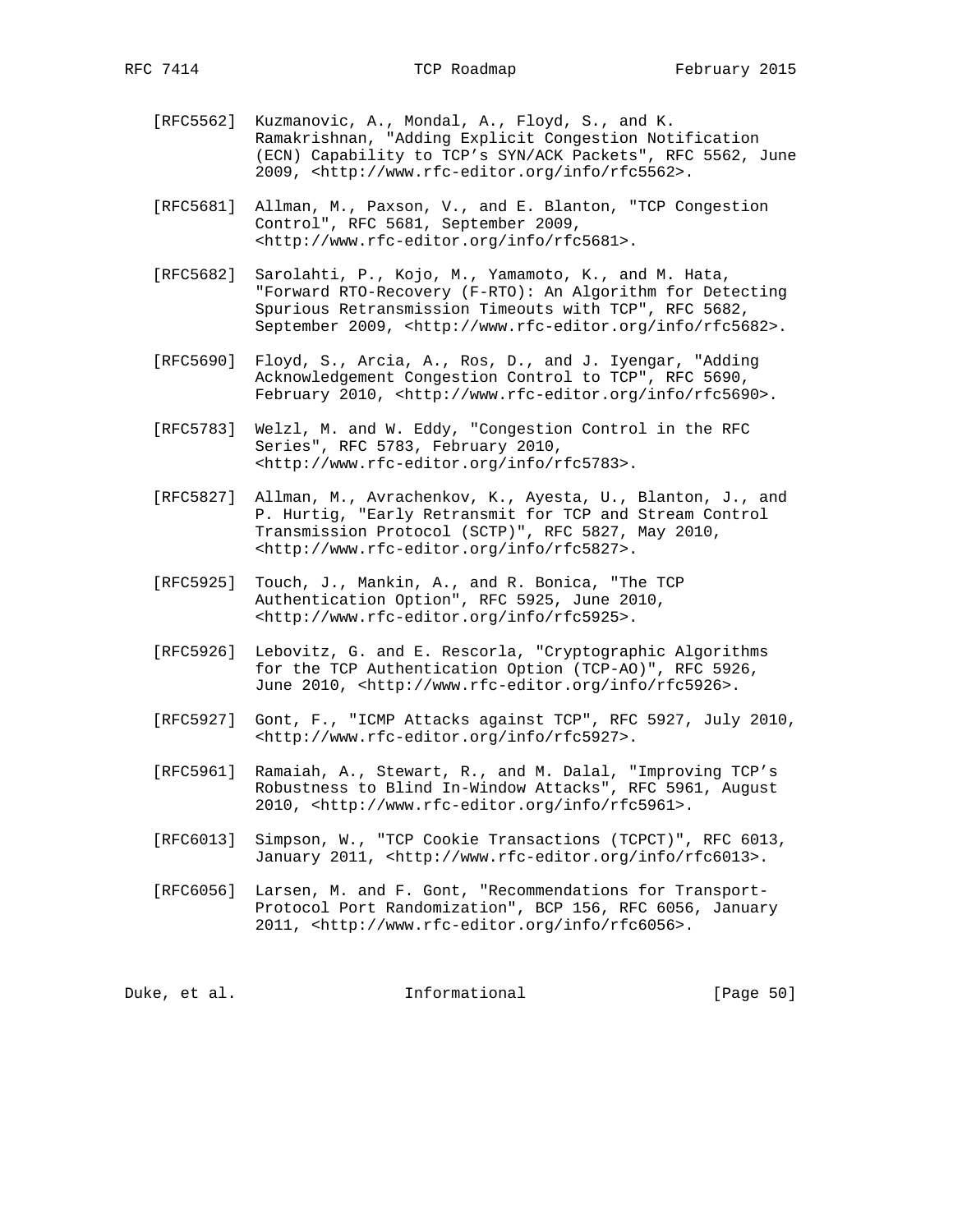- [RFC6069] Zimmermann, A. and A. Hannemann, "Making TCP More Robust to Long Connectivity Disruptions (TCP-LCD)", RFC 6069, December 2010, <http://www.rfc-editor.org/info/rfc6069>.
- [RFC6077] Papadimitriou, D., Welzl, M., Scharf, M., and B. Briscoe, "Open Research Issues in Internet Congestion Control", RFC 6077, February 2011, <http://www.rfc-editor.org/info/rfc6077>.
- [RFC6093] Gont, F. and A. Yourtchenko, "On the Implementation of the TCP Urgent Mechanism", RFC 6093, January 2011, <http://www.rfc-editor.org/info/rfc6093>.
- [RFC6181] Bagnulo, M., "Threat Analysis for TCP Extensions for Multipath Operation with Multiple Addresses", RFC 6181, March 2011, <http://www.rfc-editor.org/info/rfc6181>.
- [RFC6182] Ford, A., Raiciu, C., Handley, M., Barre, S., and J. Iyengar, "Architectural Guidelines for Multipath TCP Development", RFC 6182, March 2011, <http://www.rfc-editor.org/info/rfc6182>.
- [RFC6191] Gont, F., "Reducing the TIME-WAIT State Using TCP Timestamps", BCP 159, RFC 6191, April 2011, <http://www.rfc-editor.org/info/rfc6191>.
- [RFC6247] Eggert, L., "Moving the Undeployed TCP Extensions RFC 1072, RFC 1106, RFC 1110, RFC 1145, RFC 1146, RFC 1379, RFC 1644, and RFC 1693 to Historic Status", RFC 6247, May 2011, <http://www.rfc-editor.org/info/rfc6247>.
- [RFC6298] Paxson, V., Allman, M., Chu, J., and M. Sargent, "Computing TCP's Retransmission Timer", RFC 6298, June 2011, <http://www.rfc-editor.org/info/rfc6298>.
- [RFC6335] Cotton, M., Eggert, L., Touch, J., Westerlund, M., and S. Cheshire, "Internet Assigned Numbers Authority (IANA) Procedures for the Management of the Service Name and Transport Protocol Port Number Registry", BCP 165, RFC 6335, August 2011, <http://www.rfc-editor.org/info/rfc6335>.
- [RFC6349] Constantine, B., Forget, G., Geib, R., and R. Schrage, "Framework for TCP Throughput Testing", RFC 6349, August 2011, <http://www.rfc-editor.org/info/rfc6349>.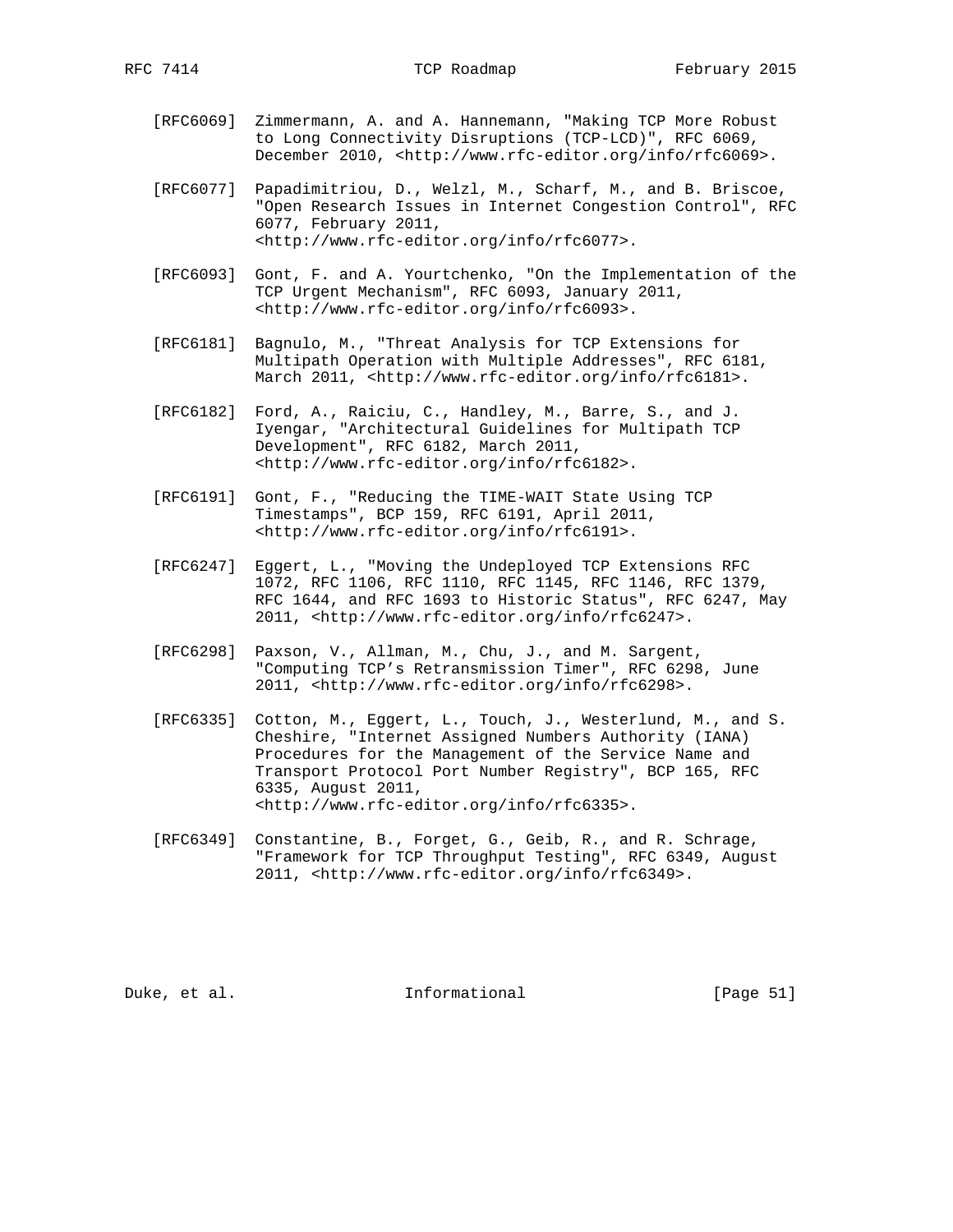- [RFC6356] Raiciu, C., Handley, M., and D. Wischik, "Coupled Congestion Control for Multipath Transport Protocols", RFC 6356, October 2011, <http://www.rfc-editor.org/info/rfc6356>.
- [RFC6429] Bashyam, M., Jethanandani, M., and A. Ramaiah, "TCP Sender Clarification for Persist Condition", RFC 6429, December 2011, <http://www.rfc-editor.org/info/rfc6429>.
- [RFC6528] Gont, F. and S. Bellovin, "Defending against Sequence Number Attacks", RFC 6528, February 2012, <http://www.rfc-editor.org/info/rfc6528>.
- [RFC6582] Henderson, T., Floyd, S., Gurtov, A., and Y. Nishida, "The NewReno Modification to TCP's Fast Recovery Algorithm", RFC 6582, April 2012, <http://www.rfc-editor.org/info/rfc6582>.
- [RFC6633] Gont, F., "Deprecation of ICMP Source Quench Messages", RFC 6633, May 2012, <http://www.rfc-editor.org/info/rfc6633>.
- [RFC6675] Blanton, E., Allman, M., Wang, L., Jarvinen, I., Kojo, M., and Y. Nishida, "A Conservative Loss Recovery Algorithm Based on Selective Acknowledgment (SACK) for TCP", RFC 6675, August 2012, <http://www.rfc-editor.org/info/rfc6675>.
- [RFC6691] Borman, D., "TCP Options and Maximum Segment Size (MSS)", RFC 6691, July 2012, <http://www.rfc-editor.org/info/rfc6691>.
- [RFC6824] Ford, A., Raiciu, C., Handley, M., and O. Bonaventure, "TCP Extensions for Multipath Operation with Multiple Addresses", RFC 6824, January 2013, <http://www.rfc-editor.org/info/rfc6824>.
- [RFC6846] Pelletier, G., Sandlund, K., Jonsson, L-E., and M. West, "RObust Header Compression (ROHC): A Profile for TCP/IP (ROHC-TCP)", RFC 6846, January 2013, <http://www.rfc-editor.org/info/rfc6846>.
- [RFC6897] Scharf, M. and A. Ford, "Multipath TCP (MPTCP) Application Interface Considerations", RFC 6897, March 2013, <http://www.rfc-editor.org/info/rfc6897>.

Duke, et al. 100 and 100 and 111 and 100 and 100 and 100 and 100 and 100 and 100 and 100 and 100 and 100 and 1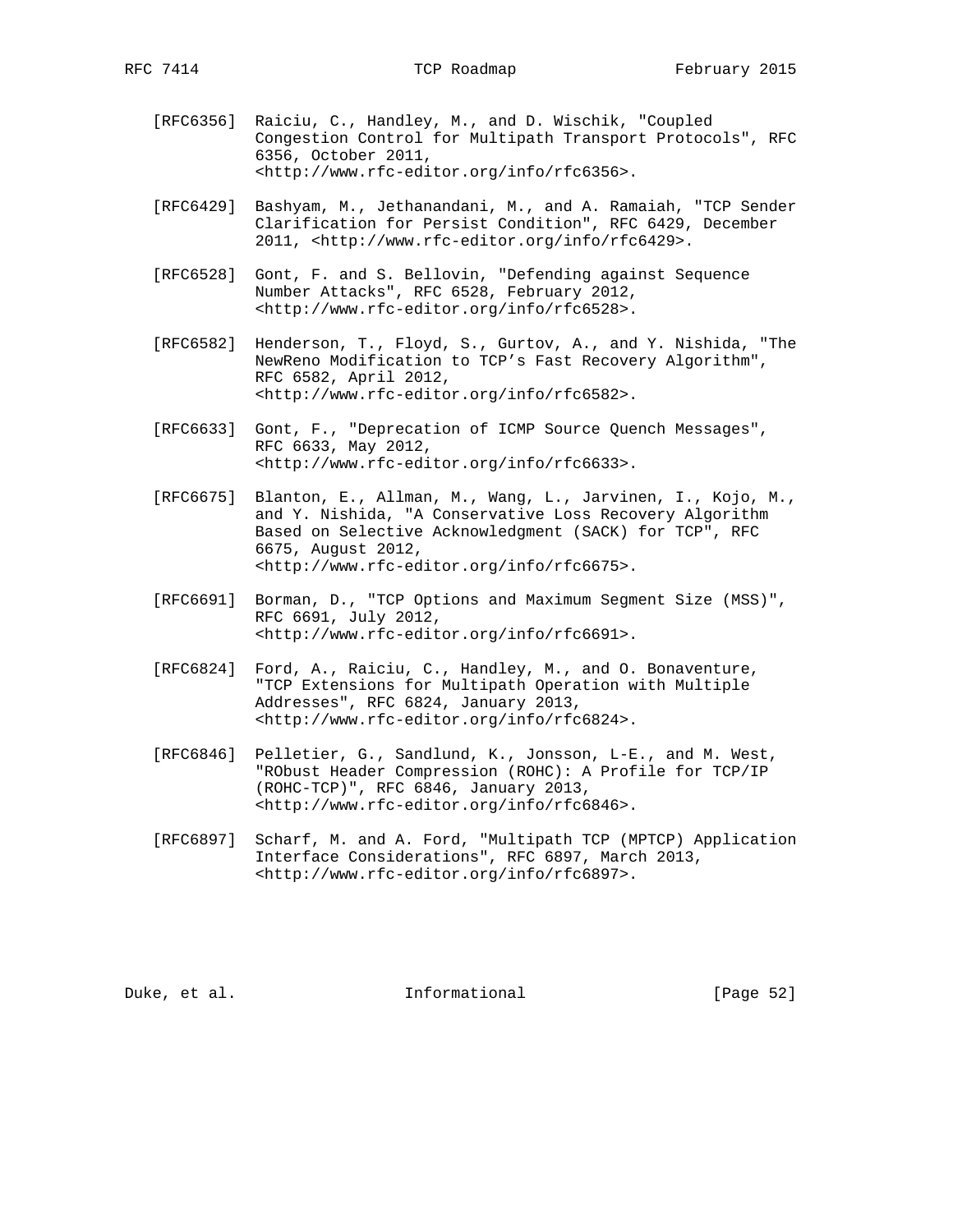- [RFC6928] Chu, J., Dukkipati, N., Cheng, Y., and M. Mathis, "Increasing TCP's Initial Window", RFC 6928, April 2013, <http://www.rfc-editor.org/info/rfc6928>.
- [RFC6937] Mathis, M., Dukkipati, N., and Y. Cheng, "Proportional Rate Reduction for TCP", RFC 6937, May 2013, <http://www.rfc-editor.org/info/rfc6937>.
- [RFC6994] Touch, J., "Shared Use of Experimental TCP Options", RFC 6994, August 2013, <http://www.rfc-editor.org/info/rfc6994>.
- [RFC7323] Borman, D., Braden, B., Jacobson, V., and R. Scheffenegger, "TCP Extensions for High Performance", RFC 7323, September 2014, <http://www.rfc-editor.org/info/rfc7323>.
- [RFC7413] Cheng, Y., Chu, J., Radhakrishnan, S., and A. Jain, "TCP Fast Open", RFC 7413, December 2014, <http://www.rfc-editor.org/info/rfc7413>.
- 10.2. Informative References
	- [CK73] Cerf, V. and R. Kahn, "Towards Protocols for Internetwork Communication", IFIP/TC6.1, NIC 18764, INWG 39, September 1973.
	- [CTCP] Sridharan, M., Tan, K., Bansal, D., and D. Thaler, "Compound TCP: A New TCP Congestion Control for High-Speed and Long Distance Networks", Work in Progress, draft-sridharan-tcpm-ctcp-02, November 2008.
	- [CUBIC] Rhee, I., Xu, L., and S. Ha, "CUBIC for Fast Long-Distance Networks", Work in Progress, draft-rhee-tcpm-cubic-02, August 2008.
	- [Errata] RFC Editor, "RFC Errata", <http://www.rfc-editor.org/errata.php>.
	- [HTCP] Leith, D., "H-TCP: TCP Congestion Control for High Bandwidth-Delay Product Paths", Work in Progress, draft-leith-tcp-htcp-06, April 2008.
	- [JK92] Jacobson, V. and M. Karels, "Congestion Avoidance and Control", November 1992, <ftp://ftp.ee.lbl.gov/papers/congavoid.ps.Z>.

Duke, et al. 10. Informational 1. [Page 53]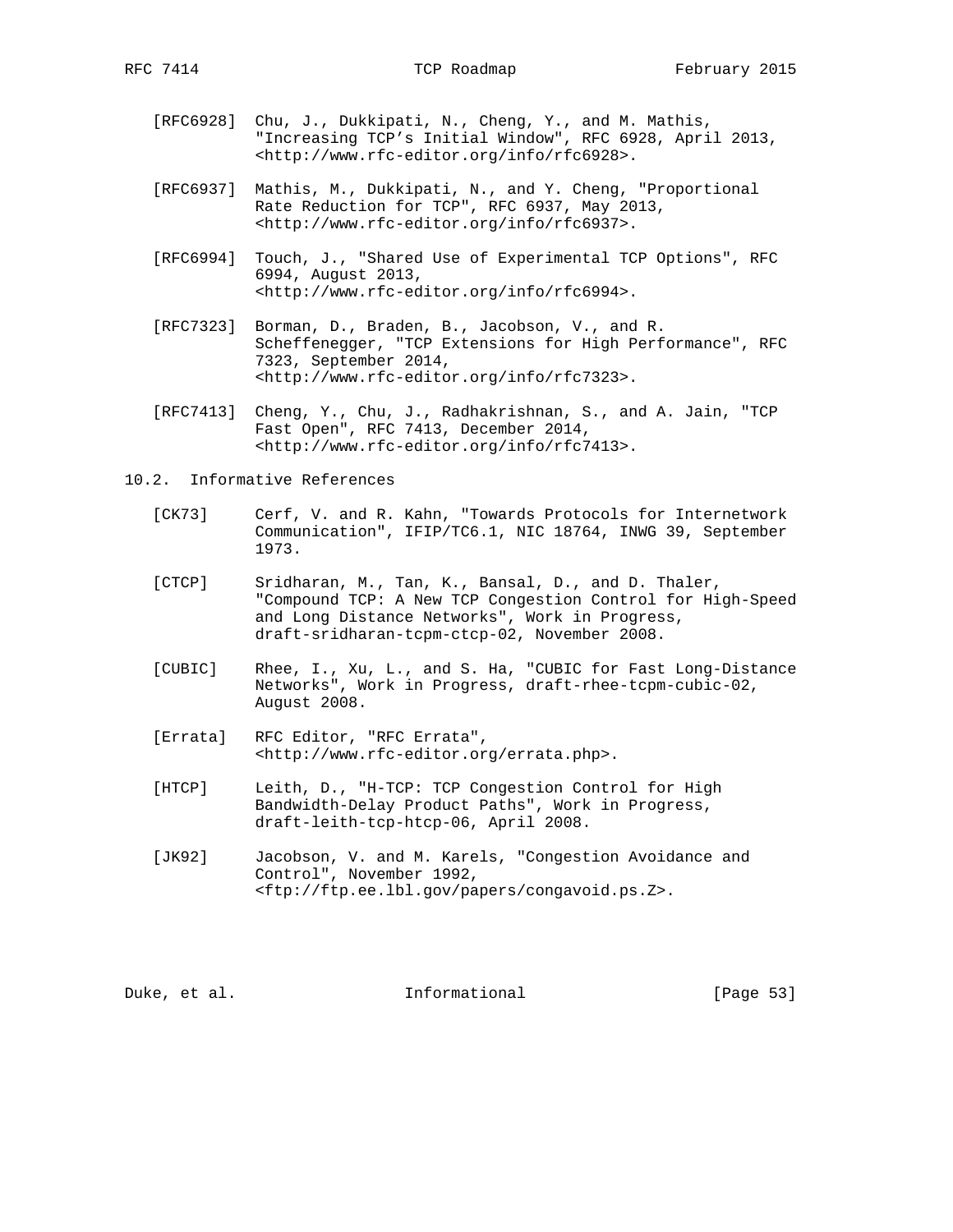- [Jac88] Jacobson, V., "Congestion Avoidance and Control", ACM SIGCOMM 1988 Proceedings, in ACM Computer Communication Review, 18 (4), pp. 314-329, August 1988.
- [Jacobson] Jacobson, V., "TCP-IP Mailing List", Article 167 of comp.protocols.tcp-ip, March 1988, <ftp://ftp.ee.lbl.gov/email/vanj.88mar10.txt>.
- [KP87] Karn, P. and C. Partridge, "Round Trip Time Estimation", ACM SIGCOMM 1987 Proceedings, in ACM Computer Communication Review, 17 (5), pp. 2-7, August 1987.
- [MAF04] Medina, A., Allman, M., and S. Floyd, "Measuring the Evolution of Transport Protocols in the Internet", ACM Computer Communication Review, 35 (2), April 2005.
- [MM96] Mathis, M. and J. Mahdavi, "Forward Acknowledgement: Refining TCP Congestion Control", ACM SIGCOMM 1996 Proceedings, in ACM Computer Communication Review 26 (4), pp. 281-292, October 1996.
- [RFC1016] Prue, W. and J. Postel, "Something a host could do with source quench: The Source Quench Introduced Delay (SQuID)", RFC 1016, July 1987, <http://www.rfc-editor.org/info/rfc1016>.
- [RFC2026] Bradner, S., "The Internet Standards Process -- Revision 3", BCP 9, RFC 2026, October 1996, <http://www.rfc-editor.org/info/rfc2026>.
- [RFC2119] Bradner, S., "Key words for use in RFCs to Indicate Requirement Levels", BCP 14, RFC 2119, March 1997, <http://www.rfc-editor.org/info/rfc2119>.
- [RFC2474] Nichols, K., Blake, S., Baker, F., and D. Black, "Definition of the Differentiated Services Field (DS Field) in the IPv4 and IPv6 Headers", RFC 2474, December 1998, <http://www.rfc-editor.org/info/rfc2474>.
- [RFC3758] Stewart, R., Ramalho, M., Xie, Q., Tuexen, M., and P. Conrad, "Stream Control Transmission Protocol (SCTP) Partial Reliability Extension", RFC 3758, May 2004, <http://www.rfc-editor.org/info/rfc3758>.
- [RFC4340] Kohler, E., Handley, M., and S. Floyd, "Datagram Congestion Control Protocol (DCCP)", RFC 4340, March 2006, <http://www.rfc-editor.org/info/rfc4340>.

Duke, et al. The informational The Informational (Page 54)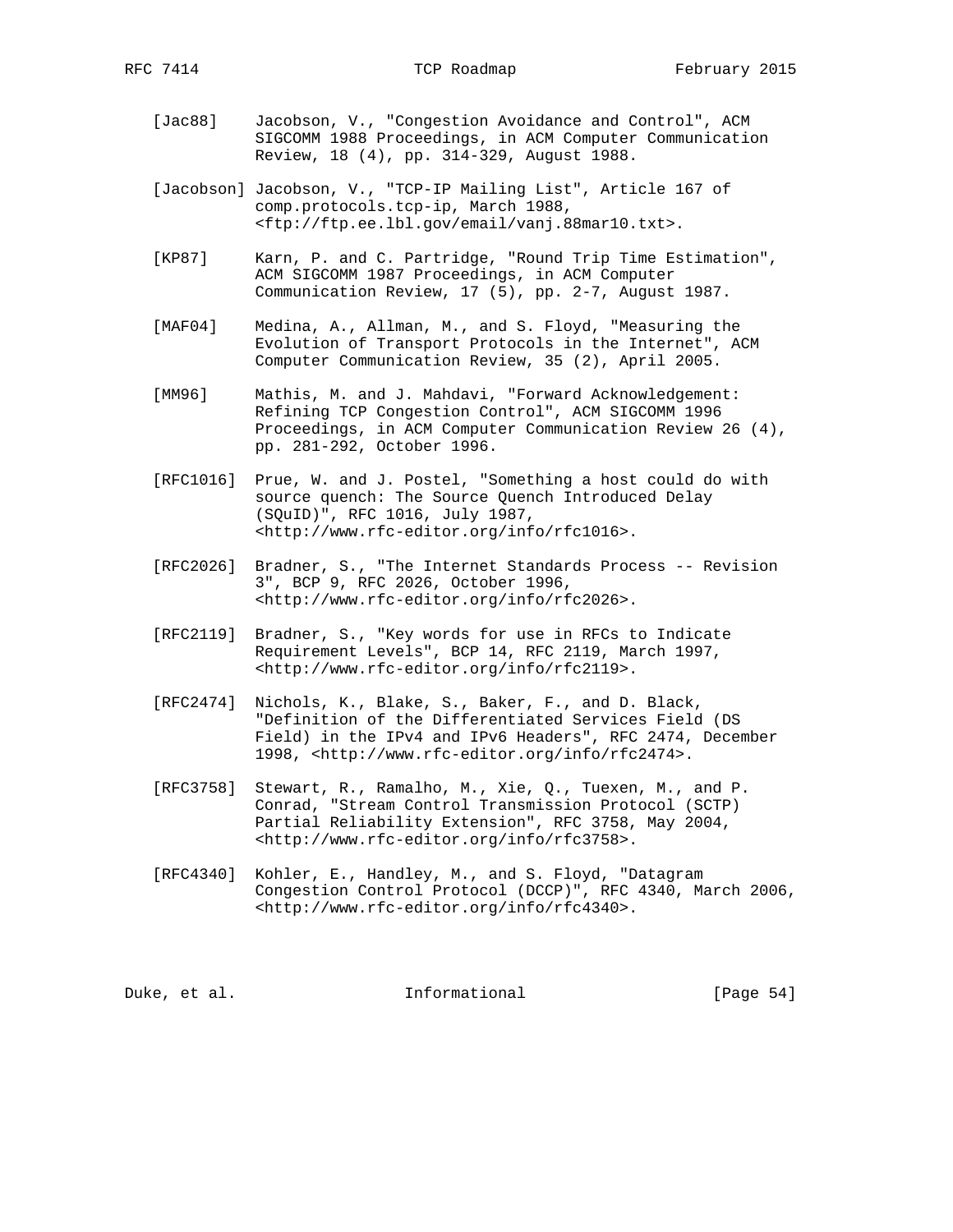- [RFC4341] Floyd, S. and E. Kohler, "Profile for Datagram Congestion Control Protocol (DCCP) Congestion Control ID 2: TCP-like Congestion Control", RFC 4341, March 2006, <http://www.rfc-editor.org/info/rfc4341>.
- [RFC6115] Li, T., "Recommendation for a Routing Architecture", RFC 6115, February 2011, <http://www.rfc-editor.org/info/rfc6115>.
- [SCWA99] Savage, S., Cardwell, N., Wetherall, D., and T. Anderson, "TCP Congestion Control with a Misbehaving Receiver", ACM Computer Communication Review, 29 (5), pp. 71-78, October 1999.

Duke, et al. 10. Informational [Page 55]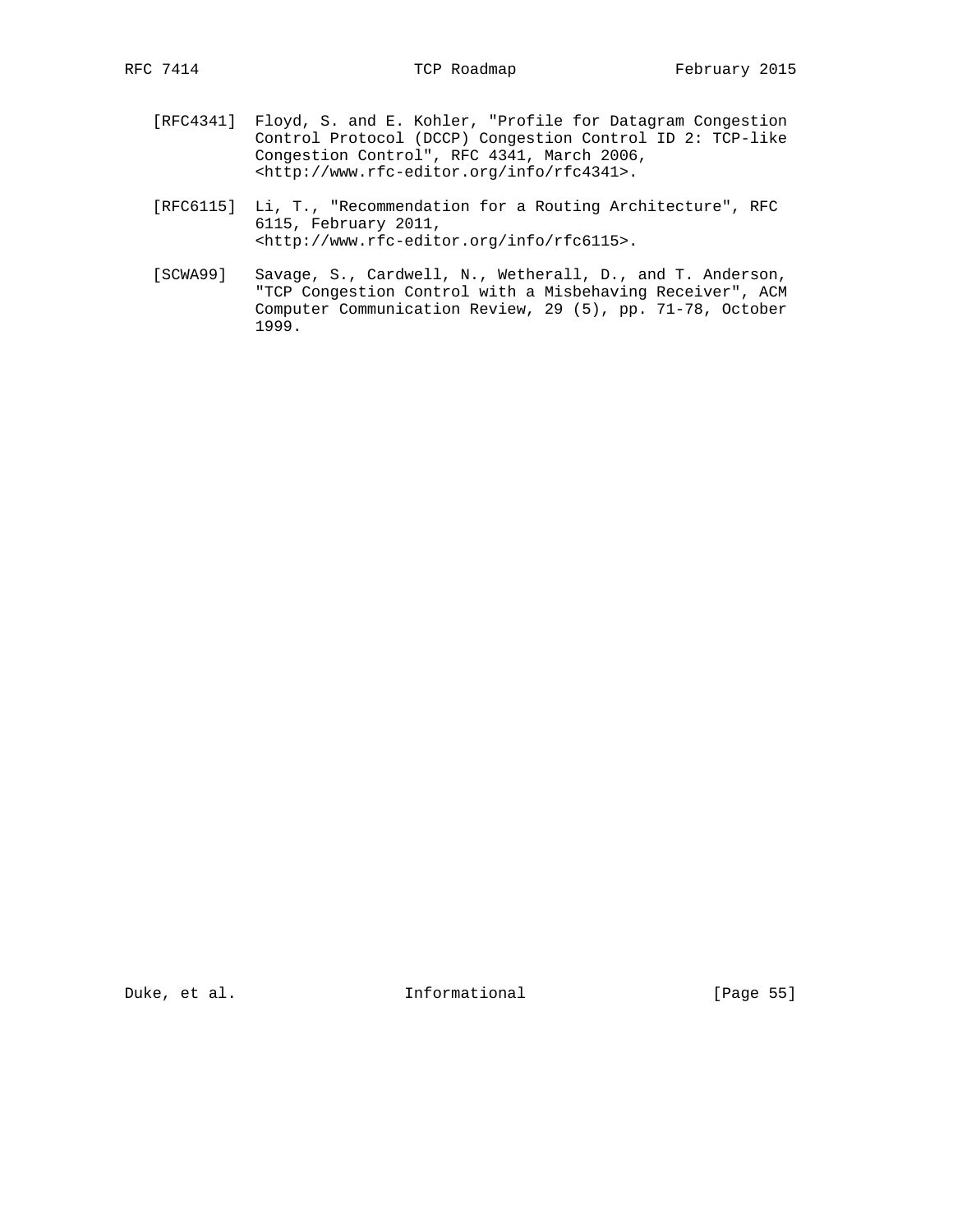# Acknowledgments

 This document grew out of a discussion on the end2end-interest mailing list, the public list of the End-to-End Research Group of the IRTF, and continued development under the IETF's TCP Maintenance and Minor Extensions (TCPM) working group. We thank Mark Allman, Yuchung Cheng, Ted Faber, Gorry Fairhurst, Sally Floyd, Janardhan Iyengar, Reiner Ludwig, Pekka Savola, and Joe Touch for their contributions, in particular. Keith McCloghrie provided some useful notes and clarification on the various MIB-related RFCs.